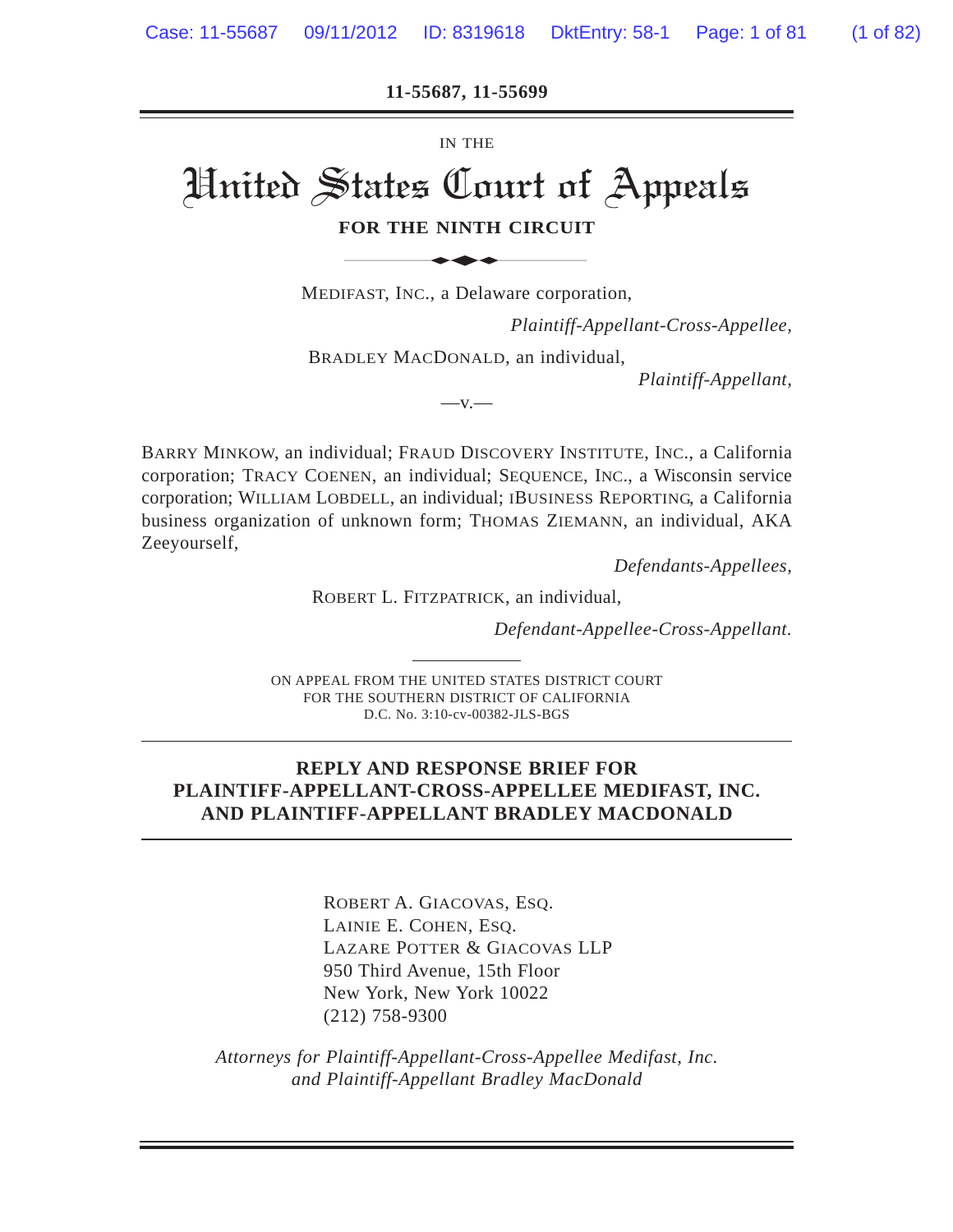# **TABLE OF CONTENTS**

| <b>COUNTER-STATEMENT OF ISSUES ON CROSS-APPEAL 3</b>                    |  |
|-------------------------------------------------------------------------|--|
|                                                                         |  |
|                                                                         |  |
| <b>Medifast's First Amended Complaint Sufficiently Pled Libel</b><br>I. |  |
| a. The Erie Doctrine Requires Application of the Federal Rules of       |  |
|                                                                         |  |
| c. Even Under California Pleading Standards, Medifast Properly          |  |
| II. Medifast Made No New Arguments in its Opening Brief 16              |  |
| The Affirmative Defense of CDA Immunity is Unavailable in<br>Ш.         |  |
| a.                                                                      |  |
| b. Coenen Was an Information Content Provider Not Entitled to           |  |
| IV.<br><b>Defendants All Made Provably-False Statements of Fact</b>     |  |
| FitzPatrick's Argument Does Not Establish the Truth of His<br>a.        |  |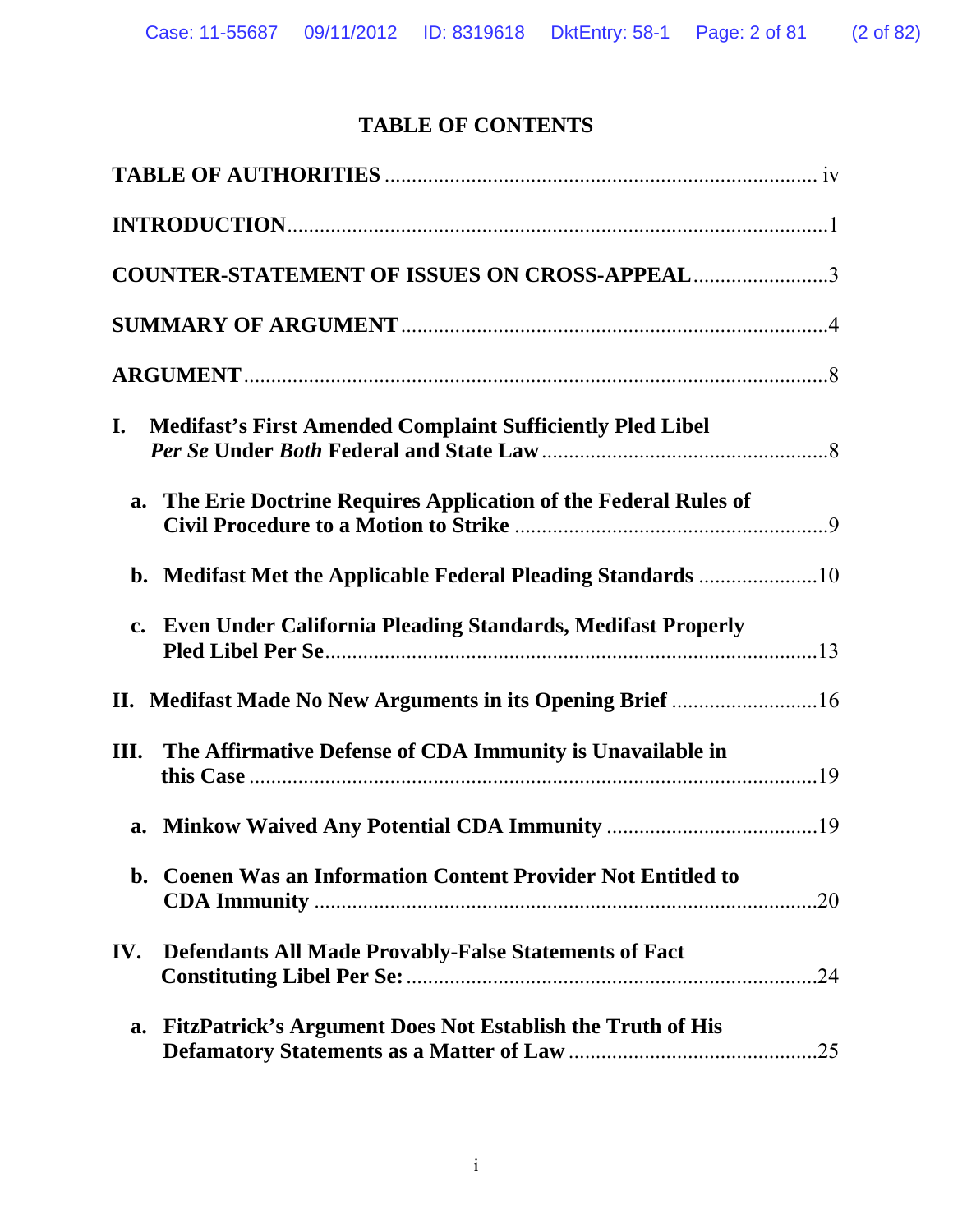| 1. | FitzPatrick's Attempt to Circumvent the Rule that Credibility<br>.26                                                                                                                                       |
|----|------------------------------------------------------------------------------------------------------------------------------------------------------------------------------------------------------------|
| 2. | <b>FitzPatrick's Arguments are Controverted by the Evidence 27</b>                                                                                                                                         |
| 3. |                                                                                                                                                                                                            |
| 4. | Even if FitzPatrick's Appeal is Granted on his § 327 Statement,<br><b>FitzPatrick Drafted Minkow's Madoff Comparison and his</b><br><b>Reports were Riddled with Statements Directly or by Implication</b> |
|    | b. Under the Totality of Circumstances Coenen's Statements are Still                                                                                                                                       |
| 1. | The General Tenor of Coenen's Entire Work Weighs In Favor                                                                                                                                                  |
| 2. | The Fact that Coenen Used Colloquial Language When Accusing                                                                                                                                                |
| 3. | In Order to Avoid Bell's Substantial Evidence of Falsity, Coenen                                                                                                                                           |
| 4. | <b>Coenen's Use of the Term "Endless Chain" was Intended to</b><br>Form Her Readers' Beliefs that Medifast Violated a Criminal<br>.40                                                                      |
|    | c. Minkow's Failure to Acknowledge His Accusations of Criminal                                                                                                                                             |
| 1. | <b>Contrary to Minkow's Assertion, Medifast Did Put His Pyramid</b><br>Scheme and Endless Chain Allegations at Issue Below43                                                                               |
| 2. | <b>Minkow Ignores the Plain Meaning of His Ponzi Scheme</b>                                                                                                                                                |
| 3. | <b>Under the Totality of Circumstances Test, Minkow's Statements</b><br>.46                                                                                                                                |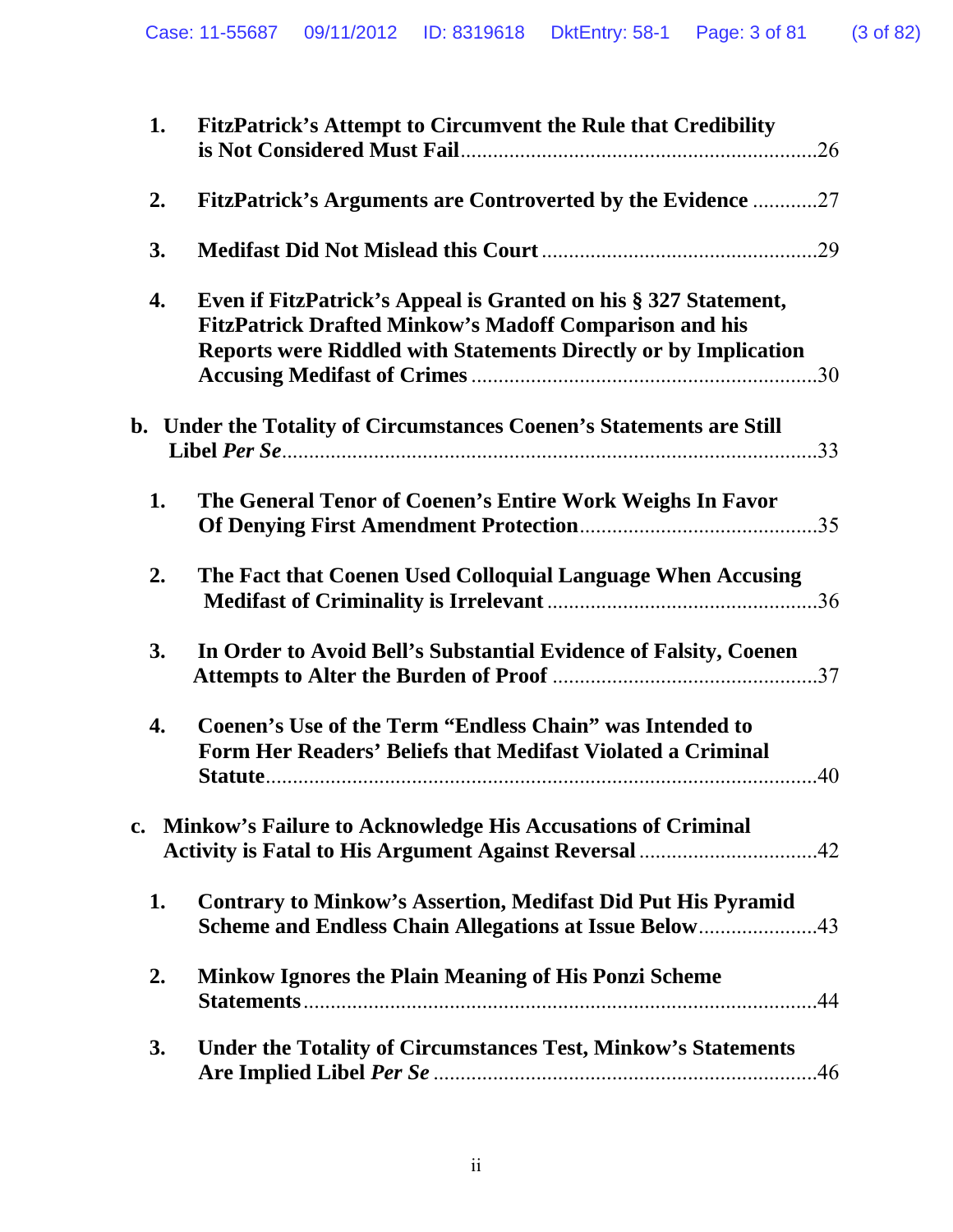|                | 4.<br>Minkow's Arguments Must Fail Because His Opinion was Based                                                                   |  |
|----------------|------------------------------------------------------------------------------------------------------------------------------------|--|
|                | V. The District Court Correctly Held that Medifast Is Not a Limited-                                                               |  |
|                | a. Any Public Controversy was Created by Defendants on                                                                             |  |
|                | 1.<br>Under California Law, A Public Controversy Must Pre-Exist                                                                    |  |
|                | 2.<br>The Public Controversy Created by Defendants Was Their<br><b>Assertions About the Legitimacy of the TSFL Business Model-</b> |  |
|                |                                                                                                                                    |  |
| $\mathbf{c}$ . | Defendants' Attacks are Not Germane to Medifast's Participation                                                                    |  |
|                | d. Medifast Presented More Than Sufficient Evidence to Establish                                                                   |  |
|                | 1.                                                                                                                                 |  |
|                | 2.                                                                                                                                 |  |
|                | 3.                                                                                                                                 |  |
| VI.            | <b>Every Statement Made About Medifast Reflected on MacDonald</b><br>And Constitutes Libel Per Se for the Same Reasons-There is No |  |
|                |                                                                                                                                    |  |
|                |                                                                                                                                    |  |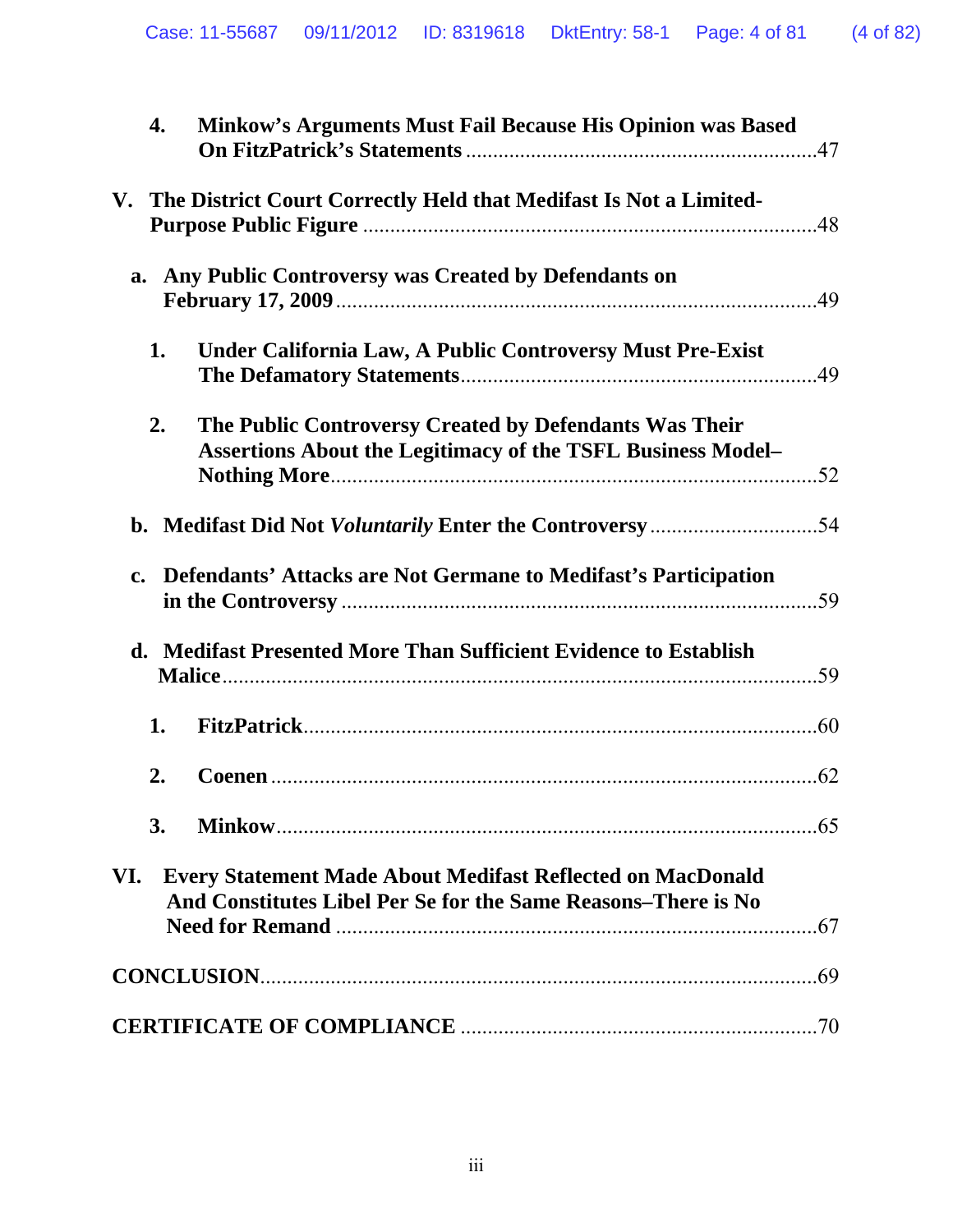# **TABLE OF AUTHORITIES**

<span id="page-4-0"></span>

| Ampex, Corp. v. Cargle,               |
|---------------------------------------|
| Annette F. v. Sharon S.,              |
| Art of Living Found. v. Does 1-10,    |
| Baker v. Los Angeles Herald Examiner, |
| Barrett v. Rosenthal,                 |
| Burkett v. Griffin,                   |
| California Trust v. Gustason,         |
| Carafano v. Metrospash.com, Inc.,     |
| Carver v. Bonds,                      |
| Casey v. Albertson's, Inc.,           |
| Christakis v. Mark Burnett Prods.,    |
| Cochran v. NPY Holdings, Inc.,        |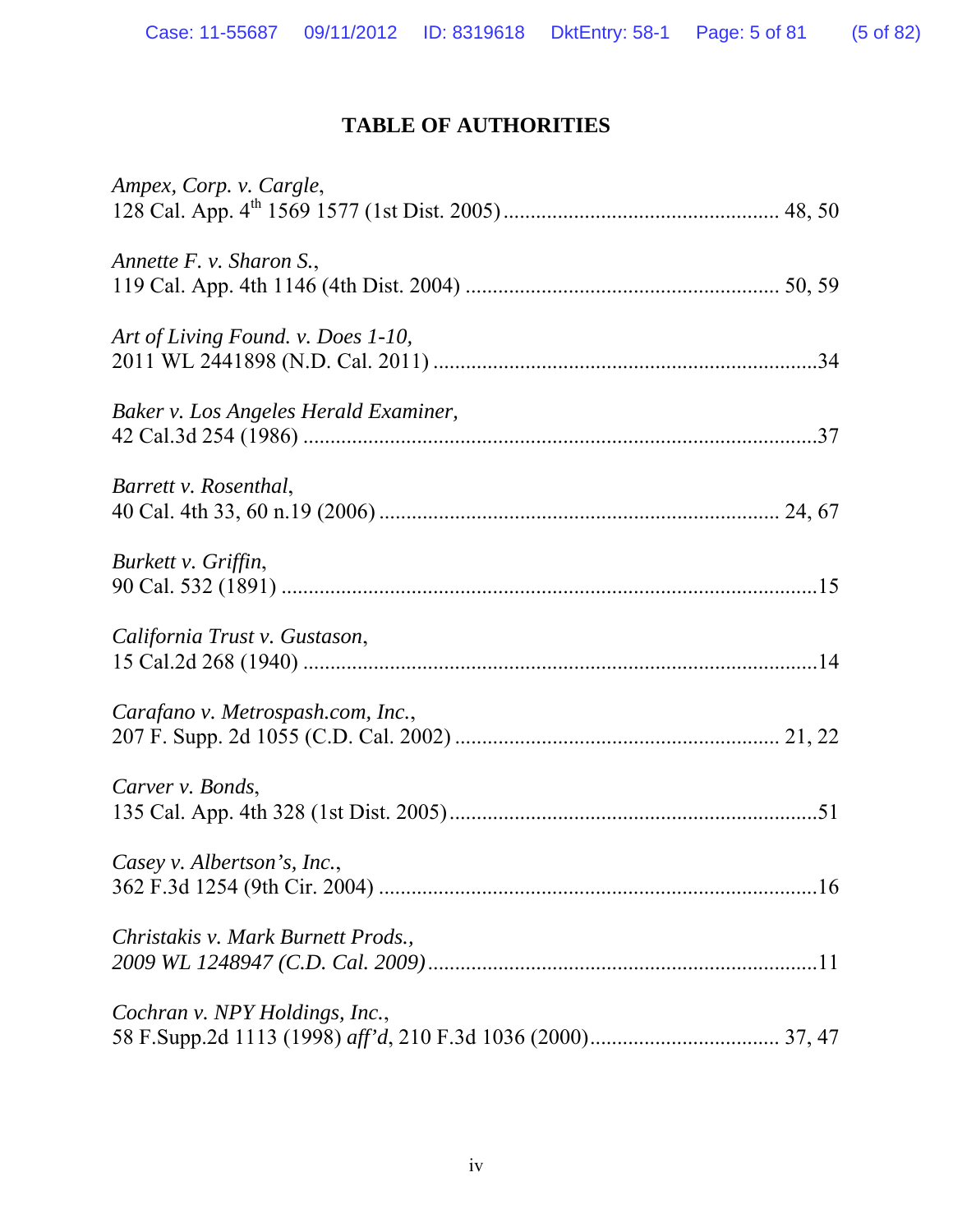| Condit v. Dunne,                                             |  |
|--------------------------------------------------------------|--|
| Condit v. Nat'l Enquirer, Inc.,                              |  |
| Conley v. Gibson,                                            |  |
| Cooper v. Pickett,                                           |  |
| Correlleone v. Covina Police Dep't,                          |  |
| Dawe v. Corr. United States,                                 |  |
| Fair Housing Council of San Fernando Valley v. Roommate.com, |  |
| Flatley v. Mauro,                                            |  |
| Flowers v. Carville,                                         |  |
| Foretich v. Capital Cities/ABC,                              |  |
| Fraley v. Facebook,                                          |  |
| Gardner v. Martino,                                          |  |
| Gertz v. Robert Welch, Inc.,                                 |  |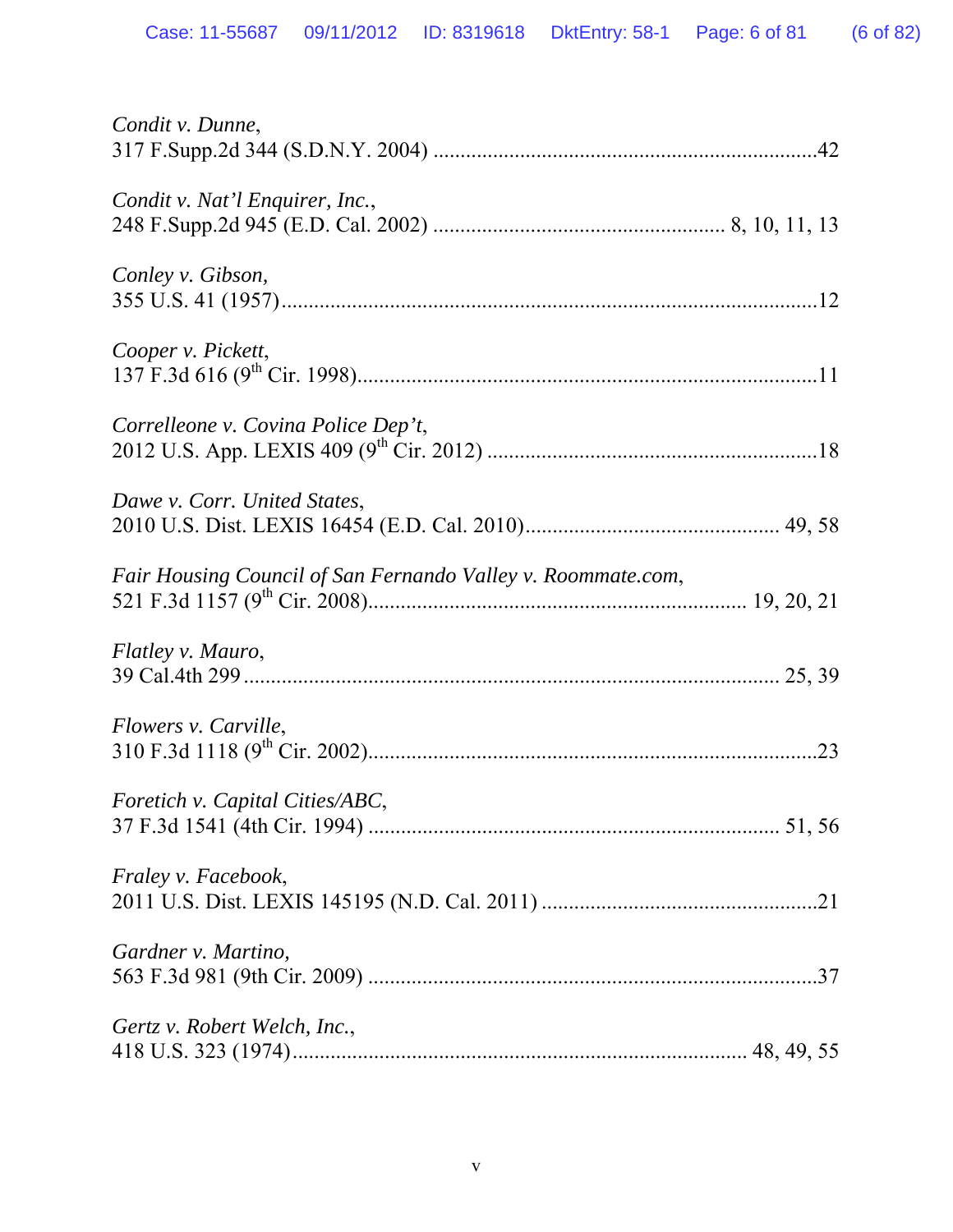| Gilbert v. Sikes,                                            |
|--------------------------------------------------------------|
| Hilton v. Hallmark Cards,                                    |
| Hoffman v. Smithwoods RV Park, LLC,                          |
| Holly Sugar Corp. v. Johnson,                                |
| Hutchinson v. Proxmire,                                      |
| Isuzu Motors Ltd. v. Consumers Union of United States, Inc., |
| Khawar v. Globe Internat.,                                   |
| Lincoln v. Fox,                                              |
| Linder v. Thrifty Oil Co.,                                   |
| Makaeff v. v. Trump University, LLC,                         |
| Mann v. Quality Old Time Serv., Inc.,                        |
| Masson v. New Yorker Magazine,                               |
| MCW Inc. v. Badbusinessbureau.com, L.L.C.,                   |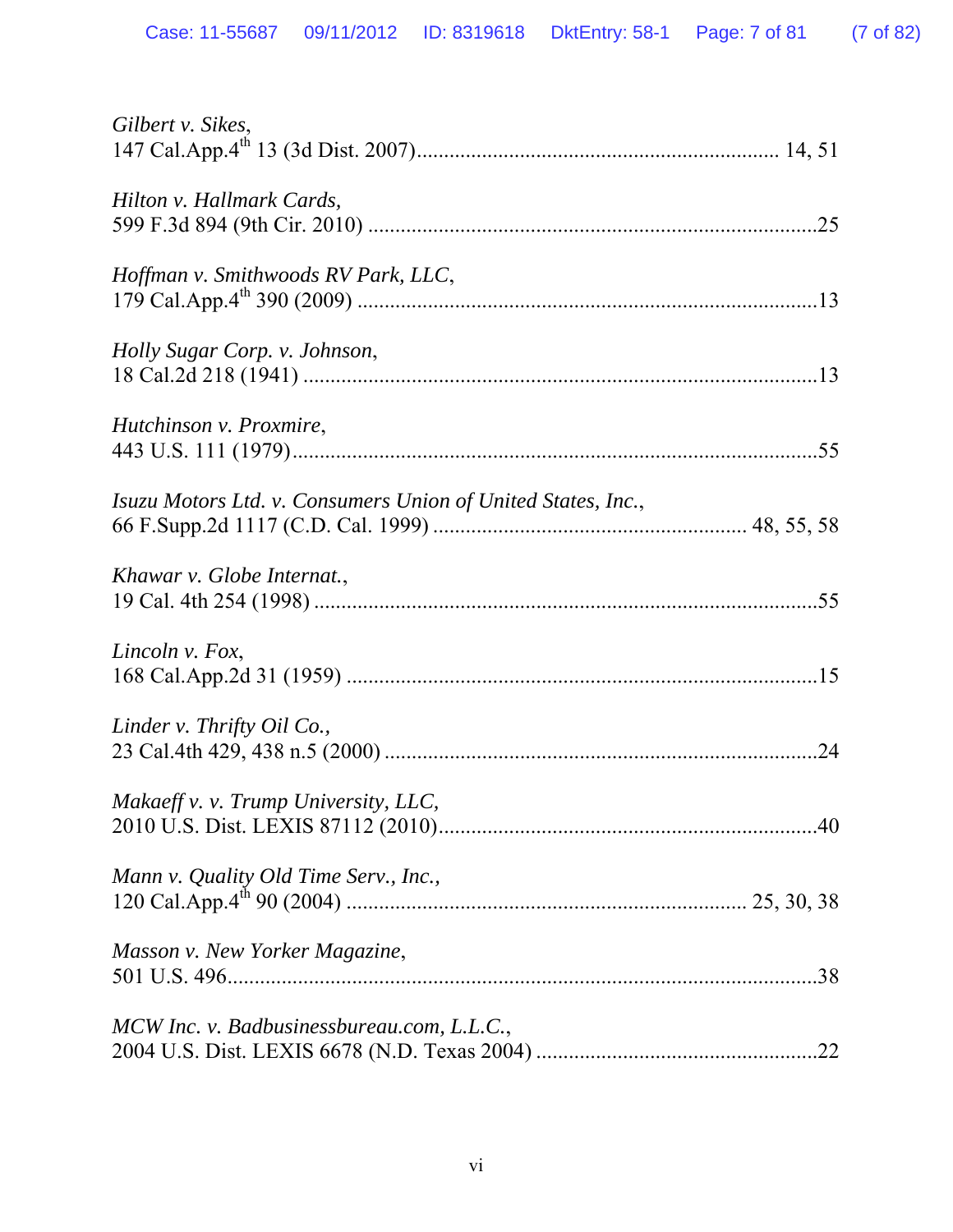| Metabolife Int'l, Inc. v. Wornick,               |
|--------------------------------------------------|
| Mindys Cosmetics, Inc. v. Dakar,                 |
| Mosesian v. McClatchy Newspapers,                |
| Navellier v. Sletten,                            |
| Nelson v. United States OPM,                     |
| New York Times, Co. v. Sullivan,                 |
| Newfarmer-Fletcher v. County of Sierra,          |
| Newsham v. Lockheed Missiles & Space Co.,        |
| Nicosia v. De Rooy,                              |
| Oasis West Realty, LLC v. Goldman,               |
| Odell v. $F.B.I.,$                               |
| Okun v. Superior Ct.,                            |
| Overstock.com, Inc. v. Gradient Analytics, Inc., |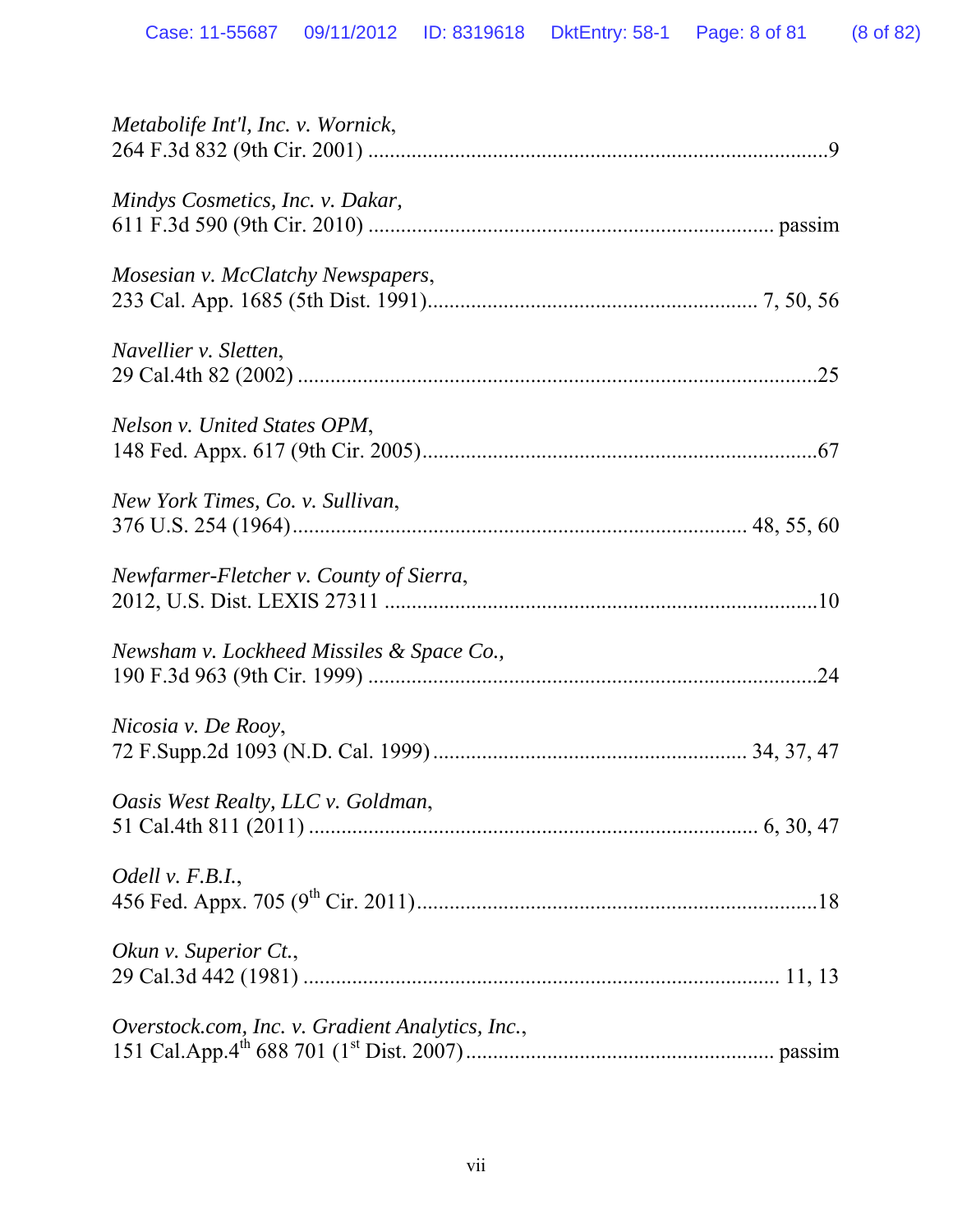| Partington v. Bugliosi,                  |
|------------------------------------------|
| People v. Bestline Prods., Inc.,<br>.29  |
| Perfect 10, Inc. v. Google, Inc.,        |
| Phan <i>v</i> . Pham,                    |
| Reader's Digest Ass'n v. Superior Court, |
| Rogers v. Home Shopping Network, Inc.,   |
| Santos v. Alaska Bar Assoc.,             |
| SDV/ACCI, Inc. v. AT&T Corp.,            |
| Silicon Knights v. Crystal Dynamics,     |
| Sims v. Rios,                            |
| Smith v. Marsh,                          |
| Standing Comm. v. Yagman,                |
| Stansbury v. U.S. Gov't,                 |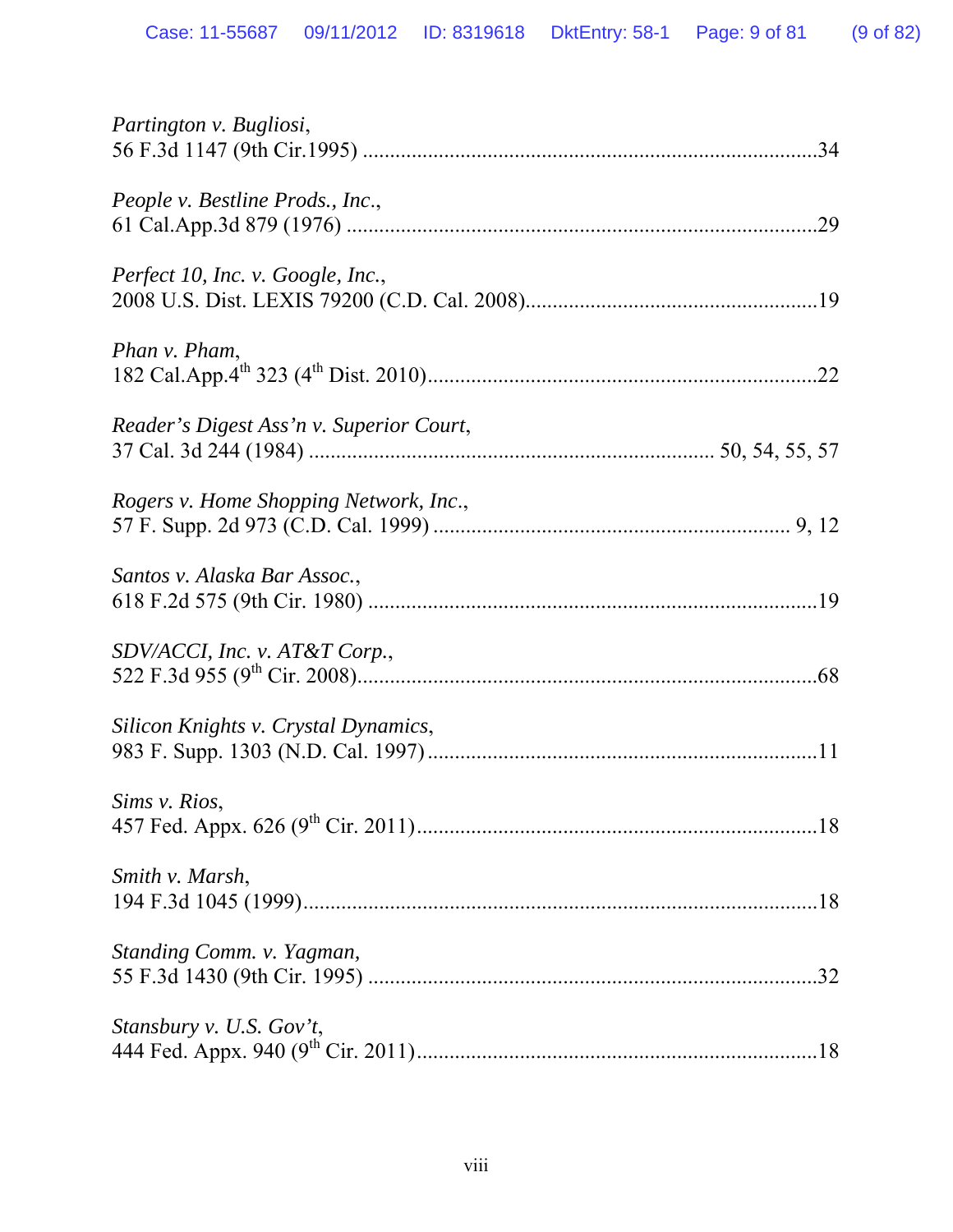| Time, Inc. v. Firestone,                                        |  |
|-----------------------------------------------------------------|--|
| Toth v. Guardian Indus. Corp.,                                  |  |
| Tuchscher Dev. Enters., Inc. v. San Diego Unified Port Dist.,   |  |
| Underwager v. Channel 9 Australia,                              |  |
| United States ex rel. Newsham v. Lockheed Missiles & Space Co., |  |
| United States v. Pallares-Galan,                                |  |
| Vegod Corp. v. Am. Broadcasting Cos., Inc.,                     |  |
| Vogel v. Felice,                                                |  |
| Waldbaum v. Fairchild Publ'ns, Inc.,                            |  |
| Wolston v. Reader's Digest Ass'n, Inc.,                         |  |
| Wong v. Jing,                                                   |  |
| <b>Statutes</b>                                                 |  |
|                                                                 |  |
|                                                                 |  |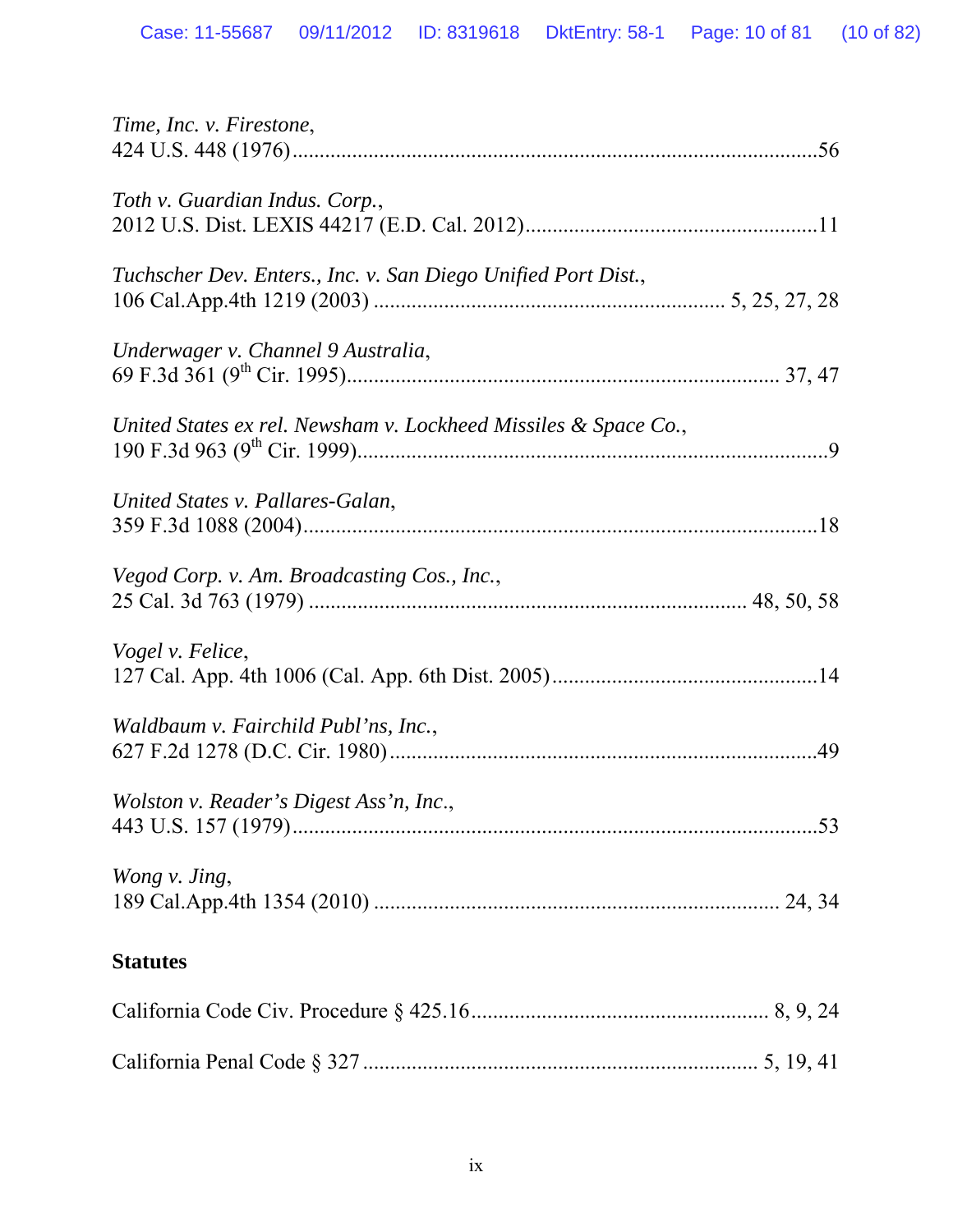| <b>Other Authorities</b> |  |
|--------------------------|--|
|                          |  |
|                          |  |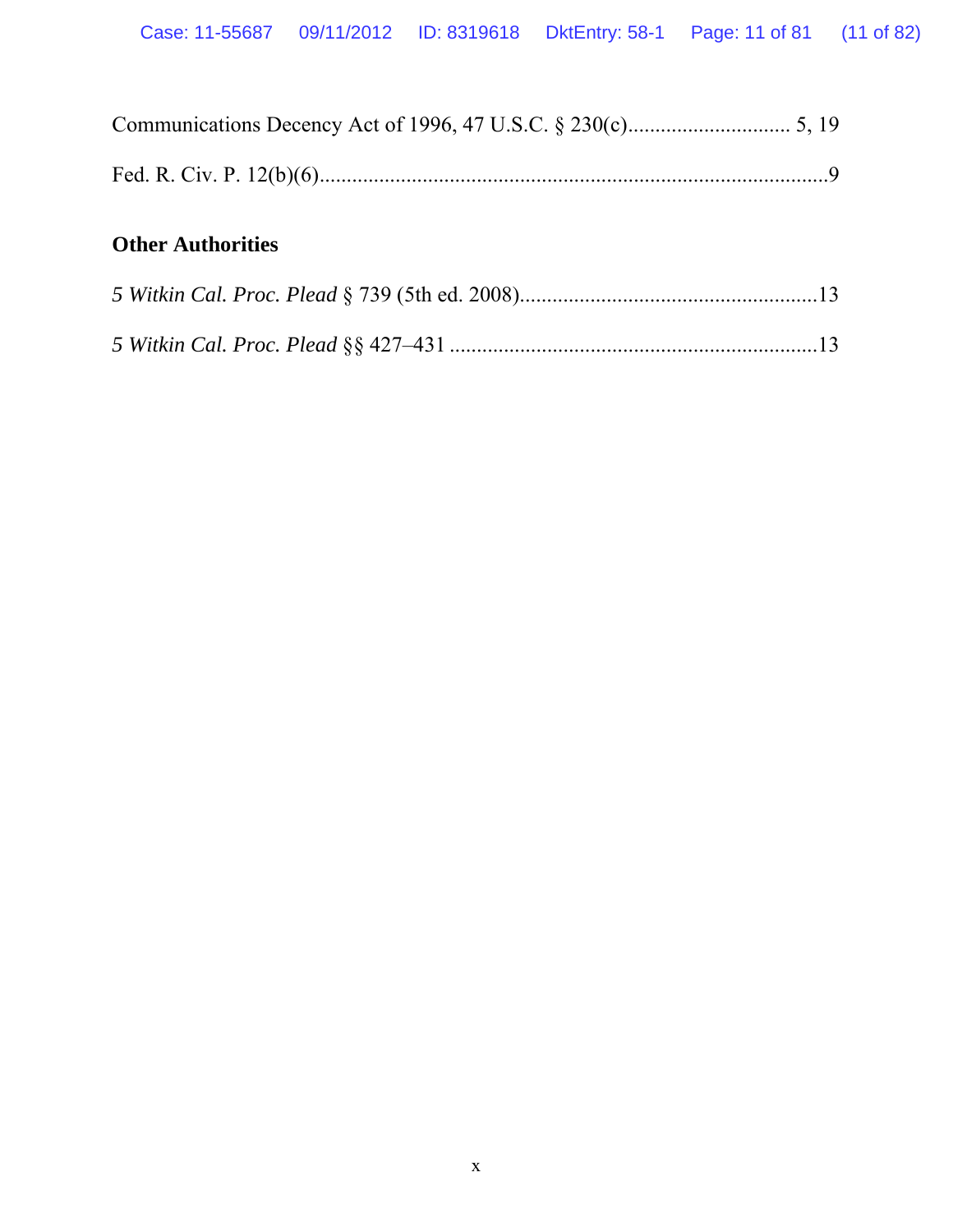#### **INTRODUCTION**

<span id="page-11-0"></span>Unable to respond to the legal arguments contained in Medifast and MacDonald's<sup>[1](#page-11-1)</sup> opening brief<sup>[2](#page-11-2)</sup> Minkow, Coenen and FitzPatrick<sup>[3](#page-11-3)</sup> all apply the same tactics–attack the credibility of Medifast (and its attorneys) and apply fundamentally-false assertions of the law on defamation to obfuscate their liability for their direct statements of criminal conduct. Once the vitriol is stripped away, there is little left to Defendants' arguments. As the District Court correctly found, Medifast, Inc. met the burden of proof required to defeat Fitzpatrick's SLAPP motion.

On cross-appeal, Fitzpatrick's "Statement of Facts" is filled with irrelevant and/or inadmissible information that is subject to a contested Motion for Judicial Notice. Most of the "facts" are used to support his erroneous claim that Medifast is a limited purpose public figure.<sup>[4](#page-11-4)</sup> The rest of his "facts" are really Fitzpatrick's arguments to bolster his own credibility and impeach the credibility of Medifast's affiant, Daniel Bell, ("Bell). FitzPatrick's attack on credibility is not admissible

<span id="page-11-1"></span><sup>&</sup>lt;sup>1</sup> Unless otherwise noted, collectively "Medifast".

<span id="page-11-2"></span> $2 \text{``AOB''}$ 

<span id="page-11-3"></span><sup>&</sup>lt;sup>3</sup> Collectively "Defendants". Hereinafter, Minkow and FitzPatrick's Response and Opening brief will be referred to as "MRB", their supplemental excerpts of record "MSER", Coenen's Response brief "CRB" and her supplemental excerpts "CSER". Medifast's supplemental excerpts are referred to as "SER".

<span id="page-11-4"></span><sup>&</sup>lt;sup>4</sup> Medifast's Statement of Facts contained in its AOB supports its opposition to FitzPatrick's cross-appeal.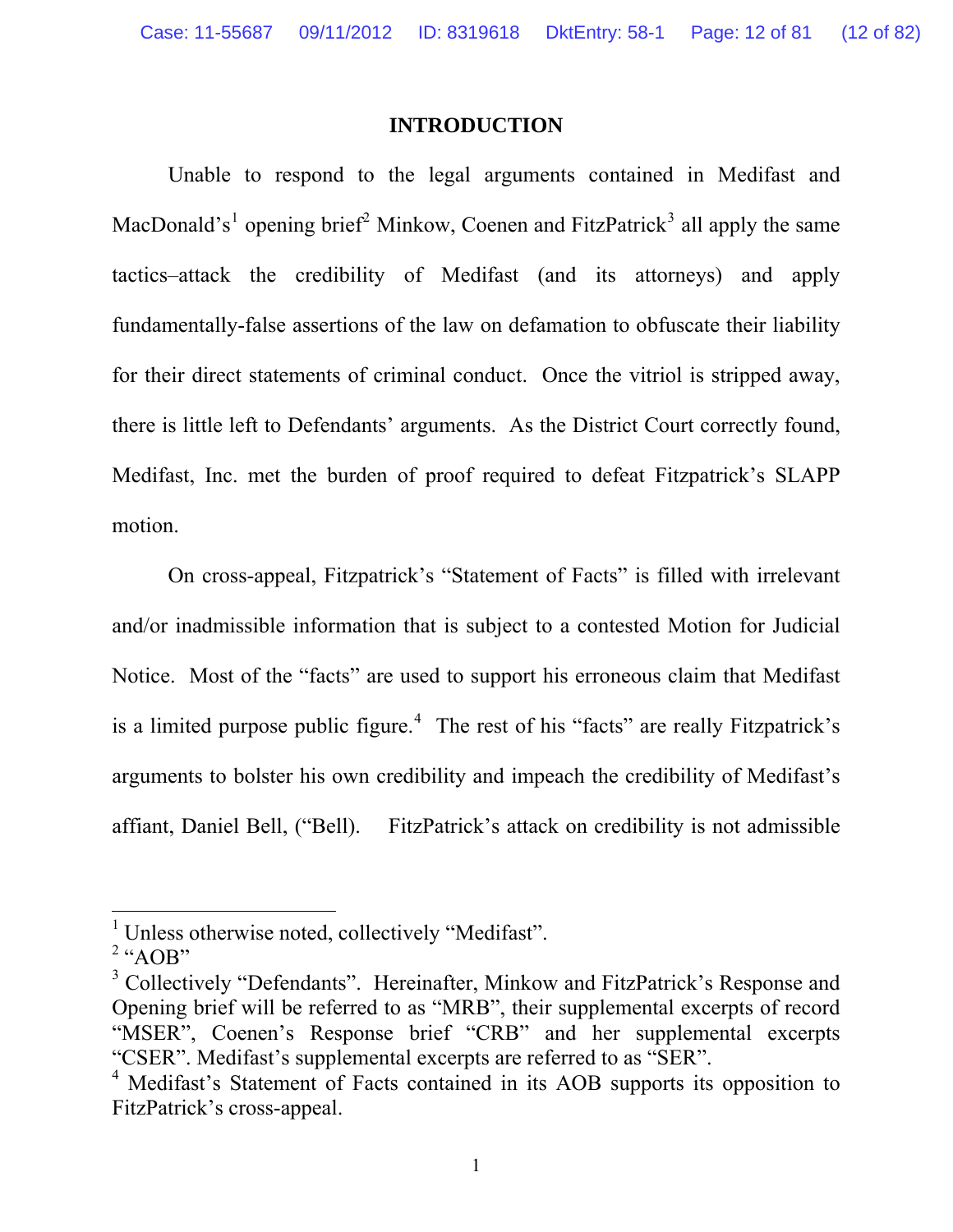evidence that renders his accusations of criminal conduct by Medifast "true", and his attempt to raise the burden of proof must fail.

Minkow and Coenen, who use similar tactics, repeated the same accusations of criminal conduct made by FitzPatrick, and made other direct statements that libeled Medifast.

Their repeated accusations of criminal conduct–accusing Medifast of violating California's endless chain statute, of being a pyramid and Ponzi scheme– were not intended to be a "cautionary tale" about the company. Defendants made these statements for one purpose–to assist Minkow in driving down the price of Medifast stock. Minkow made money on the scheme by shorting Medifast stock and paid Fitzpatrick and Coenen well for their "expertise" in bolstering his false attacks. The First Amendment was not intended to shield individuals' participation in such fraudulent schemes.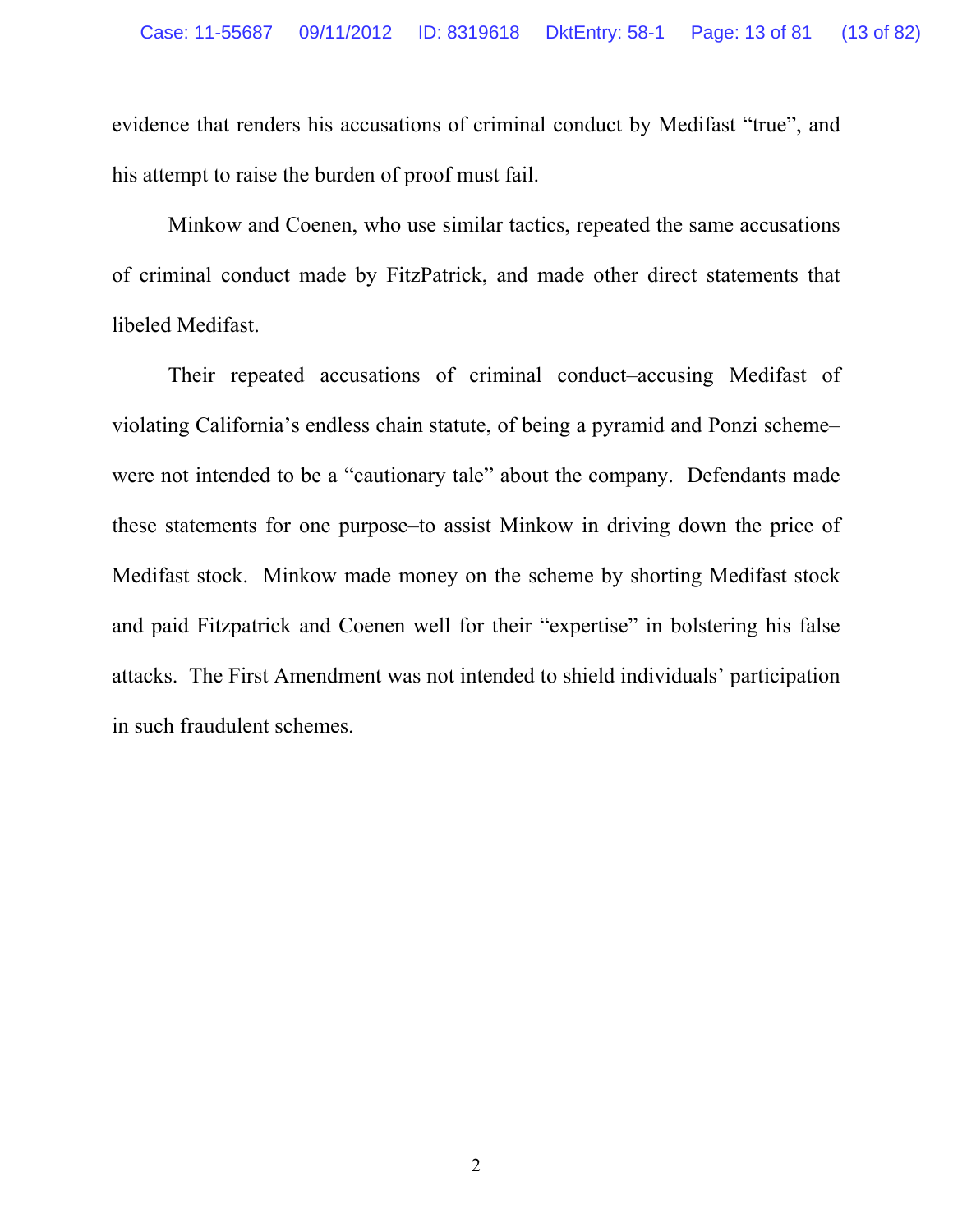### **COUNTER-STATEMENT OF ISSUES ON CROSS-APPEAL**

- <span id="page-13-0"></span>1. Whether the District Court correctly determined the Declaration of Daniel Bell sufficiently established that FitzPatrick's statement "that TSFL's business model and reward system−by their design, operation[,] and promotion–meet the definition of an 'endless chain' within the meaning of Penal Code § 327" was a false statement of fact, or whether FitzPatrick's self-serving interpretation of the evidence and attacks on the credibility of Bell are sufficient to establish the truth of his statement as a matter of law.
- 2. Whether the District Court correctly determined that Medifast was not a limited-purpose public figure because it involuntarily responded in three press releases in order to defend itself against Defendants' attacks, which created the public controversy regarding Medifast's business practices.
- 3. Whether Medifast's showing that Defendants failed to conduct a proper investigation prior to publishing, relied on unreliable and biased experts, and ignored the warnings of experts that their statements were potentially false is sufficient to establish Defendants' statements were made with malice.

3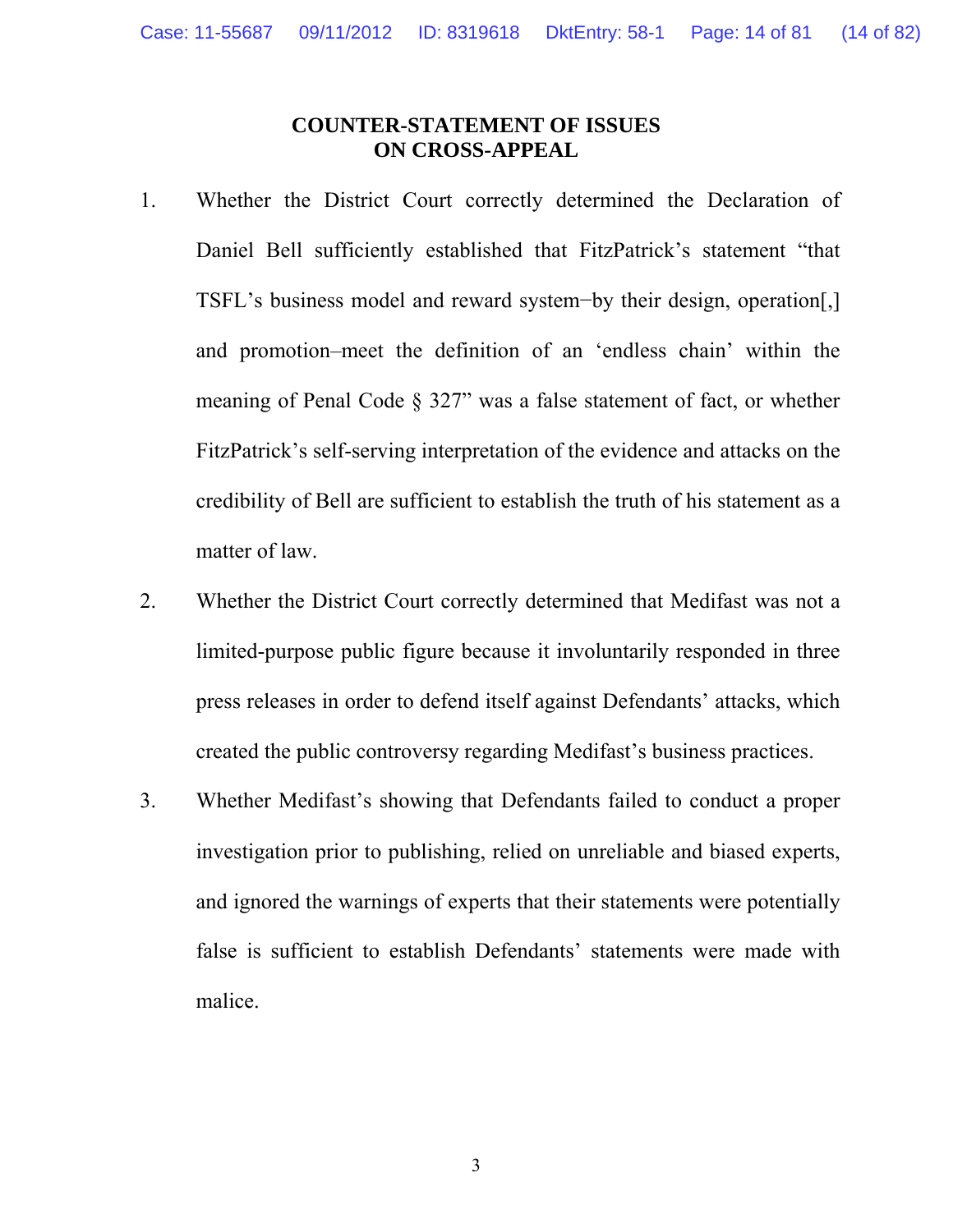#### **SUMMARY OF ARGUMENT**

<span id="page-14-0"></span>Contrary to Minkow and FitzPatrick's assertions, the Ninth Circuit *has* held that both Federal Rules of Civil Procedure  $12(b)(6)$  and 56 preempt § 425.16 of California's Anti-SLAPP statute. The District Court erred by failing to analyze Minkow's motion to strike, which was based solely on the face of the complaint and not the evidence, under Rule 12(b)(6). On its face, Medifast's FAC was legally sufficient under Rule 12(b)(6) *and* the inapplicable California pleading requirements.

The District Court erred in failing to consider the exhibits properly attached and incorporated by reference in the FAC when considering the whether Medifast had properly alleged libel per se. The FAC, with those exhibits, make clear that Minkow and Coenen's statements accusing Medifast of committing crimes were libel *per se*.

Defendants' collective argument that Medifast's appeal consists of entirely new arguments, and should be denied on this basis, is erroneous. All of the arguments made by Medifast were contained within the FAC and its Opposition to Defendants' motions to strike. All of the statements Medifast has properly placed at issue before this Court were also properly before the District Court. Even so, in the Ninth Circuit, consistent, alternative arguments are not barred on appeal.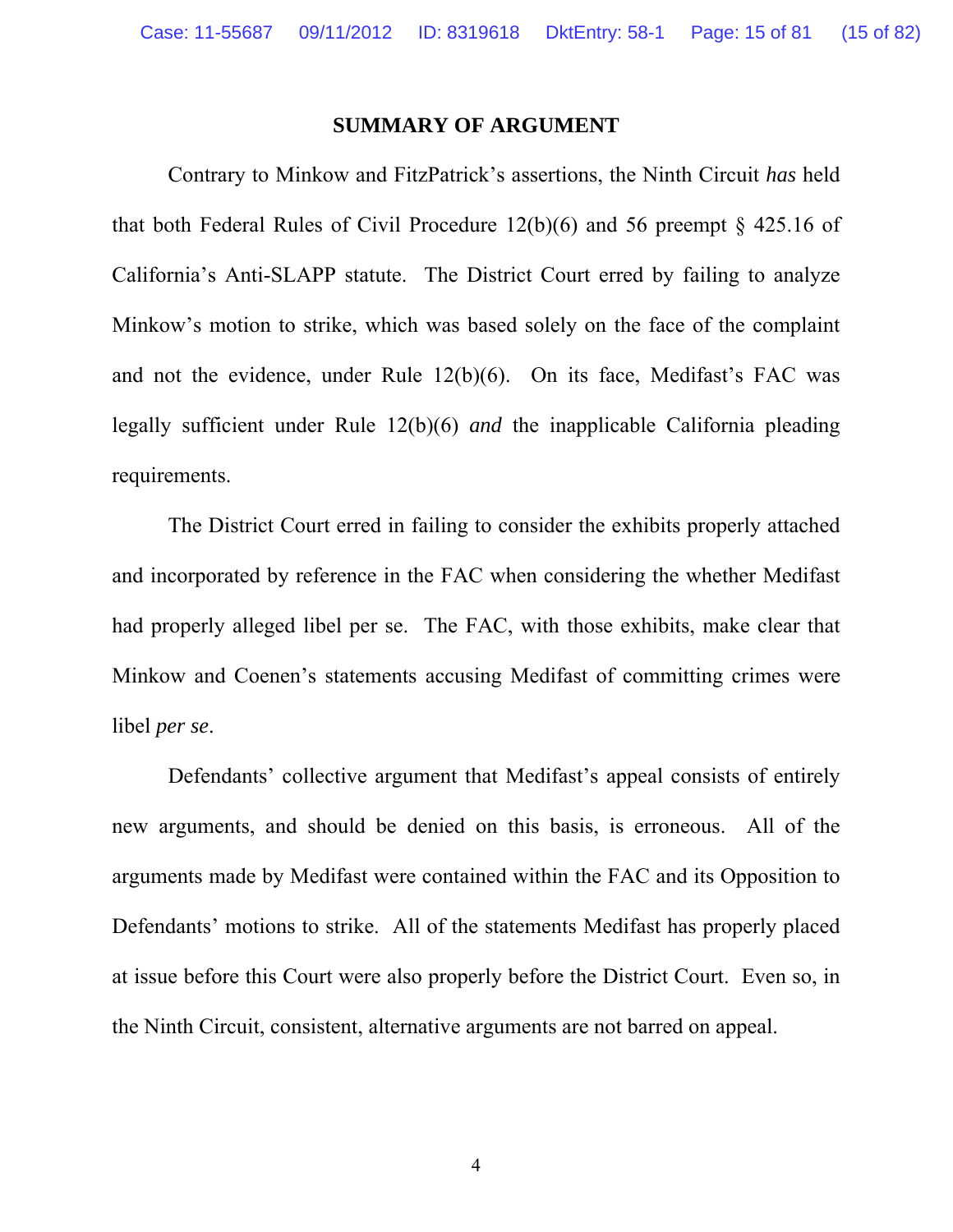The affirmative defense of publisher's immunity under the Communications Decency Act, *47 U.S.C. § 230 et.seq.* ("CDA"), is not applicable to either Minkow or Coenen. Minkow waived any CDA immunity by failing to raise it as an affirmative defense in the District Court. Coenen is not entitled to CDA immunity because her post, which included FitzPatrick's January 2010 Update libeling Medifast, went well beyond mere republishing. Coenen's contributions to and analysis of FitzPatrick's post make her an "information content provider" and "responsible, in whole or in part, for the creation or development of information provided through the Internet..." *47 U.S.C. § 230(f)(3)*.

 The District Court correctly held that Medifast had successfully met its burden in establishing that FitzPatrick's statement accusing Medifast of violating California Penal Code § 327 constituted libel per se. FitzPatrick's argument on cross-appeal rests upon a contest over credibility and weighing of the evidence between him and Bell. However, in resolving an anti-SLAPP motion, a court may not "weigh the comparative probative strength of competing evidence[.]" *Mindys Cosmetics, Inc. v. Dakar,* 611 F.3d 590, 599 (9th Cir. 2010). In evaluating Medifast's evidentiary showing, the Court "must credit all admissible evidence favorable to [Medifast] and indulge in every legitimate favorable inference that may be drawn from it." *Tuchscher Dev. Enters., Inc. v. San Diego Unified Port Dist.*, 106 Cal.App.4th 1219, 1238 (2003). FitzPatrick's interpretation of the facts,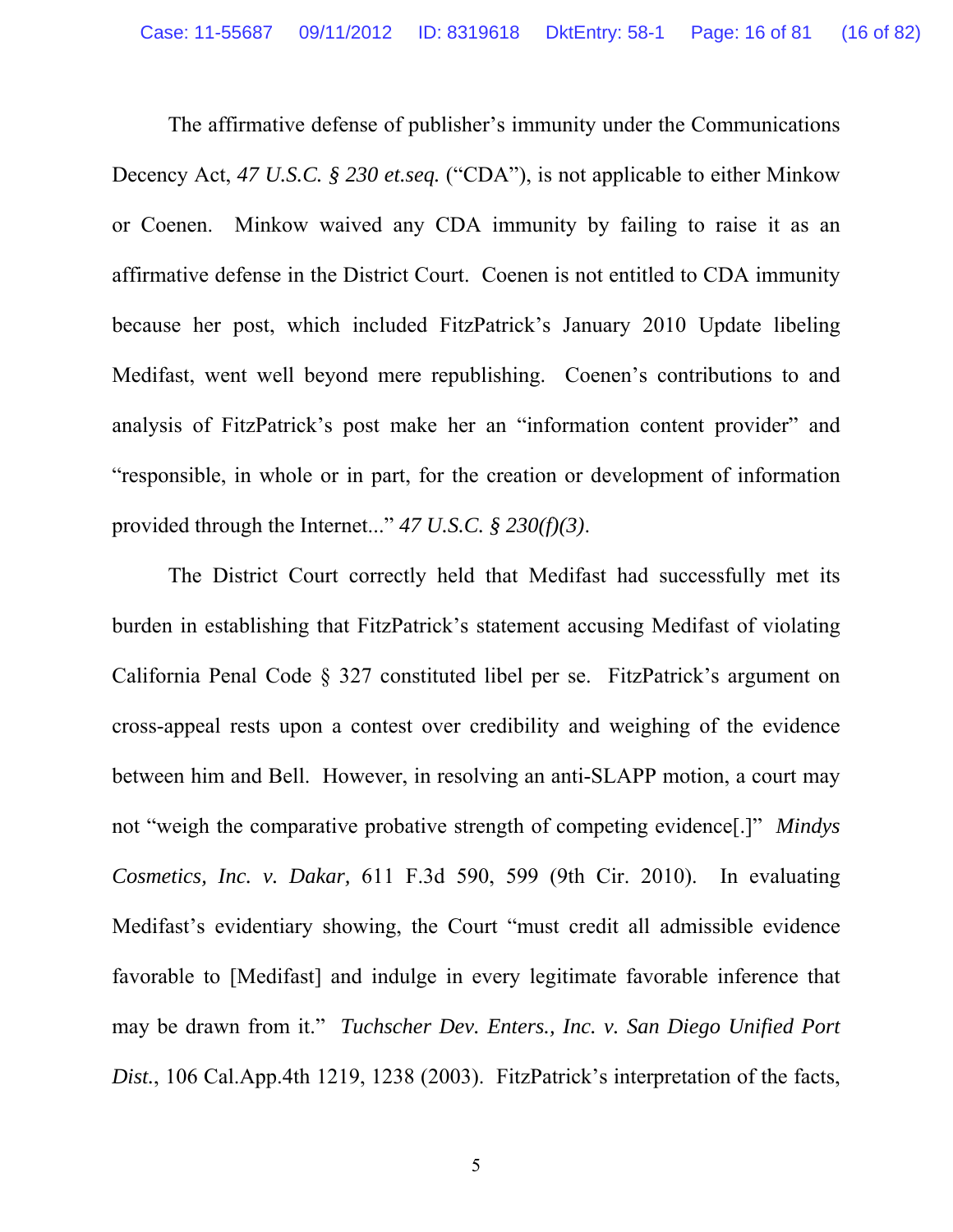which is contradicted by Bell's Declaration, does not prove, as a matter of law, that his statements are true.

As Medifast's entire libel per se claim against FitzPatrick survived his motion to strike, under the California Supreme Court's decision in *Oasis West Realty, LLC v. Goldman*, 51 Cal.4th 811, 820 (2011), the District Court did not need to analyze the remainder of FitzPatrick's libelous statements accusing Medifast of committing crimes–that Take Shape For Life ("TSFL") is a Ponzi scheme; that TSFL is a pyramid scheme; that Medifast has materially misled its shareholders and Wall Street for its own profit. Those statements are all still viable bases for upholding the District Court's decision denying FitzPatrick's motion to strike.

By contrast, Coenen and Minkow's statements are viable bases for reversing the District Court's decision granting their motions to strike. Under the totality of the circumstances test, Coenen's statements are libel per se by clear implication. Everything about Coenen's forensic accounting expert website where her statements accusing Medifast of committing crimes were posted would lead a reasonable reader to believe that Coenen was stating facts–not her opinion.

Relying on his erroneous argument that Medifast did not plead the exact words constituting libel per se, Minkow ignores the criminality of his statements accusing Medifast of running a "Madoff-like Ponzi scheme" and a pyramid

6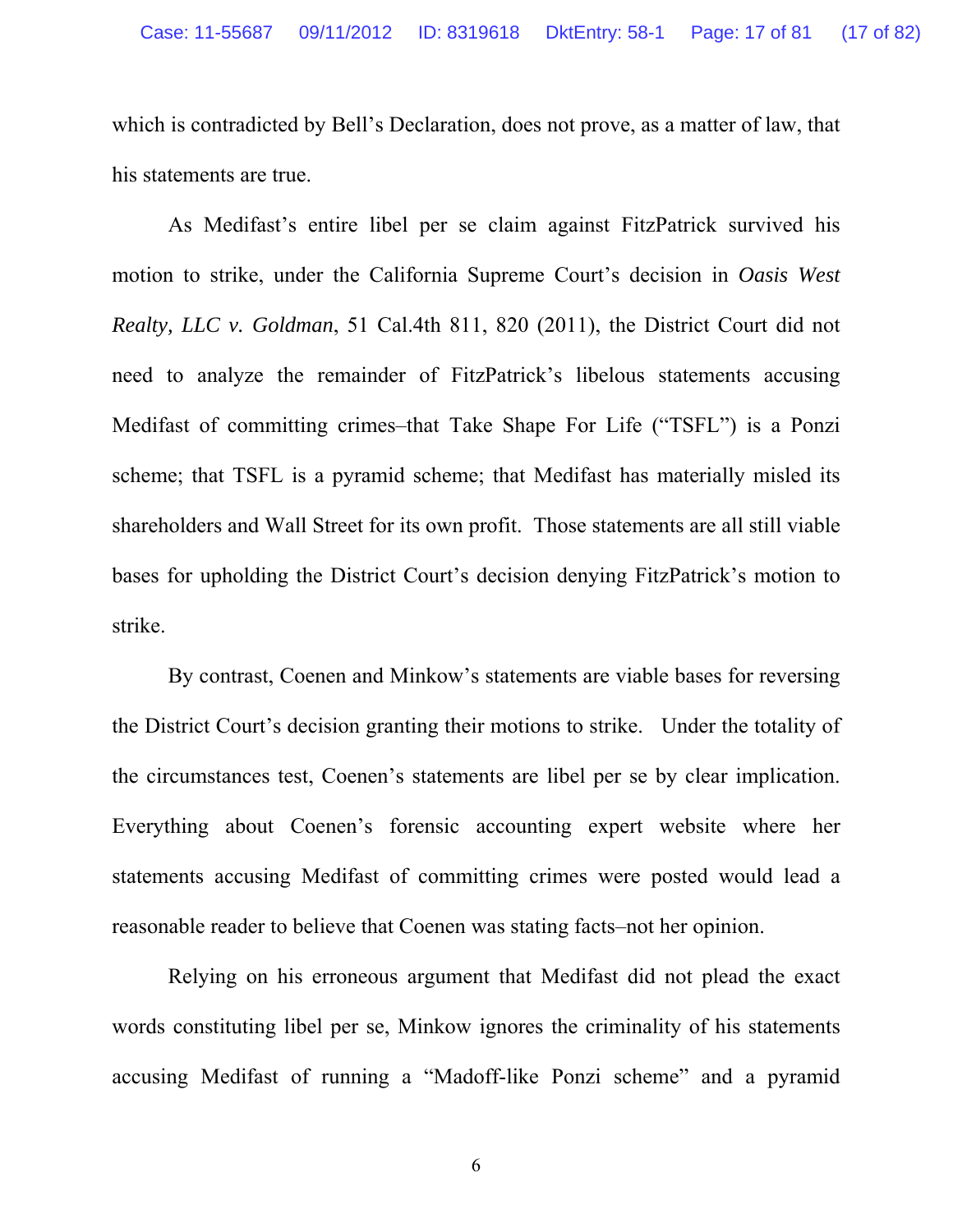scheme. No amount of parsing his own words can remove their effect on the reader–his statements directly, or by implication accused Medifast of committing crimes.

The District Court was correct in determining that Medifast does not meet the definition of a limited purpose public figure. There was no public controversy into which Medifast injected itself until Defendants began their attacks in February 2009. Following the creation of that controversy, Medifast responded relevantly, proportionately, and narrowly in defense of its reputation. However, a "plaintiff does not become a public figure simply by responding to defamatory statements." *Mosesian v. McClatchy Newspapers*, 233 Cal. App. 1685, 1702 (5th Dist. 1991).

Even if it were a limited purpose public figure, Medifast presented more than sufficient evidence to establish that Defendants acted with the requisite malice when libeling Medifast to overcome their motions to strike–evidence of Defendants' "failure to investigate... reliance upon sources known to be unreliable, or known to be biased against the plaintiff", *Overstock.com, Inc. v. Gradient Analytics, Inc.*, 151 Cal.App.4<sup>th</sup> 688 701, 809-10  $(1<sup>st</sup> Dist. 2007)$ , is sufficient to establish Defendants' recklessness or their knowledge of falsity.

 Finally, the District Court erred in determining that MacDonald lacked standing to sue. None of Defendants' arguments overcome the strong circumstantial evidence showing that MacDonald's reputation was indelibly linked

7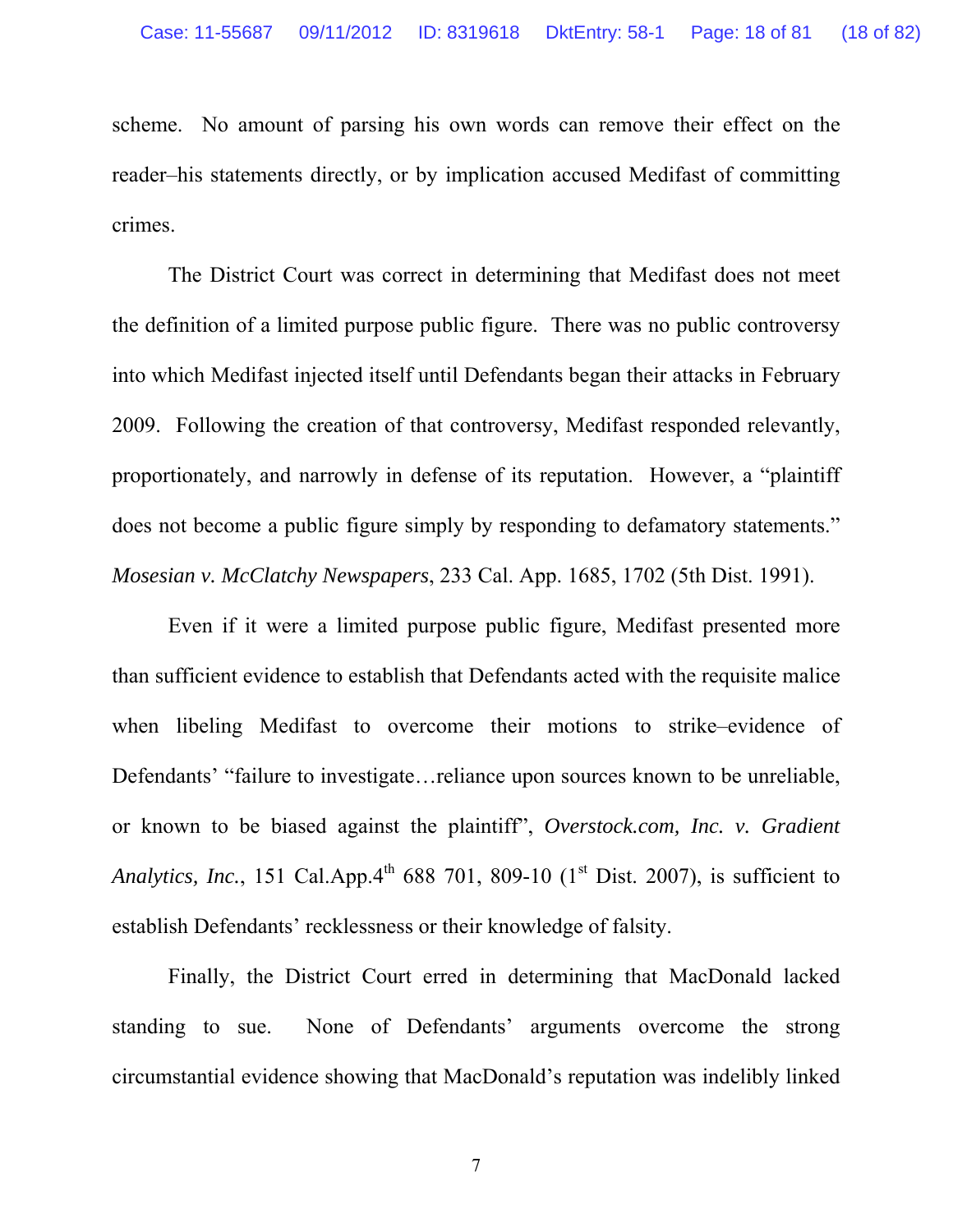by Defendants to that of Medifast, and he was injured just as Medifast was by their accusations of criminal conduct.

#### **ARGUMENT**

# <span id="page-18-1"></span><span id="page-18-0"></span>**I. Medifast's First Amended Complaint Sufficiently Pled Libel** *Per Se* **Under** *Both* **Federal and State Law:**

Defendants argue the District Court ("Sammartino") applied the correct procedural law when she applied California pleading standards to Medifast's FAC and determined Medifast had not pled the "exact words" within the body of the complaint that it claimed were defamatory. In fact, relying on a single statement in *Condit v. Nat'l Enquirer, Inc.*, 248 F.Supp.2d 945, 952-53 (E.D. Cal. 2002) that "section 425.16 applies to state law claims advanced in a federal diversity action", Minkow and FitzPatrick claim the Federal Rules of Civil Procedure *never* apply to a motion to strike. Coenen argues that under either Federal or State law the pleading standard was not met.

What Defendants' specious argument, and their outright dismissal of the *actual* analysis in the *Condit* decision expose, is the *true extent* of Sammartino's error. Not only was the FAC and its exhibits sufficient under Federal law, but as *Condit* makes clear, Sammartino should have denied Minkow's motion to strike under a Rule 12(b)(6) analysis, as the FAC was legally sufficient *on its face*. *Id.*, at 983.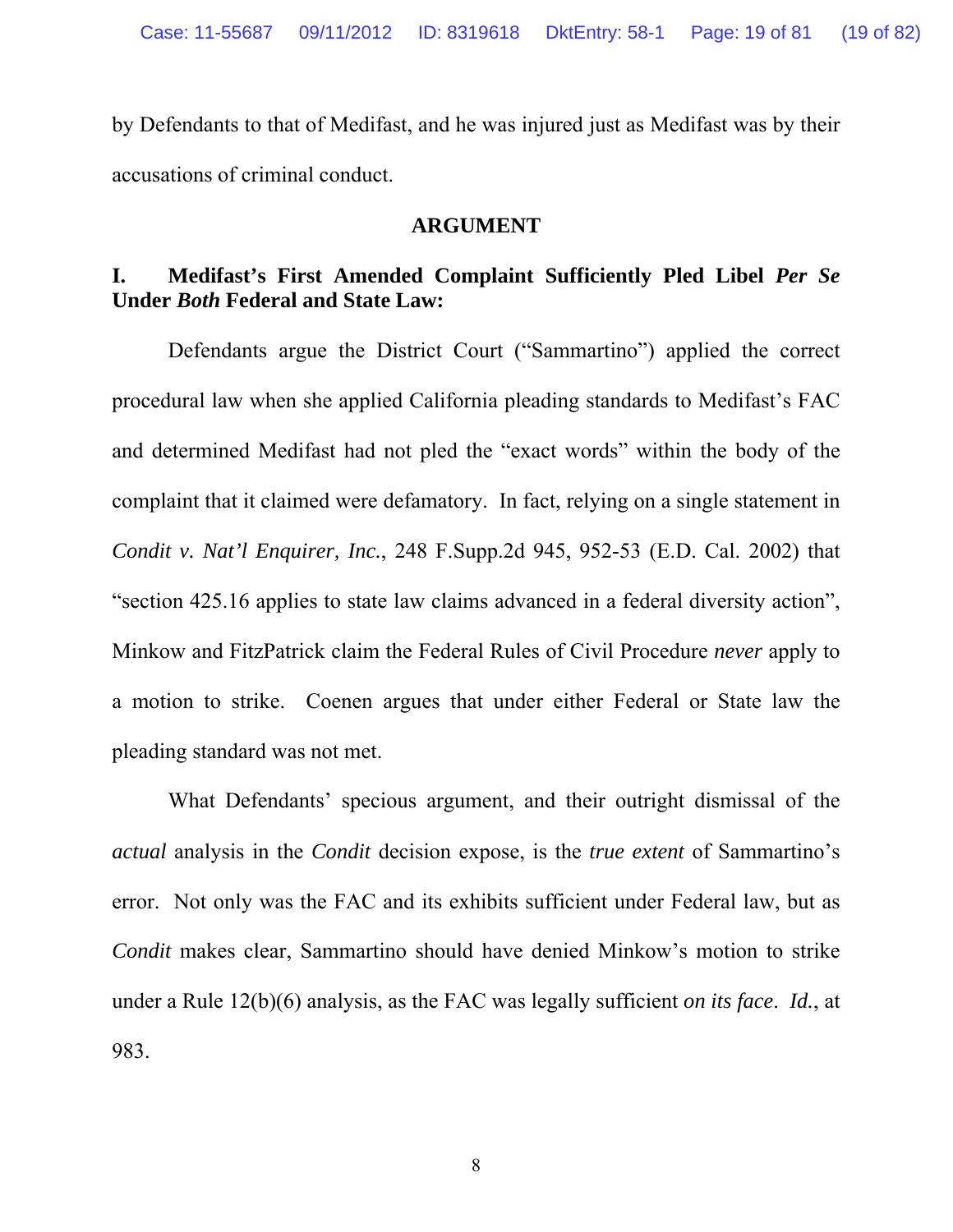# **a. The Erie Doctrine Requires Application of the Federal Rules of Civil Procedure to a Motion to Strike**

<span id="page-19-0"></span>Minkow and FitzPatrick argue that under the Erie Doctrine, only California procedural law applies to a motion to strike–the Federal Rules of Civil Procedure do not. However, the authority they rely upon, *United States ex rel. Newsham v. Lockheed Missiles & Space Co.*, 190 F.3d 963 (9<sup>th</sup> Cir. 1999), is no longer the law in the Ninth Circuit on this point.In *Rogers v. Home Shopping Network, Inc*., 57 F. Supp. 2d 973, 976 (C.D. Cal. 1999), the Court held that a § 425.16 motion made in diversity cases must be treated as one either made under Rule 12(b)(6) or Rule 56, and analyzed under the applicable federal standards. In *Metabolife Int'l, Inc. v. Wornick*, 264 F.3d 832, 845-47 (9th Cir. 2001) this Court held that the right to discovery under Rule 56 preempts the section of § 425.16 that limits a plaintiff's right to discovery.

An argument challenging "the legal deficiencies [of the FAC is] addressable on a motion to dismiss under Fed. R. Civ. P. 12(b)(6), *not* for a failure to support a stated claim with evidence analogous to a motion for summary judgment…" *Condit*, at 953. In other words, when a district court decides a  $\S$  425.16 motion to strike, if the motion is made, as here, based upon the alleged legal deficiencies of the complaint itself, then a district court must apply the standards that govern a Rule 12(b)(6) motion to dismiss. *Id.*, at 983.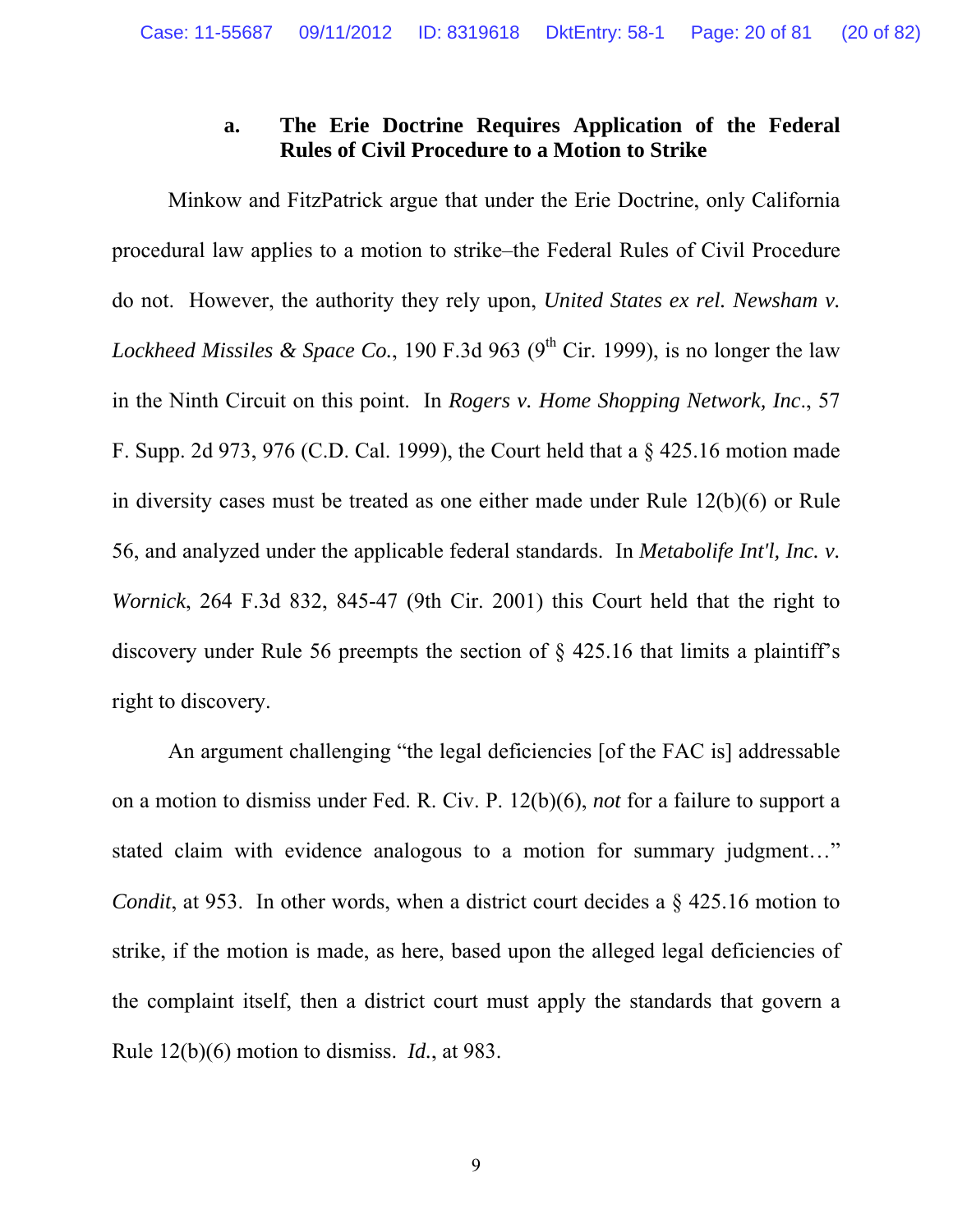### **b. Medifast Met the Applicable Federal Pleading Standards**

<span id="page-20-0"></span>Because Rule 12(b)(6) requires the court to accept "as true all material allegations in the complaint and construes them in the light most favorable to the plaintiff," *Condit*, at 950, Sammartino should have analyzed whether Medifast had sufficiently pled a claim for libel *per se* against Minkow based on the sufficiency of the allegations made in the FAC under Federal law. Sammartino held that "[a] complaint for libel must plead the exact words constituting the alleged defamation," ER460, and because Medifast failed to do so in the body of its FAC, it had failed to overcome Minkow's motion to strike.<sup>[5](#page-20-1)</sup> This was error.

All that Federal law requires is "more specific allegations" of libel–not the exact words. <sup>[6](#page-20-2)</sup> Newfarmer-Fletcher v. County of Sierra, 2012, U.S. Dist. LEXIS 27311, \*16. Coenen's authorities make this clear. As Coenen states, *Newfarmer-Fletcher* requires that "the defamatory statements must be specifically identified and the plaintiff must plead the *substance of the statement*." *Id.* (emphasis added). And *Toth v. Guardian Indus. Corp.*, 2012 U.S. Dist. LEXIS 44217, \*7 (E.D. Cal.

<span id="page-20-1"></span><sup>&</sup>lt;sup>5</sup> An argument that was made by Minkow for the first time in his reply on his motion to strike, and to which Coenen and FitzPatrick join for the first time on appeal.

<span id="page-20-2"></span><sup>6</sup> Moreover, Defendants did not, *and cannot* point to a Ninth Circuit case that has held the more liberal pleading standards of Rule 8 should not be followed when considering a § 425.16 motion made on the legal sufficiency of the pleadings in Federal court (or any other basis), as Minkow's motion was here. If Rule 12(b)(6) applies to a motion to strike, so too should the Federal rule setting the pleading standard under which such a motion should be tested.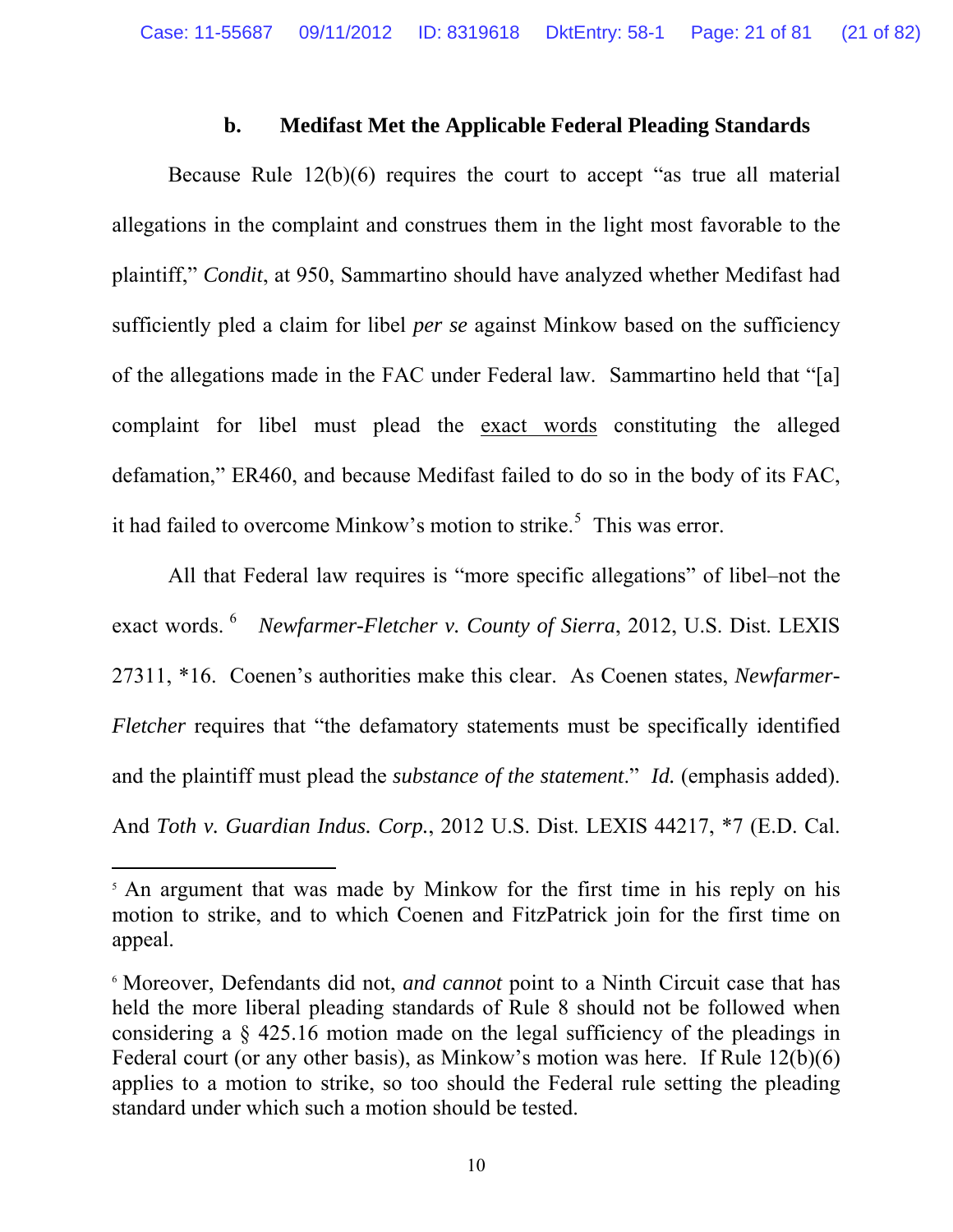2012), also relied on by Coenen, recognizes that in ruling upon a motion to dismiss for failure to state a claim, a court may consider the complaint, the exhibits thereto, and matters judicially noticed.

 Coenen's other Federal cases are similarly instructive–pleading libel merely requires "more specific allegations"–it does not require the *exact* words. And, she admits as much when she asserts there is other Federal and state authority (besides *Christakis v. Mark Burnett Prods., 2009 WL 1248947 (C.D. Cal. 2009)*) "to support the proposition that libel must be pled *with detail*." CRB22(emphasis added). *See Toth*, at \* 30 ("[p]leading the 'substance of the defamatory statement' is also adequate to state a claim for libel.") citing *Okun v. Superior Ct.*, 29 Cal.3d 442, 458 (1981). *See Silicon Knights v. Crystal Dynamics*, 983 F. Supp. 1303, 1314 (N.D. Cal. 1997) (regarding slander–"The complaint contains only general allegations of the defamatory statements and does not identify the substance of what was stated by the Defendants." Plaintiff therein *admitted* exhibits attached did not contain defamatory statements).

Sammartino should have considered the *entire* FAC, including the exhibits properly incorporated by reference. *Cooper v. Pickett*, 137 F.3d 616, 622 (9<sup>th</sup> Cir. 1998). And, when considering the FAC's allegations and exhibits thereto in the light most favorable to Medifast, *Condit*, at 950, it is clear Medifast pled libel *per se* with sufficient specificity. The FAC chronicles each round of attacks made by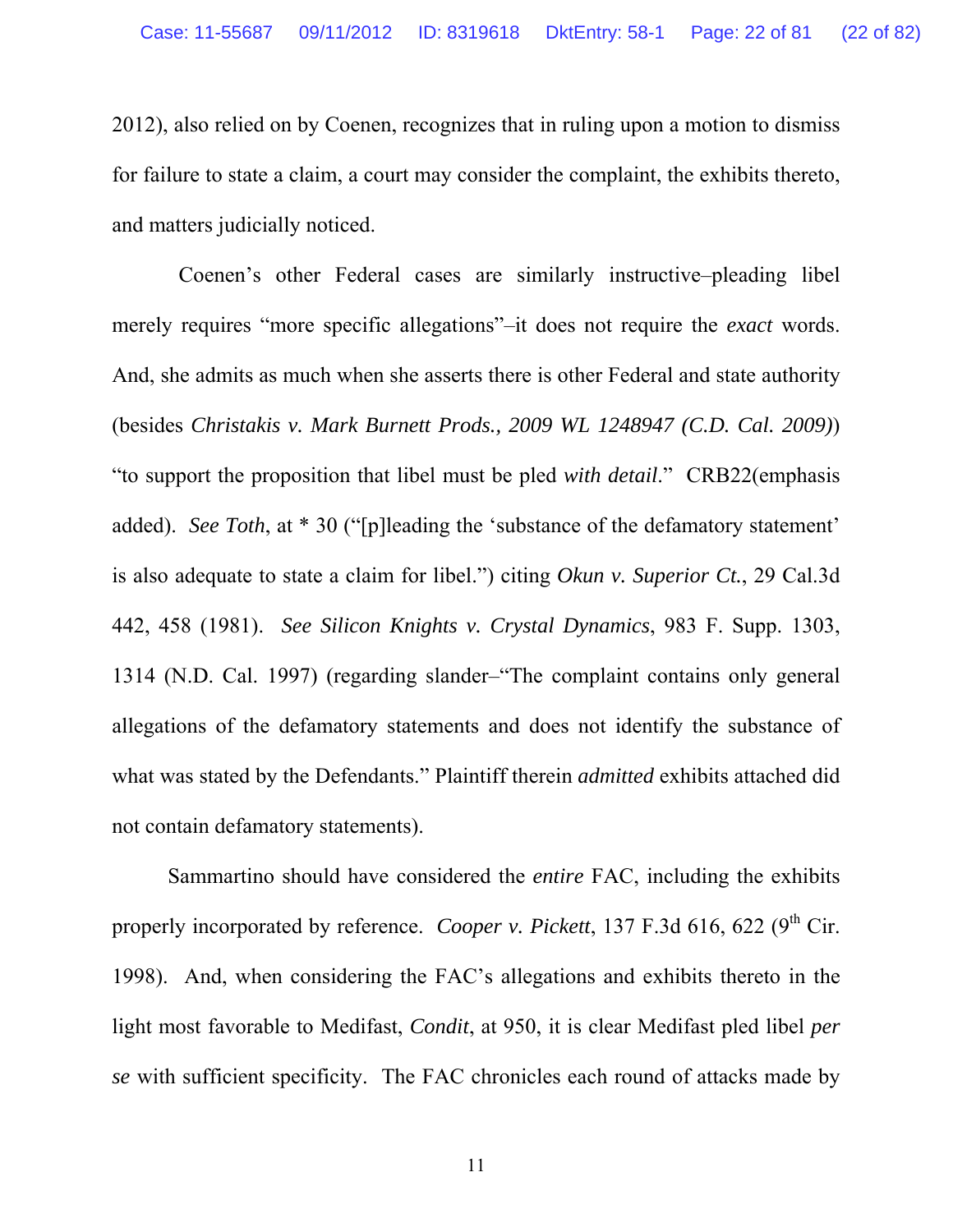Defendants, outlines in detail how their statements were defamatory, and for good measure, incorporates each of the actual posts by proper reference. ER34-44. These allegations make clear that what Medifast alleged as defamatory was *always* Defendants' unequivocal statements asserting that: "TSFL operates as an endless chain or pyramid scheme" and "violates California Penal Code Chapter 9 § 327" ER34lines22-23; "that Medifast is similar to Bernie Madoff's massive Ponzi scheme", ER35line12; that "Medifast is a Ponzi scheme and a pyramid scheme and is in violation of the laws of California…" ER36lines23-24; that Coenen continued the attacks with her blog entitled "Medifast and Take Shape For Life: Weight loss pyramid scheme?" and made false statements that "TSFL is a pyramid scheme", ER38lines18-22. Sammartino erred when she determined Medifast's FAC was insufficiently pled. ER15lines1-2.

As the FAC met Federal pleading standards, and taking Minkow's argument to its logical conclusion, Minkow's motion should have been *denied under Rule 12(b)(6)*. "[A] complaint should not be dismissed for failure to state a claim unless it appears beyond doubt that the plaintiff can prove no set of facts in support of his claim which would entitle him to relief." *See Conley v. Gibson,* 355 U.S. 41, 45- 46 (1957). *See Rogers*, 57 F. Supp. 2d at 976. Minkow did not even bother to challenge Medifast's evidence below–he merely argued that because Medifast did not plead the exact words, the FAC should have been dismissed. ER459-60.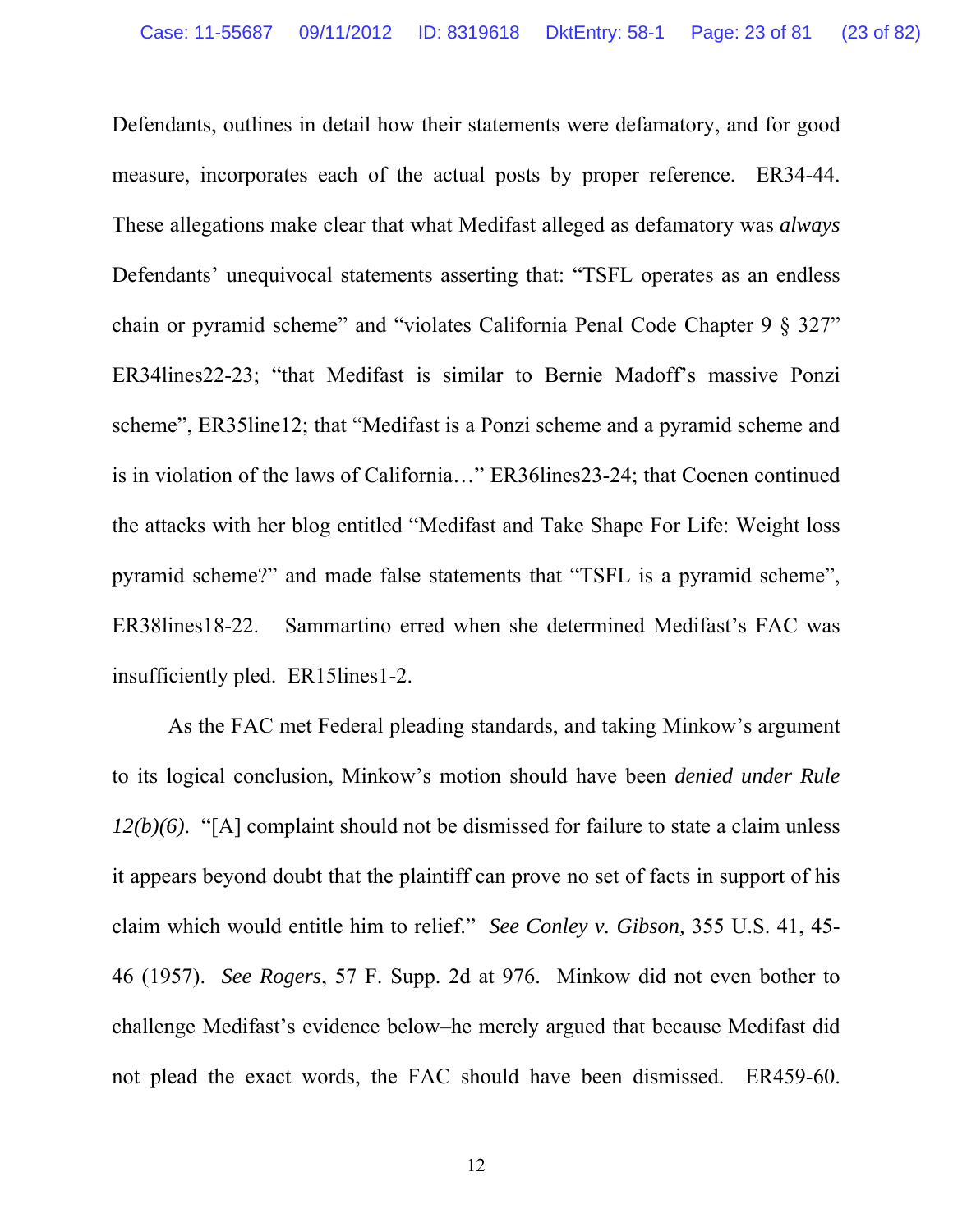Sammartino was then *required* to apply the standards for dismissal under Rule 12(b)(6). *Condit*, 248 F.Supp.2d at 954.

# **c. Even Under California Pleading Standards, Medifast Properly Pled Libel Per Se**

<span id="page-23-0"></span>Even if Sammartino was correct in applying California pleading standards, the FAC *did* meet those standards. In order to plead the exact words, a complaint for defamation "should set the matter out verbatim, either in the body *or as an attached exhibit*." *5 Witkin Cal. Proc. Plead* § 739 (5th ed. 2008) (emphasis added); *see also*, *5 Witkin Cal. Proc. Plead* §§ 427–431 (incorporation by reference in general). Moreover, it is well settled that a written instrument, which is the foundation of a cause of action "may be pleaded *in haec verba*, rather than according to its legal effect, either by setting forth a copy in the body of the complaint or by attaching a copy as an exhibit and incorporating it by proper reference." *Holly Sugar Corp. v. Johnson*, 18 Cal.2d 218 (1941). *See Hoffman v. Smithwoods RV Park, LLC*, 179 Cal.App.4th 390, 400 (2009). *See Okun*, 29 Cal.3d 442, 452-53 (1981) (letter attached to complaint as exhibit considered by Court in analysis of whether it constituted libel *per se*). Medifast properly attached each defamatory statement and properly incorporated it by reference within the FAC. ER2[7](#page-23-1); ER34; ER36-43.<sup>7</sup>

<span id="page-23-1"></span><sup>&</sup>lt;sup>7</sup> The cases relied upon by Defendants for the proposition that Medifast failed to meet the California pleading standard simply do not support their position. *See*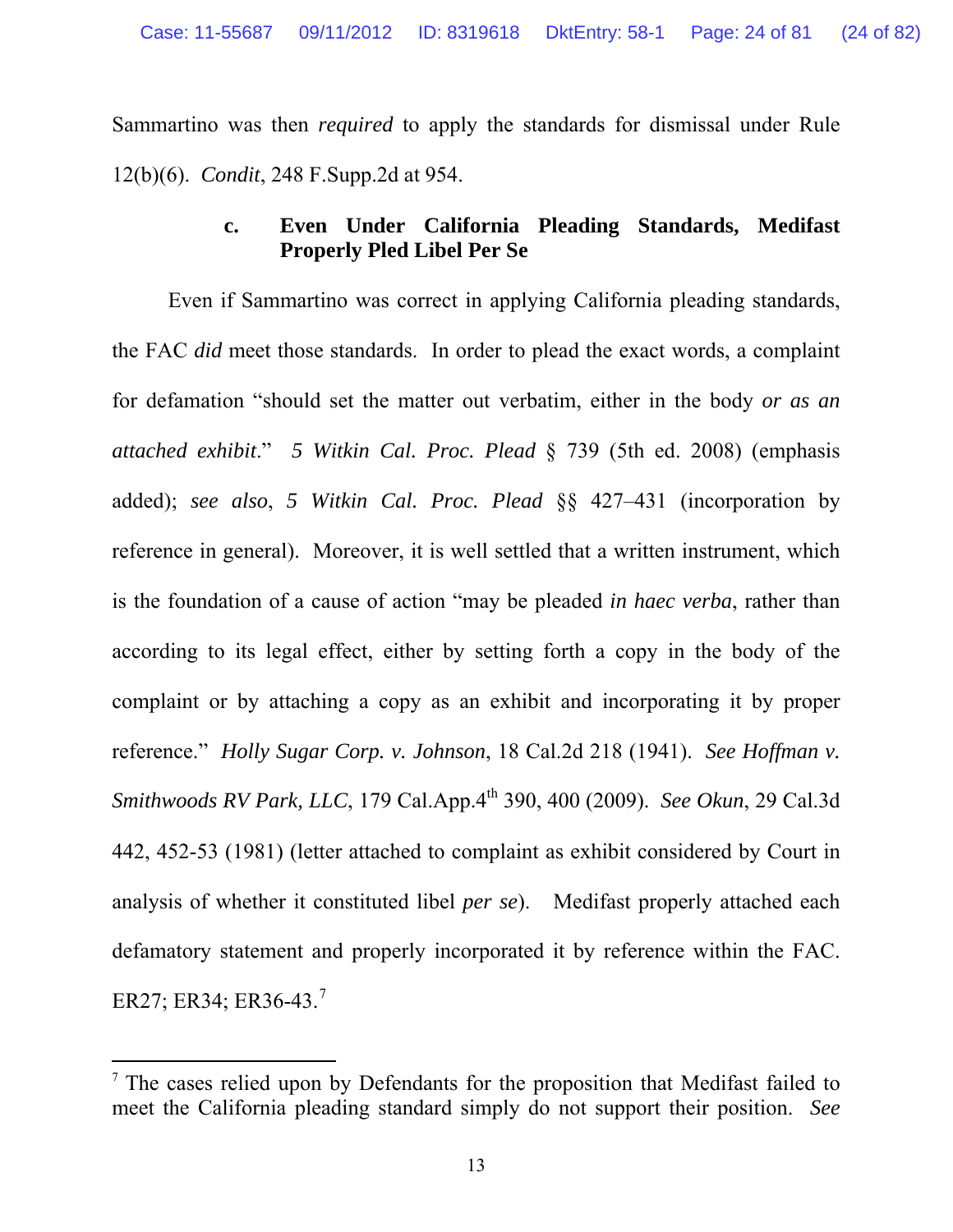Defendants' alternative argument–that courts have no duty to ferret out the essential elements of a cause of action, MRB42−has no application to this case, as their own authorities make clear. In *California Trust v. Gustason*, 15 Cal.2d 268 (1940), the pleading at issue was an answer that attempted to aver an affirmative defense of fraud in the inducement. The Court refused to search the document to fill in the blanks left in the defendant's pleading, stating:

> the insufficiency of the pleading was obvious. The agreements were not pleaded at all, either *in haec verba* or according to their legal effect. No statement is made as to their terms or conditions, and it cannot be determined what right or title these agreements, or their alleged fraudulent procurement, conferred upon defendant, or how it was conferred. Nor are the necessary elements of fraud pleaded…

*Id.*, at 272. The exhibit attached to the answer–a notice of rescission–contained the alleged misrepresentations, but they were neither explicitly, nor substantially alleged in the body of the answer.

*Gilbert v. Sykes*, 147 Cal. App. 4th 13, 31 (Cal. App. 3d Dist. 2007) ("The third major charge of the cross-complaint is that Gilbert's Web site 'misstates the content of communications between [Gilbert] and Dr. Sykes relating to the procedures performed by Dr. Sykes [with nothing more].' This allegation is far too vague and amorphous to support a cause of action for defamation."); *Vogel v. Felice*, 127 Cal. App. 4th 1006, 1017 (Cal. App. 6th Dist. 2005) (complaint legally insufficient on its face for failing to properly plead *actual malice* not the libelous statements).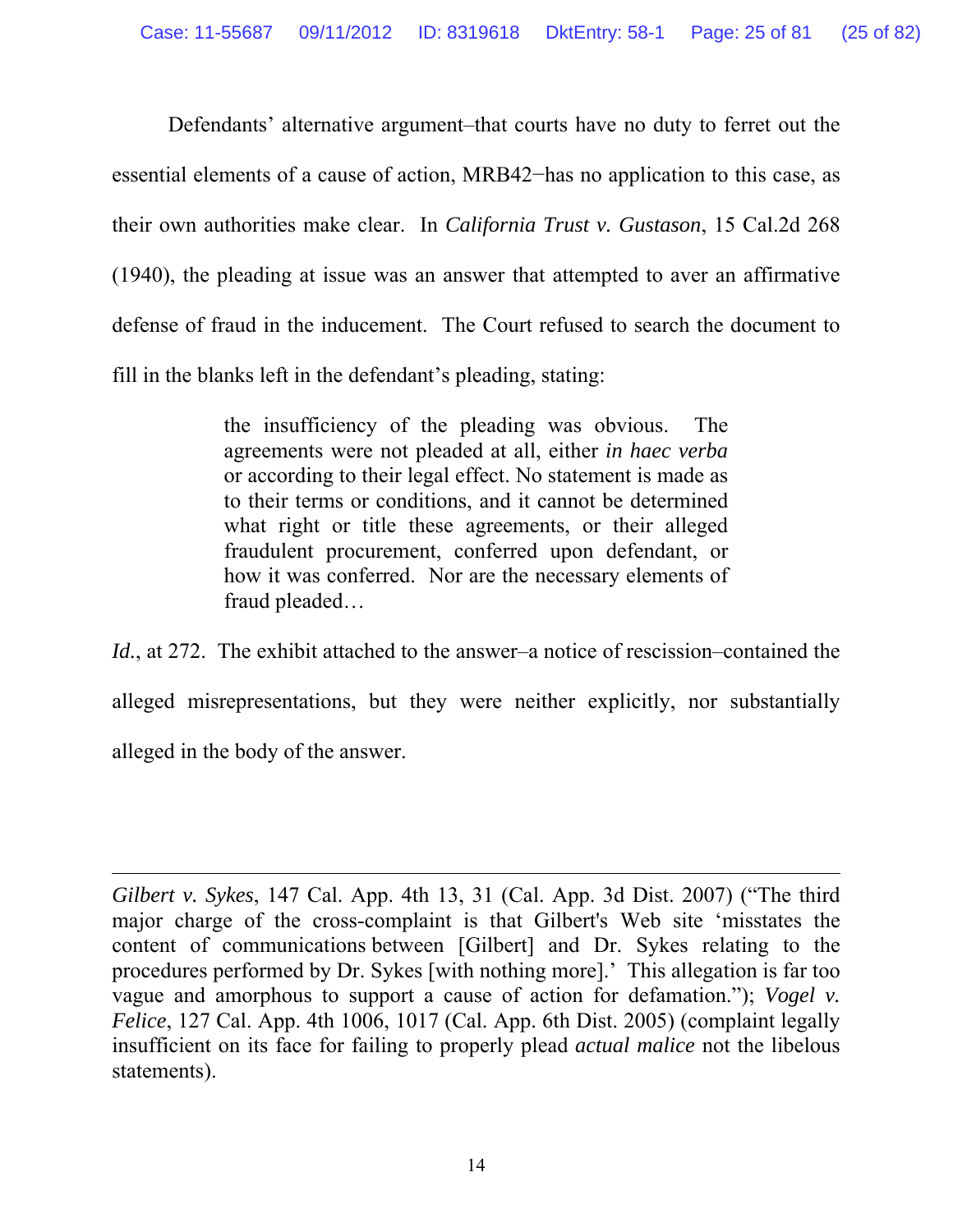Similarly, in *Burkett v. Griffin*, 90 Cal. 532, (1891) the documents had been attached solely to identify the lands referred to, not for the rights and covenants that were allegedly violated by the defendant. Those necessary facts were *in no way* averred within the body of the complaint. Again, the Court refused to fill in the blanks. *Id.*, at 541. *See also*, *Lincoln v. Fox*, 168 Cal.App.2d 31, 33 (1959) (in petition for writ seeking release from jail based on invalid contempt order, only specifications of invalidity were that "reporter's transcript of all the testimony . . . contains no more than gossip"–court would not search entire transcript to fill in missing facts).

Medifast's FAC did not leave any blanks to fill by reference to the exhibits– it substantially explained the defamatory statements within the body of the pleading, *and* incorporated the actual statements. No "ferreting" was required. Sammartino only had to turn to each exhibit as it was explained and incorporated by reference and see the statements at issue:

- "MEDIFAST=MADOFF?? Click here to view the Points of Similarity between Madoff and Medifast", ER34llines4-7andER83;
- "New FDI report reveals Madoff and Medifast have too many points of similarity", ER34llines4-7and ER83;
- "The site also unveils critical points of similarity between the Bernie Madoff massive Ponzi scheme and the recruitment-based multi-level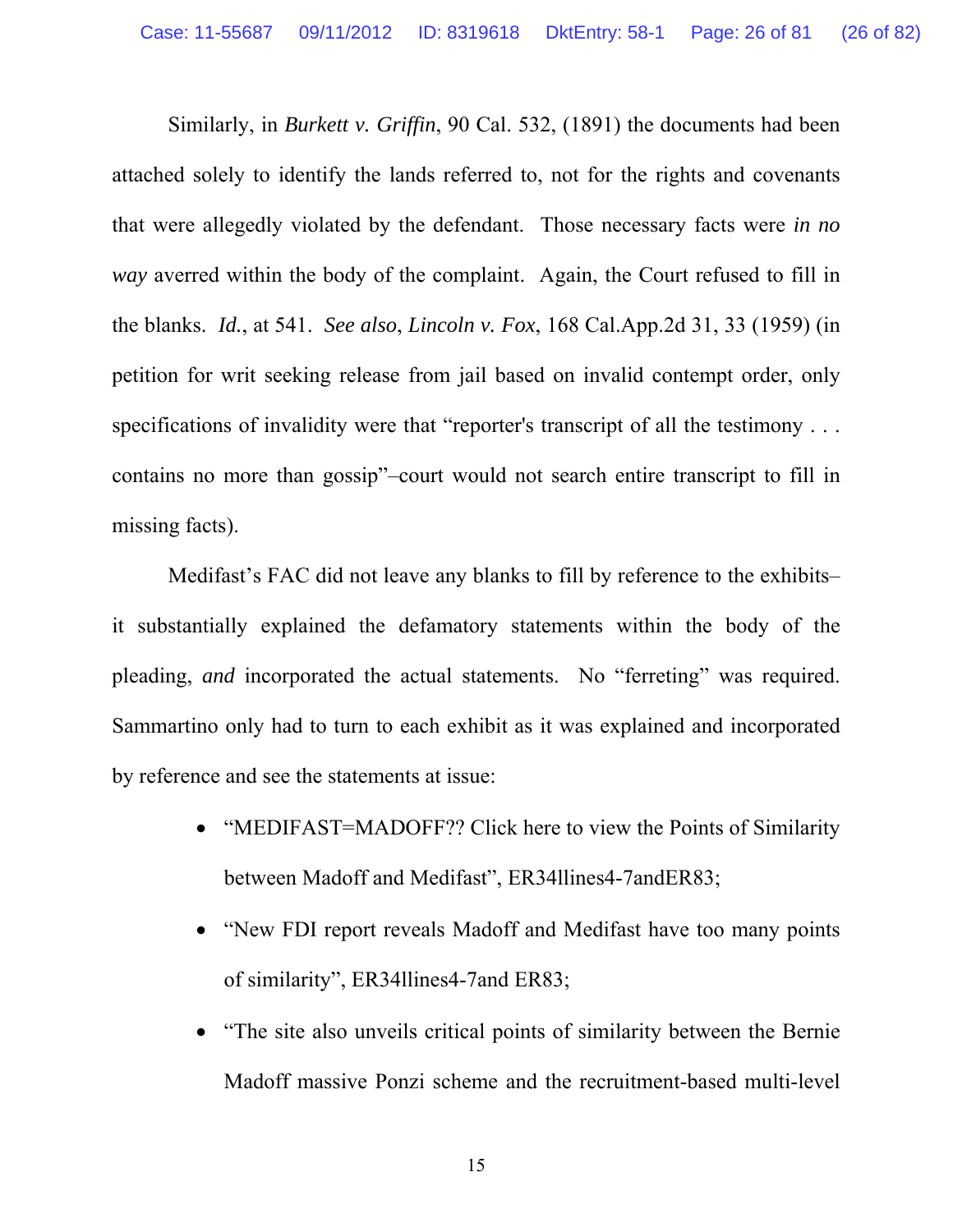"Both Madoff and Medifast are also closed systems," said Barry Minkow, Co-Founder of the Fraud Discovery Institute, Inc. "They both rely upon the transfer of money between investors within the scheme as opposed to money from retail sales generated outside the scheme." ER35lines8-28andER85;

In sum, under Federal or California pleading standards, Medifast met its burden. Sammartino erred as a matter of law, abusing her discretion by not dismissing Minkow's motion to strike under Rule 12(b)(6) and for failing to consider the exhibits attached to the complaint. *Casey v. Albertson's, Inc.*, 362 F.3d 1254 (9th Cir. 2004).

### <span id="page-26-0"></span>**II. Medifast Made No New Arguments in its Opening Brief:**

Upset that Medifast did not just recycle its brief used in the District Court, Defendants spend much time arguing that Medifast has made new arguments on appeal. This argument is a red herring, as all of Medifast's arguments were raised below. ER421:12-14; 422:20-425:28; 428:18-24; 429:3-5. The FAC "alleges almost thirty separate defamatory internet postings for which the defendants are liable, each containing numerous provably false statements that a reasonable fact finder would conclude declare or imply a provably false assertion of fact. The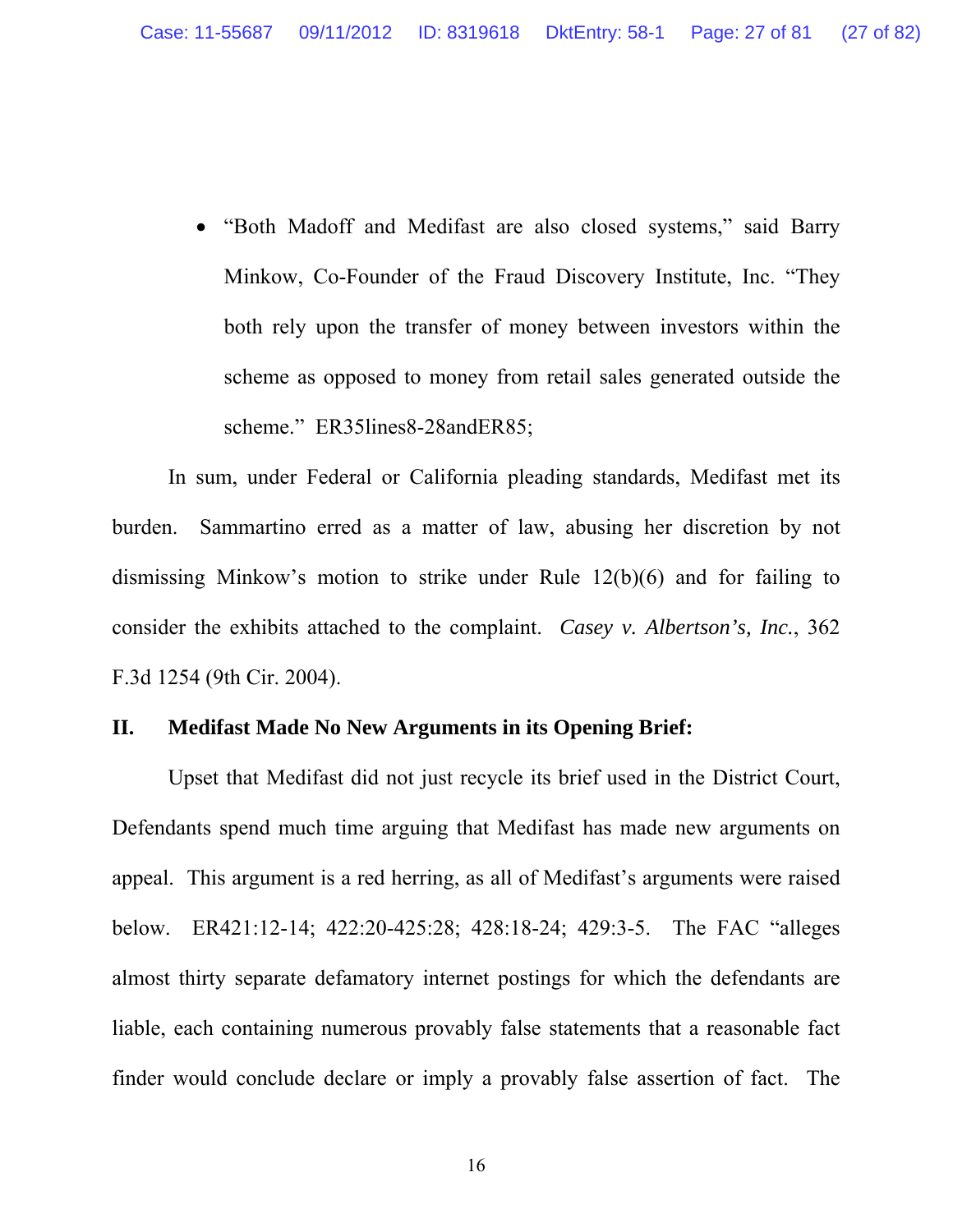most flagrant of these false assertions is that Medifast, like Bernie Madoff is running a Ponzi scheme…" ER422:20-24.

The thirty-seven statements Defendants continually refer to as the *only* statements Medifast put at issue below were merely *some* of the false statements Defendants used to support their claimed " opinions" that Medifast was running an endless chain, a pyramid scheme and a Ponzi scheme. Those claimed opinions– *their overarching direct allegations of criminal activity*–were always at the core of Medifast's FAC and its Opposition. ER421lines12-14; 422line20-425line28; 428lines18-24; 429lines3-5; ER26-46, *generally*. And, there can be no doubt when one looks at their posts that Defendants did call Medifast an endless chain, a pyramid scheme and a Ponzi scheme.<sup>[8](#page-27-0)</sup>

Indeed, in her Memorandum of Points and Authorities ("MPA"), not only did Coenen analyze her potential liability as to each of her posts attached to the FAC, ER306line19-307line9; 312line22-313line9; 315line17-318line20, she responded to these arguments again in reply, and most notably to "Medifast's TSFL: weight loss pyramid scheme?", which she now claims was never at issue below. CSER5line23-743line4. Coenen ensured these statements were before Sammartino.

<span id="page-27-0"></span><sup>&</sup>lt;sup>8</sup> Medifast has never argued Coenen directly accused Medifast of operating a Ponzi scheme, as she claims. CRB45-46. However, Coenen *did* republish FitzPatrick's January 2010 report wherein *he* claimed TSFL was a Ponzi Scheme. *See* Sections III.b. and IV.a.4, *infra*.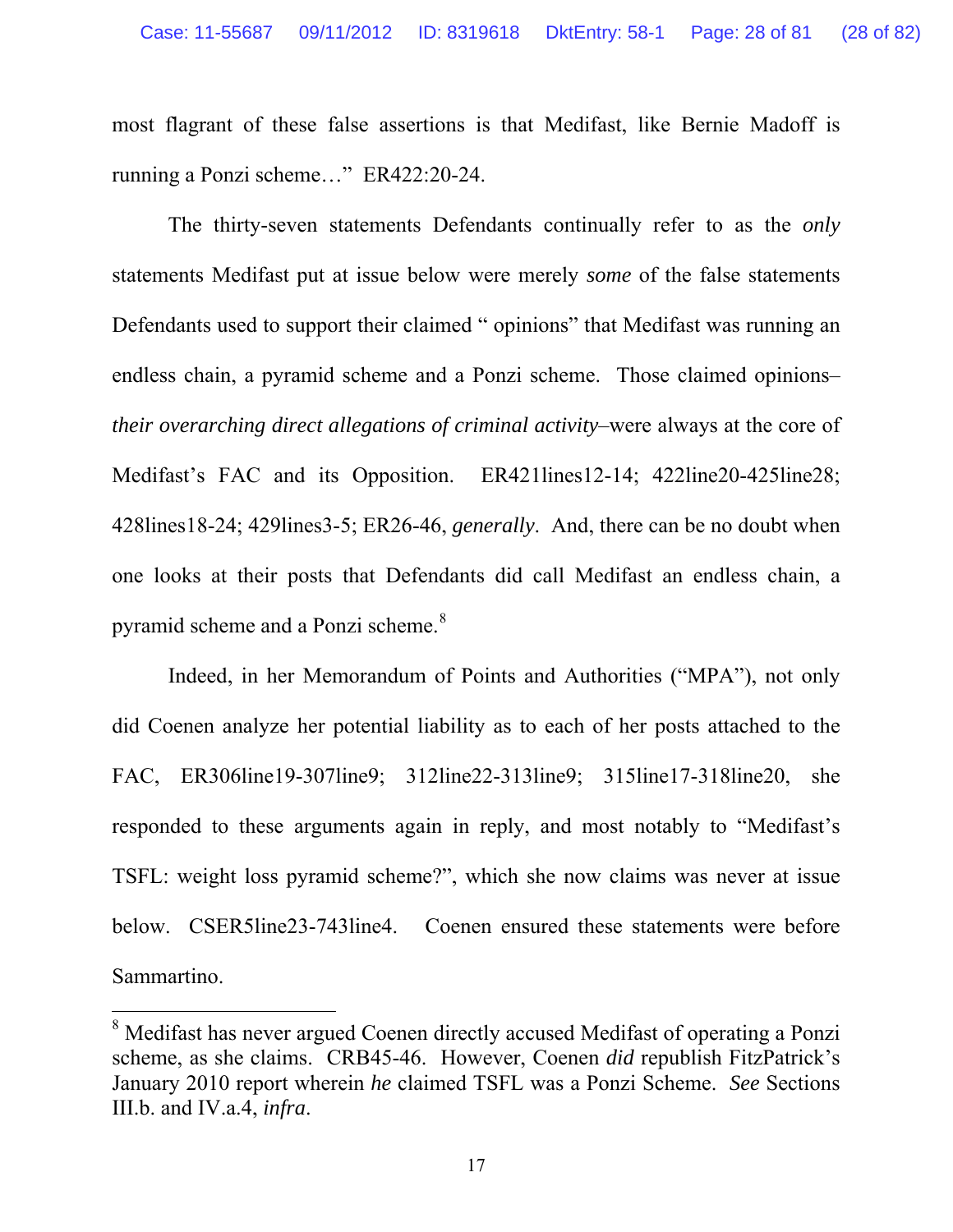Regardless, "[a]s the Supreme Court has made clear, it is claims that are deemed waived or forfeited, not arguments." *United States v. Pallares-Galan*, 359 F.3d 1088, 1095 (2004). An alternative argument made to support what has been a consistent claim made from the outset is not barred on appeal. *Id*. *See, e.g.*, *Correlleone v. Covina Police Dep't*, 2012 U.S. App. LEXIS 409  $(9<sup>th</sup>$  Cir. 2012) (appellant changed claim from one challenging his conviction to one seeking return of property–not considered); *Sims v. Rios*, 457 Fed. Appx. 626 (9<sup>th</sup> Cir. 2011) (appellant added claim for relief under  $8<sup>th</sup>$  Amendment–not considered); *Odell v. F.B.I.*, 456 Fed. Appx. 705 ( $9<sup>th</sup>$  Cir. 2011) (added constitutional claims–not considered); *Stansbury v. U.S. Gov't*, 444 Fed. Appx. 940 (9<sup>th</sup> Cir. 2011) (added retaliation claim–not considered); *Smith v. Marsh*, 194 F.3d 1045 (1999) (appellants ignored entire element necessary for granting of application for intervention before the district court and "cryptically" claimed in opening brief on appeal that it had been addressed below). There is nothing argued in the opening brief that is inconsistent with Medifast's arguments made before the District  $Count.<sup>9</sup>$  $Count.<sup>9</sup>$  $Count.<sup>9</sup>$ 

<span id="page-28-0"></span><sup>9</sup> Coenen's claim−that Medifast's argument that her statements were demeaning and brought Medifast into disrepute−is new, CRB43, is similarly flawed. She is simply arguing semantics.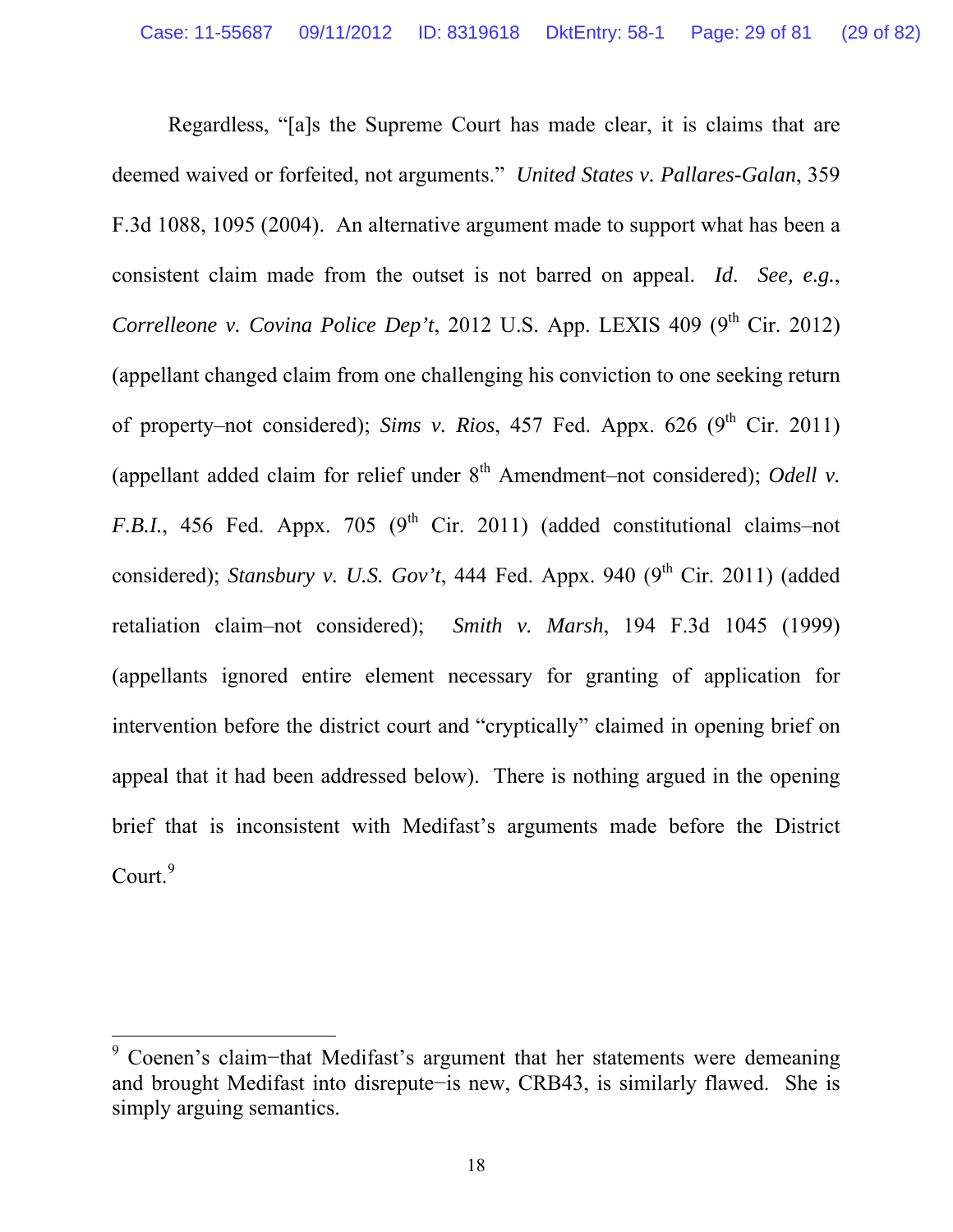#### <span id="page-29-0"></span>**III. The Affirmative Defense of CDA Immunity is Unavailable in this Case:**

Under the Communications Decency Act of 1996 ("CDA"), 47 U.S.C. § 230(c), one who merely republishes the content of another without altering it in any manner is considered an "interactive computer service provider" under the CDA, and is entitled to immunity for their actions. *Fair Housing Council of San Fernando Valley v. Roommate.com,* 521 F.3d 1157, 1162-63 (9<sup>th</sup> Cir. 2008). Both Minkow and Coenen assert CDA immunity as a defense to Medifast's appeal. But the CDA applies to neither.

## **a. Minkow Waived Any Potential CDA Immunity**

<span id="page-29-1"></span>Minkow asserts he is entitled to CDA immunity for republishing FitzPatrick's statement that the TSFL business model and reward system "are an endless chain in violation of Penal Code § 327." MRB50-52. Immunity under the CDA is an affirmative defense. *Perfect 10, Inc. v. Google, Inc.*, 2008 U.S. Dist. LEXIS 79200, \*23 (C.D. Cal. 2008). Minkow *never* raised this affirmative defense before Sammartino, ER359-382;449-465, and an appellee may not raise an affirmative defense for the first time on appeal. *Santos v. Alaska Bar Assoc.*, 618 F.2d 575, 576-577 (9th Cir. 1980). Minkow's motion to strike should have been denied on the same ground that Sammartino properly denied FitzPatrick's motion.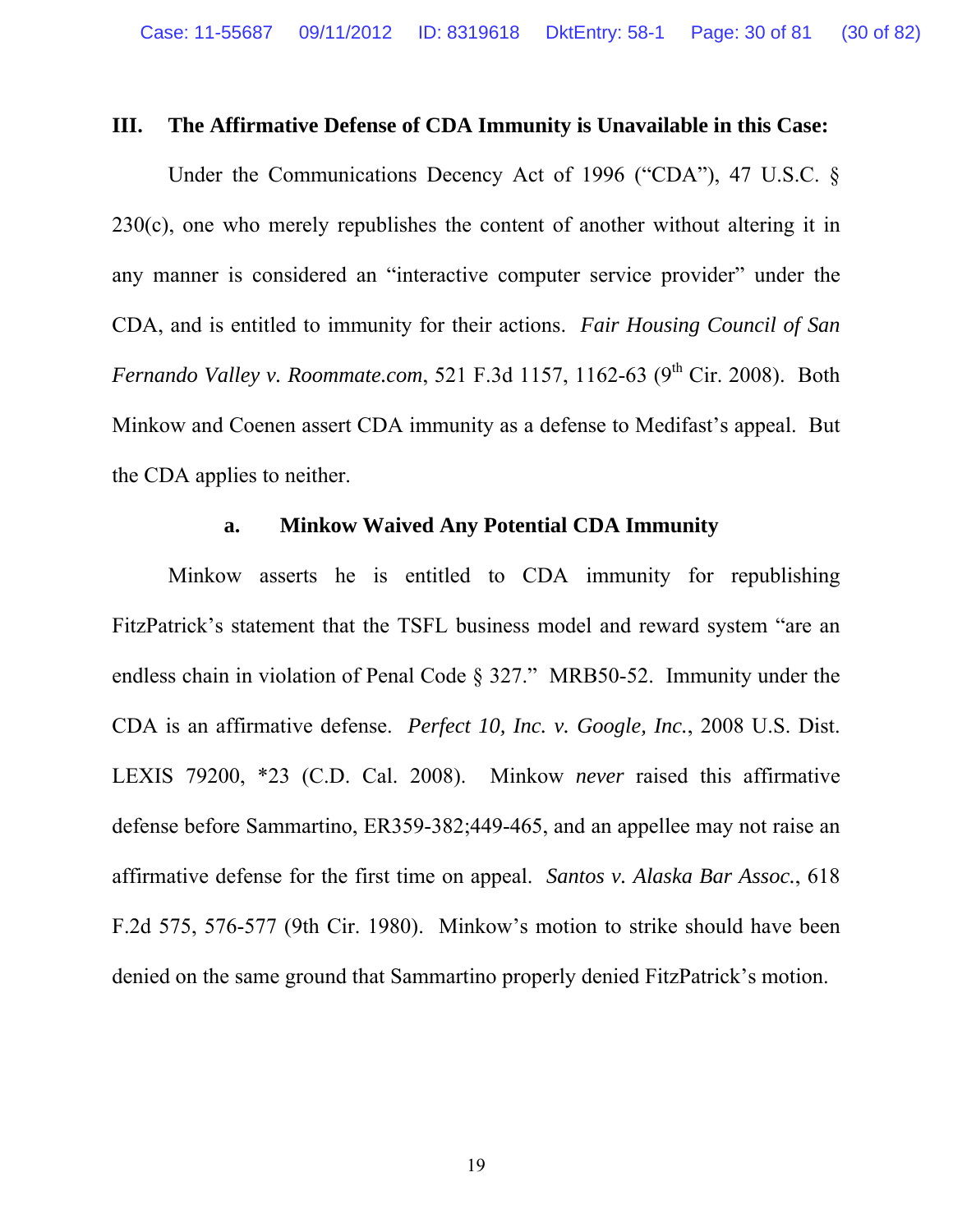# **b. Coenen Was an Information Content Provider Not Entitled to CDA Immunity**

<span id="page-30-0"></span>Responding to Medifast's argument that Coenen libeled Medifast when she posted excerpts of FitzPatrick's January 8, 2010 Report with her commentary and affirmation of FitzPatrick's allegations, ER192-93, Coenen asserts she is an "interactive computer service provider", protected by  $\S 230(c)(1)$  of the CDA. But CDA immunity "applies only if the 'interactive computer service provider' is not also an 'information content provider.'" *Roommate.com*, 521 F.3d at 1162.

An "information content provider" means "any person or entity that is responsible, in whole or in part, for the creation or development of information provided through the Internet or any other interactive computer service." *47 U.S.C. § 230(f)(3)*. If a website operator "passively displays content that is created entirely by third parties, then it is only a service provider with respect to that content. But as to content that a website operator creates, or 'is responsible, in whole or in part' for creating or developing," as Coenen did here, "the website is also a content provider" and immunity is unavailable. *Roommate.com*, at 1163.

Significantly, all of the cases determining that CDA immunity applies deal with the republishing by an interactive computer service provider of a *user's* content. Immunity applies when the provider either makes the determination to post or remove content submitted to the provider by *a user of the site*. *See, e.g.*, *Id.*, (users provided personal information to roommate search website); *Carafano*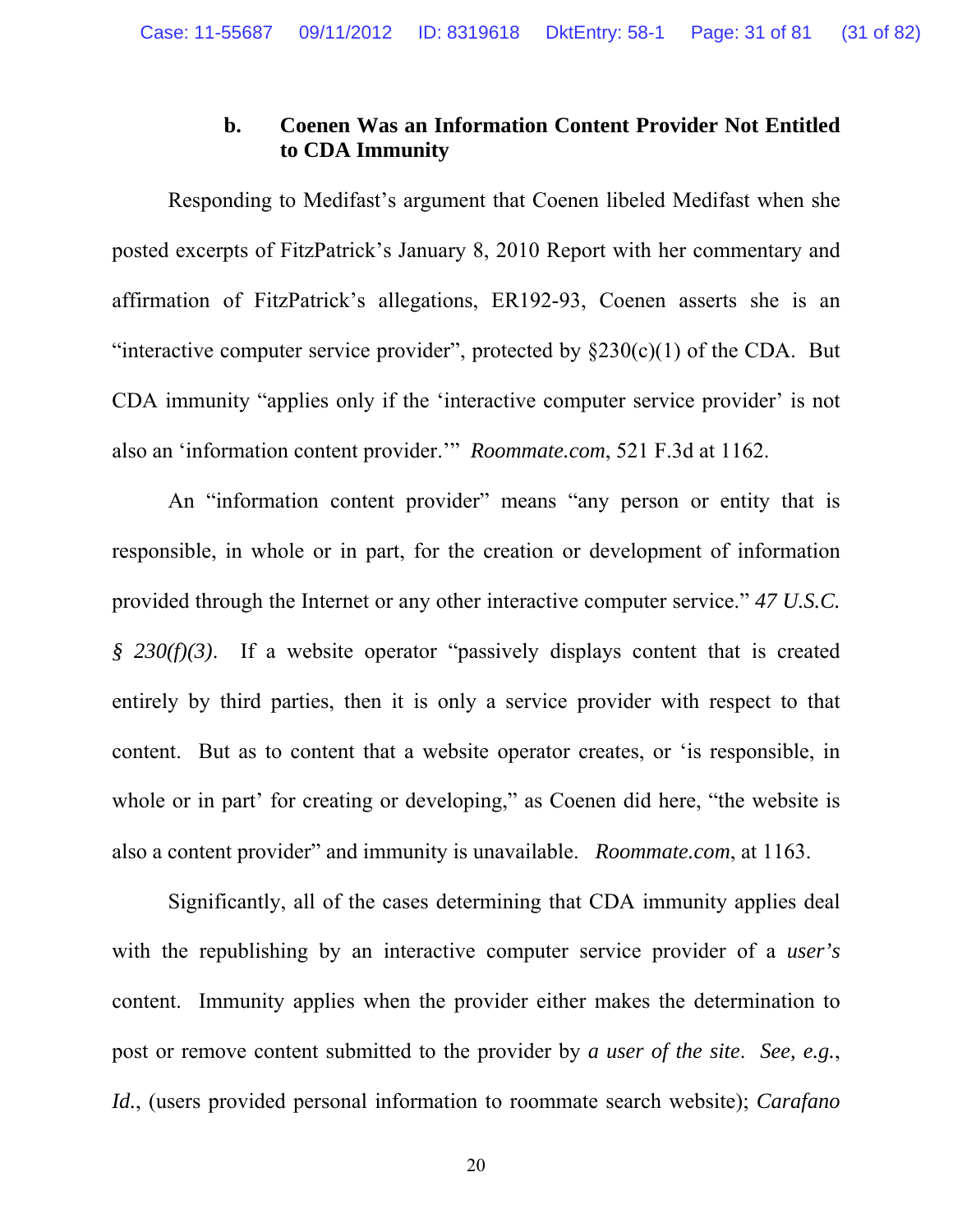*v. Metrospash.com, Inc.*, 207 F. Supp. 2d 1055 (C.D. Cal. 2002) (users created personal ads on dating website); *Fraley v. Facebook*, 2011 U.S. Dist. LEXIS 145195 (N.D. Cal. 2011) (users clicked "like" on other users' posts).

Here, FitzPatrick was not a *user* of Coenen's site. There is no evidence in the record that FitzPatrick submitted his report for Coenen to post on her website. Coenen affirmatively sought out FitzPatrick's report, and then created an entirely new post that incorporated excerpts from his report, and which contained her own analysis and commentary–her own stamp of approval as forensic accountant and fraud investigator. Coenen added her own title–"More on the endless chain recruitment scheme of Take Shape For Life", *ensuring* that her readers understood that FitzPatrick was right when he called TSFL an endless chain pyramid scheme. ER192-93. Coenen's decision to select FitzPatrick's report for publication, analysis and comment on her own blog effectively altered the report's meaning by adding to the report the message that Coenen deemed the report worthy of her readers' attention, *and they should believe it*.

The CDA was not intended to shield the type of affirmative action Coenen took here. *See*, *Roommate.com*, at \*1170-1171 (clarifying Court's holding in *Batzel*–if tipster tendered material for posting online "editor's job was, essentially, to determine whether or not to prevent its posting…but if the editor publishes material he does not believe was tendered to him for posting online, then he is the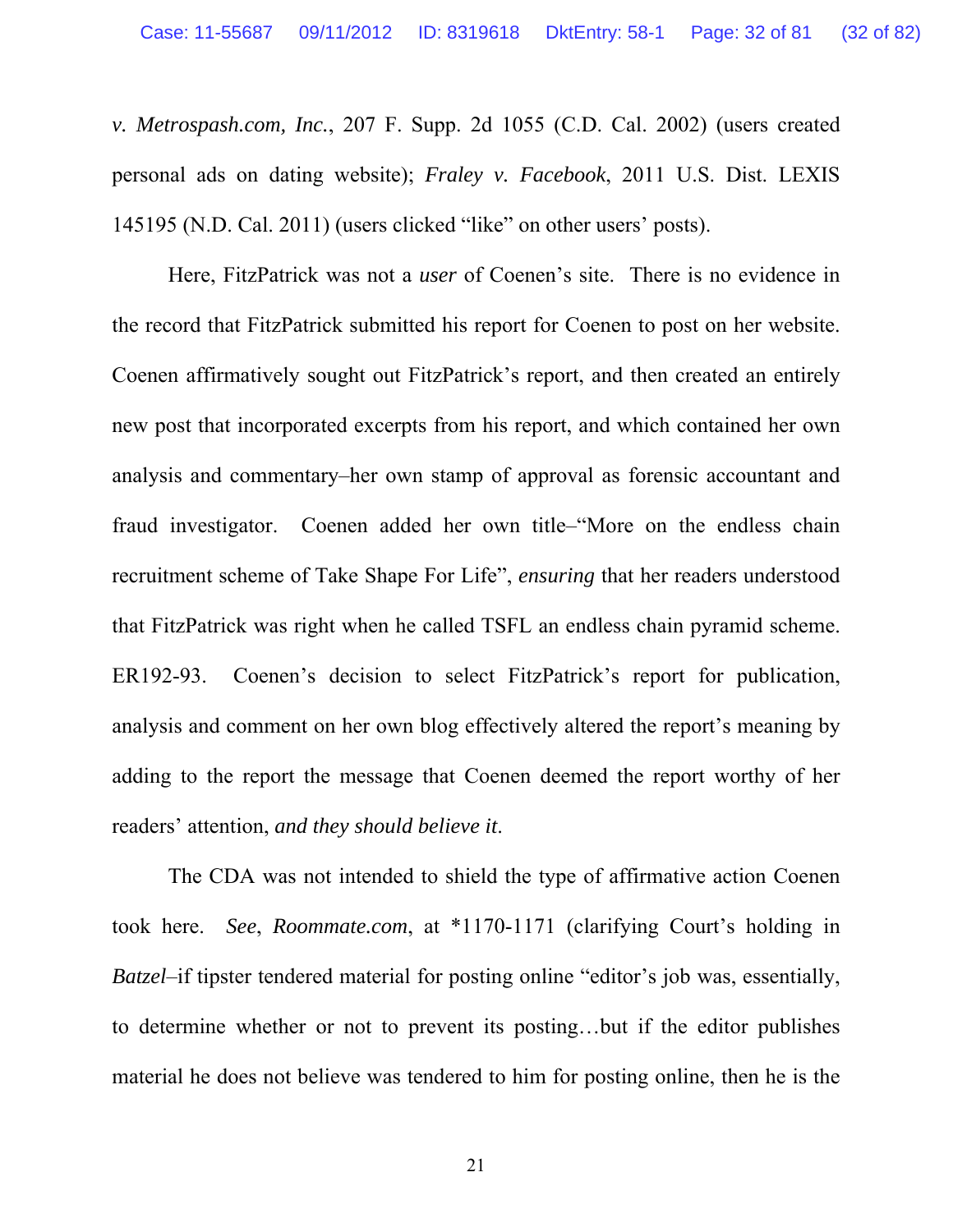one making the affirmative decision to publish, and so he contributes materially to its alleged unlawful dissemination"); *Carafano*, 339 F.3d at 1124 ("Under § 230(c), therefore, so long as a third party willingly provides the essential published content, the interactive service provider receives full immunity regardless of the specific editing or selection process.").

Indeed, the actions Coenen took here are analogous to those taken by the defendants in *MCW Inc. v. Badbusinessbureau.com, L.L.C.*, 2004 U.S. Dist. LEXIS 6678 (N.D. Texas 2004). In *MCW*, the Court found CDA immunity inapplicable where the defendants created disparaging titles, headings and editorial messages for the reports posted on their website. These contributions to the posts were "clearly part of the webpage content" and the defendants were deemed information content providers *not* entitled to immunity. *Id.*, at \*33.

As in *MCW*, Coenen did not merely distribute "information provided by another" and she is not entitled to CDA immunity. *Id.*, at \*33. *Phan v. Pham*, 182 Cal.App. $4^{th}$  323 ( $4^{th}$  Dist. 2010) is distinguishable. In *Phan*, the defendant forwarded an email after adding an "introductory line" of his own. That line essentially told readers, "[t]he truth will come out in the end. What will be will be. Whatever." *Id.*, at 328. The court determined that this sole introductory message did not materially contribute to the defamatory email–it merely provided the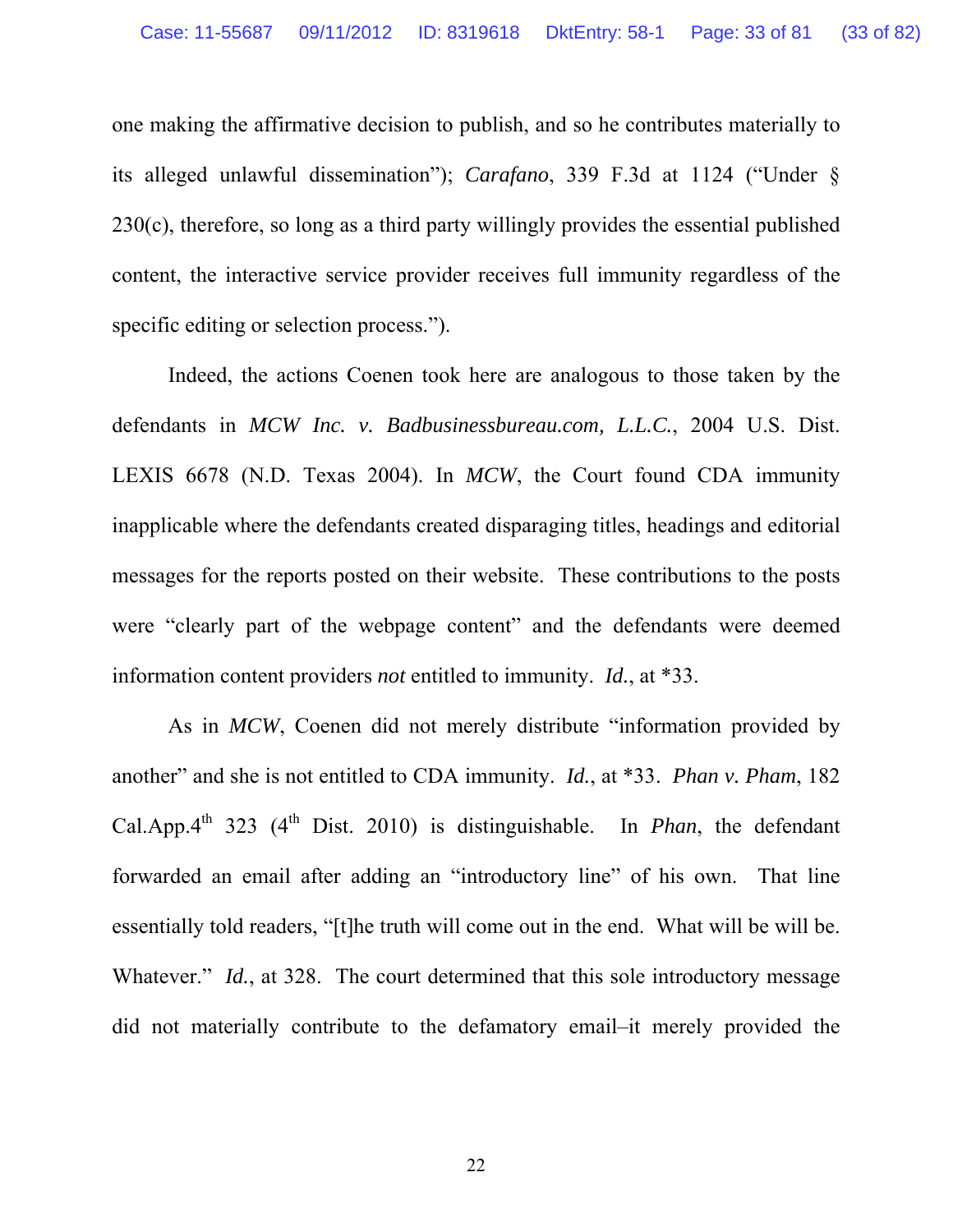contents, undisturbed, for the reader's consideration. It did not convert the defendant into an information content provider, and CDA immunity applied.

Coenen's argument that her contributions to the post are not libel *per se* by themselves is irrelevant. Because Coenen is an information content provider, she is liable for *FitzPatrick's* libelous statements. *Flowers v. Carville*, 310 F.3d 1118, 1128 ( $9<sup>th</sup>$  Cir. 2002). And, because Medifast prevailed against FitzPatrick on its libel claim *in toto*, ER19fn.15, Coenen's republishing of FitzPatrick's statements that are *still at issue* makes her responsible for those same libelous statements.

Finally, whether Coenen is liable for her own content, *excluding* FitzPatrick's statements, was argued fully in Medifast's AOB, 51-53. Coenen attempts to avoid liability for *these* statements by claiming they are libel *per quod*. But the post entitled "More on the endless chain recruitment scheme of Medifast and Take Shape for Life" is an "opinion" that Coenen supports by express facts. Those facts include FitzPatrick's express statements that TSFL relies on "endless chain recruiting…not on retail sales" and does so "to obscure the recruitment pyramid;" that he questions "the plan's legality" under California law and that "the greatest share of all commissions is transferred to those in the top positions of the pyramid." ER192-93. Coenen's readers do not need any explanation to understand that what she is telling them−TSFL is a pyramid scheme designed to separate those naïve enough to join from their money. This is libel *per se*, not libel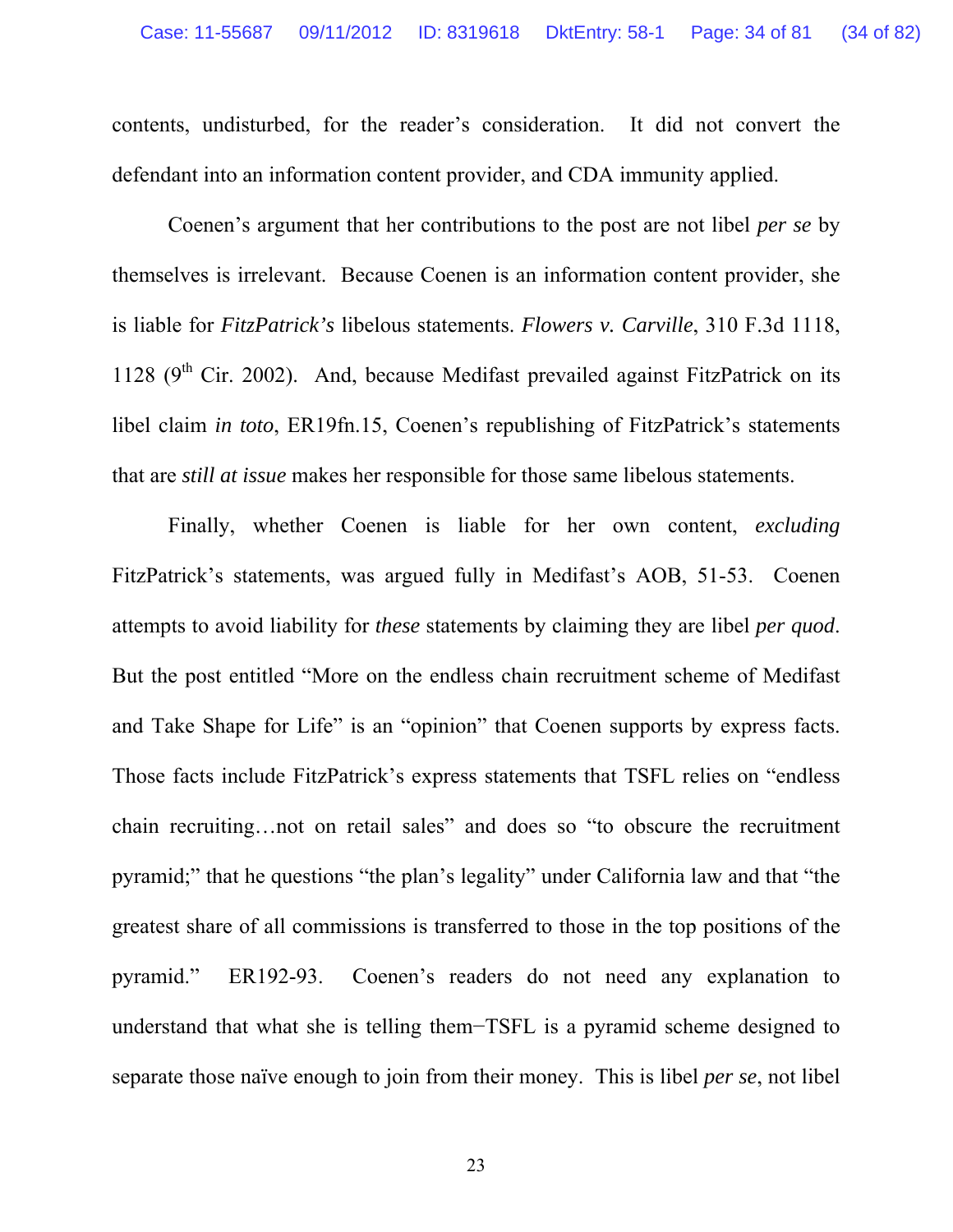*per quod*. *See Wong v. Jing*, 189 Cal.App.4th 1354, 1372 (2010) (libel *per se* may be accomplished by implication).

Coenen also argues that Medifast did not argue she was not entitled to CDA immunity below, thus waiving it. Coenen is mistaken–Medifast argued that "active involvement in the creation of a defamatory Internet posting would expose a defendant to liability as an original source." *Barrett v. Rosenthal*, 40 Cal. 4th 33, 60 n.19 (2006). ER446lines11-13;447lines24-26. And indeed, Medifast argued Coenen was not entitled to immunity for *this specific post*, ER445line26- 446line1;447line18-448line11. Sammartino never reached Coenen's CDA argument. Even so, parties are free to make new, consistent arguments on appeal. *Pallares-Galan*, 359 F.3d at 1095.

# <span id="page-34-0"></span>**IV. Defendants All Made Provably-False Statements of Fact Constituting Libel Per Se:**

Defendants seek to heighten the burden Medifast is required to meet in order to overcome their motions to strike. But the standard is clear–"[p]robability" as used in §425.16(b) means "reasonable probability." *Newsham v. Lockheed Missiles & Space Co.,* 190 F.3d 963, 971 (9th Cir. 1999); *Wilcox,* 27 Cal.App.4th at 824-25. And, "'[r]easonable probability' in the anti-SLAPP statute has a specialized meaning: it requires only a 'minimal level of sufficiency and triability.'" *Mindys,* 611 F.3d at 598 (*quoting Linder v. Thrifty Oil Co.,* 23 Cal.4th 429, 438 n.5 (2000)). "A plaintiff is not required to *prove* the specified claim to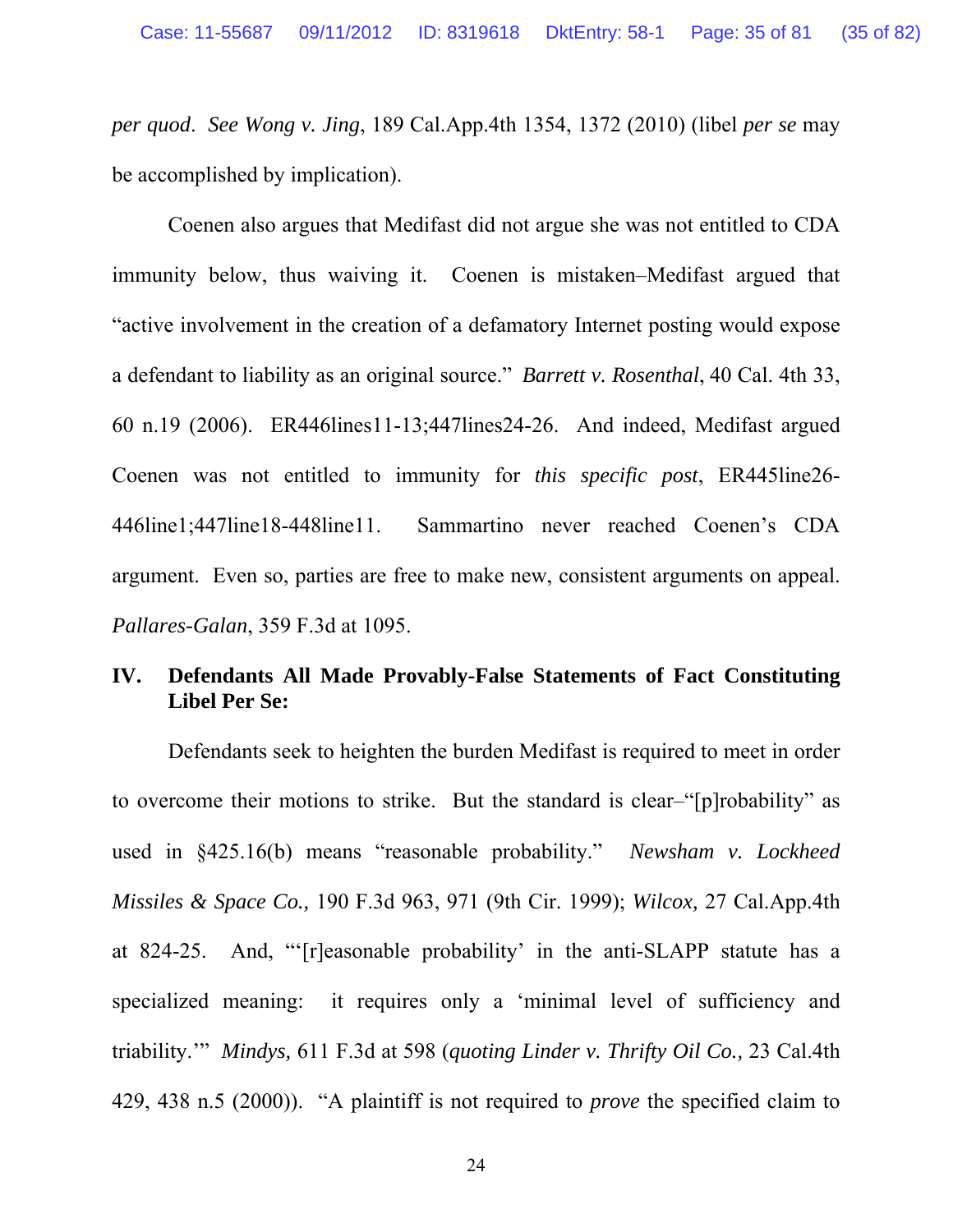the…court; rather, the issue is whether plaintiff has stated and substantiated a legally sufficient claim." *Mann v. Quality Old Time Serv., Inc.*, 120 Cal.App.4<sup>th</sup> 90, 105 (2004)*,* (quotation omitted). Only a cause of action that lacks "even minimal merit" constitutes a SLAPP. *Hilton v. Hallmark Cards,* 599 F.3d 894, 908 (9th Cir. 2010)(*citing Navellier v. Sletten*, 29 Cal.4th 82, 89 (2002)).

Medifast has more than met this low burden against all three defendants.

# **a. FitzPatrick's Argument Does Not Establish the Truth of His Defamatory Statements as a Matter of Law:**

<span id="page-35-0"></span>In resolving an anti-SLAPP motion, a court may not "weigh the comparative probative strength of competing evidence[.]" *Mindys,* 611 F.3d at 599. In evaluating Medifast's evidentiary showing, the Court "must credit all admissible evidence favorable to [Medifast] and indulge in every legitimate favorable inference that may be drawn from it." *Tuchscher*, 106 Cal.App.4th at 1238. This Court must "accept as true the evidence favorable to [Medifast]" and evaluate [Defendants'] evidence only to determine if it has defeated that submitted by [Medifast] *as a matter of law*." *Flatley v. Mauro*, 39 Cal.4th 299, 326.

FitzPatrick admits he accused Medifast of violating a criminal statute. MRB60. He makes no argument that his accusation was *protected* opinion. FitzPatrick's *entire* argument on appeal is his assertion that Daniel Bell's ("Bell") declaration proves *as a matter of law* that TSFL violates § 327. But FitzPatrick's argument relies on a credibility contest between himself and Bell, and a weighing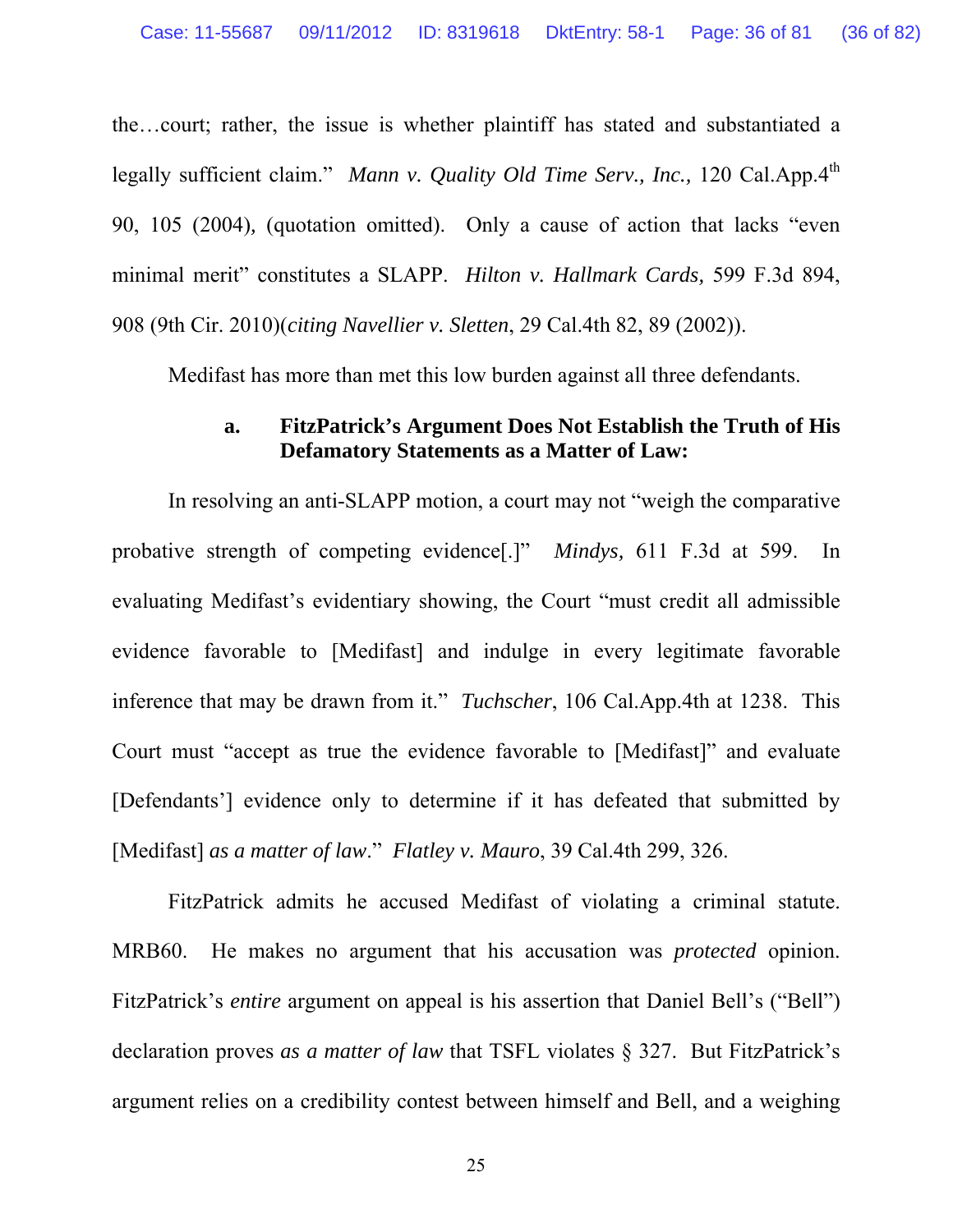of the evidence, both of which are impermissible on motion to strike. *Mindys*, at 599. Sammartino correctly determined that Bell's declaration is sufficient to establish falsity, and properly denied FitzPatrick's motion to strike.

## **1. FitzPatrick's Attempt to Circumvent the Rule that Credibility is Not Considered Must Fail**

As Sammartino stated, "FitzPatrick does not present any evidence to rebut the [sic] Bell's declaration, other than declarations restating the allegations in his report." ER16lines21-22. Instead, he attempts to use Bell's own words to prove that TSFL violates § 327. But FitzPatrick's "analysis" of Bell's declaration is in fact an *argument* that *his* interpretation carries more weight than Bell's.

FitzPatrick accuses Bell of manipulating data and misleading Sammartino to prove his point. MRB21-22,26-28,66. He goes to great lengths to establish his own credibility as an expert, MRB15-16, while discrediting Bell, accusing him of bias, and attempting to link him to a completely different company prosecuted by the Federal Trade Commission ("FTC") through inadmissible documents that do not support his baseless allegations.<sup>[10](#page-36-0)</sup> MRB21-23.

According to FitzPatrick, *his* interpretation of the data is more reliable and more accurate–the Court should believe him over Bell. *None* of this is permissible, *Mindys,* 611 F.3d at 599. In evaluating Medifast's evidentiary showing, the Court

<span id="page-36-0"></span><sup>&</sup>lt;sup>10</sup> The documents relied upon are the subject of Minkow and FitzPatrick's Request for Judicial Notice, to which Medifast objects. *See* Docket Entry 52-1.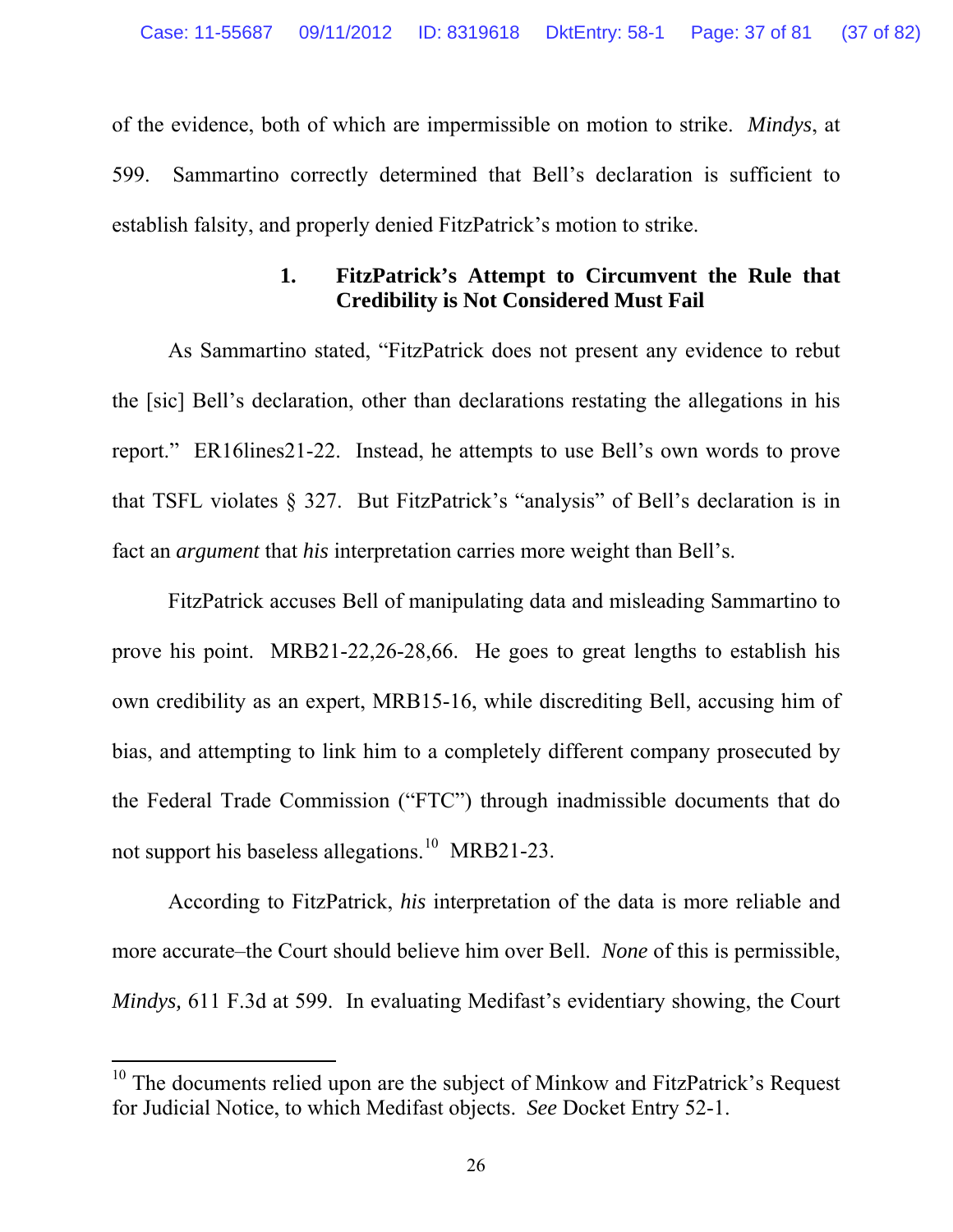"must credit all admissible evidence favorable to [Medifast] and indulge in every legitimate favorable inference that may be drawn from it." *Tuchscher*, 106 Cal.App.4th at 1238. As below, this Court should deny FitzPatrick's motion to strike.

## **2. FitzPatrick's Arguments are Controverted by the Evidence**

FitzPatrick's appeal must also fail because his statement that TSFL violated § 327 remains provably-false–the "facts" he claims establish the truth of his allegation "as a matter of law" do no such thing. The several statements he relies on as the essence of his argument are refuted by the admissible evidence before the Court, and FitzPatrick failed to provide any admissible evidence to the contrary. ER16lines21-22.

FitzPatrick argues "the salient fact in Bell's declaration is that Medifast distributes its products through a scheme whereby the Health Coaches pay consideration for the chance to obtain commissions by *introducing* more Health Coaches." MRB24. He states it again–"By definition, the issue [under § 327] is whether the participant gets any compensation for *introducing* additional participants." MRB61. He says it another way–"the scheme becomes an endless chain when the participant receives compensation for *introducing* additional participants." MRB62(emphasis added).

27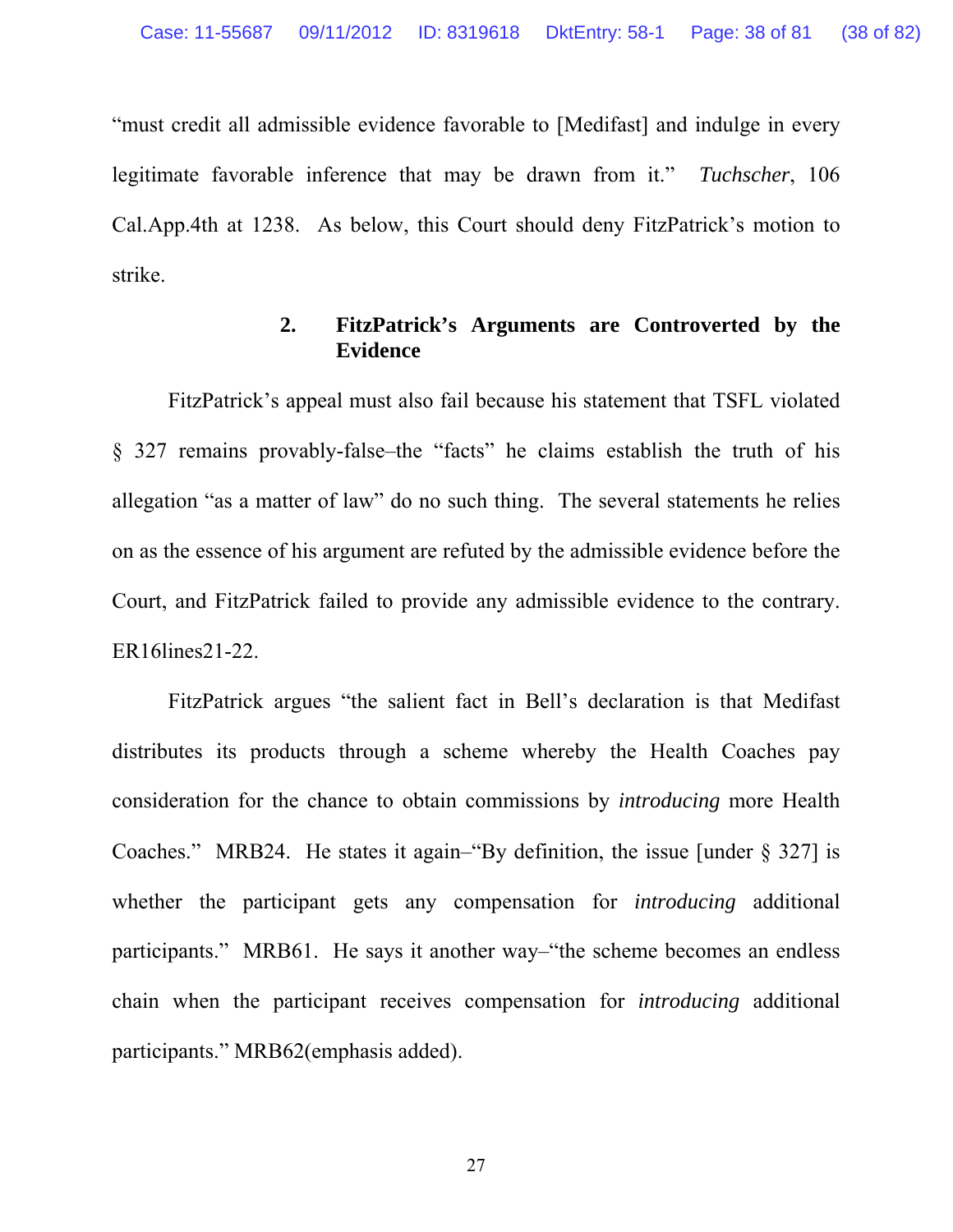These statements are a complete manipulation by FitzPatrick, and leave out one key fact–there is *no evidence* in the record to prove that a single health coach has ever received any compensation merely for *introducing* a health coach to TSFL. And FitzPatrick points to none.

FitzPatrick argues: "The Income Disclosure Statements also verified FitzPatrick's determination that the lowest levels of TSFL's Health Coaches generated most of the revenue and growth, but received the least compensation." MRB20. This statement is contradicted by Bell's testimony–from July to December 2009, the top ten percent of health coaches generated 43 percent of TSFL's revenue. ER1021¶78. In April 2010, the top 47 percent of health coaches were generating 86.72 percent of TSFL's revenue. ER1023¶83.

FitzPatrick asserts that "TSFL's bonus structure also satisfies the definition of an endless chain" by claiming the bonuses aggregate to benefit the highest levels of Health Coaches. MRB68. This erroneous interpretation of TSFL's bonus plan was refuted at length by Bell. ER1016-25. In evaluating Medifast's evidentiary showing, the Court "must credit all admissible evidence favorable to [Medifast] and indulge in every legitimate favorable inference that may be drawn from it." *Tuchscher*, 106 Cal.App.4th at 1238.

Finally, FitzPatrick claims he has rebutted Bell's declaration with his own evidence–TSFL's attrition rate. But he admits that this "fact", as he interprets the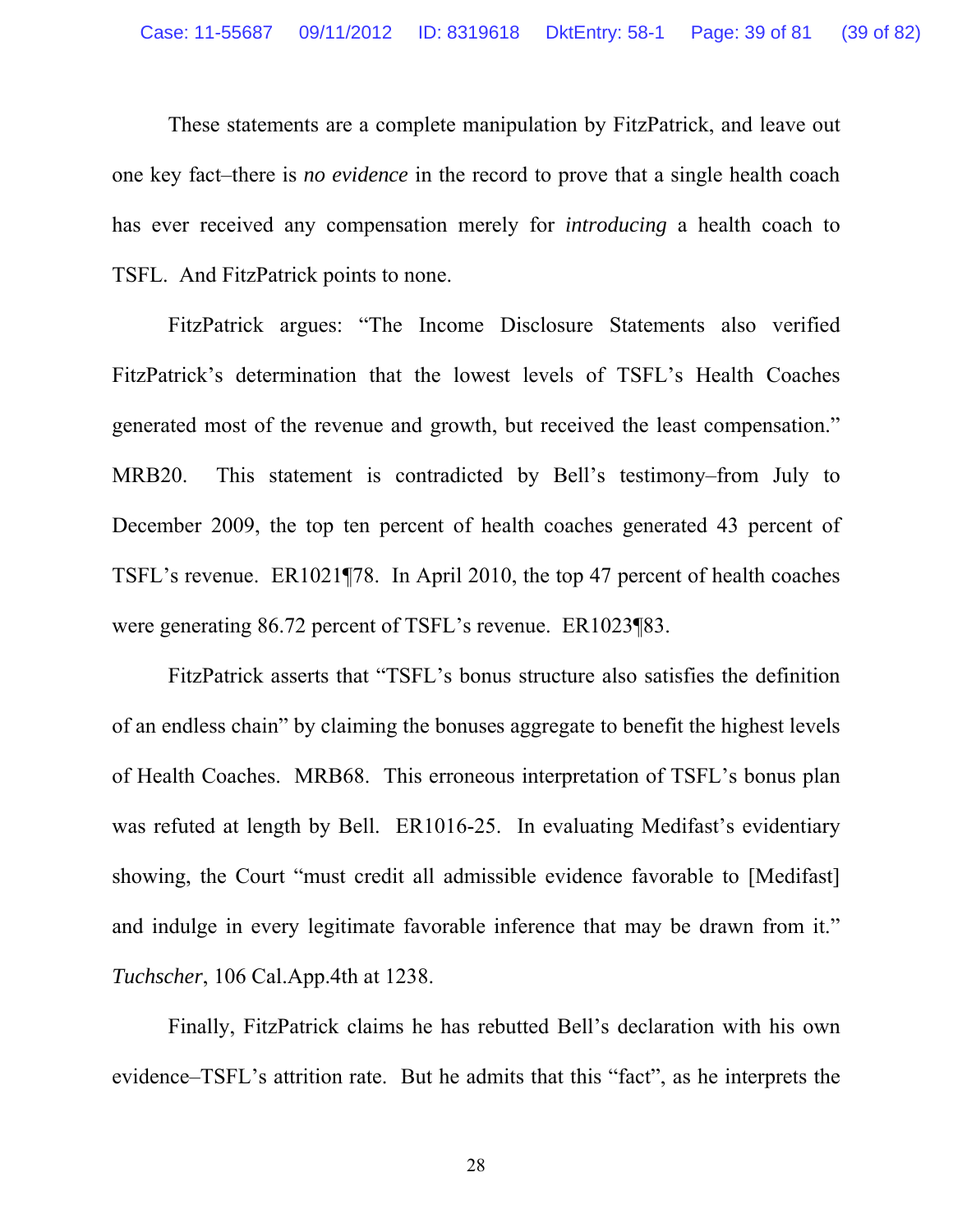numbers, is not a factor "considered by California law." To *him*, it reflects "a business structure dependent on an endless chain." MRB69. This is just argument−not proof "as a matter of law" that TSFL violates § 327.

#### **3. Medifast Did Not Mislead this Court**

FitzPatrick claims that Medifast is confusing the Court by applying the FTC's pyramid scheme definition to the analysis of § 327. But Medifast does no such thing. In its AOB, Medifast showed that both Minkow and Coenen accused TSFL of being a "pyramid scheme" and argued that such statements are libelous per se. For this reason, Medifast correctly cited to caselaw interpreting the FTC's definition of what constitutes a "pyramid scheme". AOB45-46.

In regards to § 327, no analysis was necessary as Sammartino already determined such a statement was provably-false. Moreover, when determining that FitzPatrick had indeed libeled Medifast by stating it violated § 327, Sammartino did so after analyzing *People v. Bestline Prods., Inc*., 61 Cal.App.3d 879, 914 (1976)–the case FitzPatrick relies on. MRB62-63. Sammartino soundly determined that FitzPatrick's statement that Medifast violated § 327 was provablyfalse and not protected opinion. The Court should uphold that decision.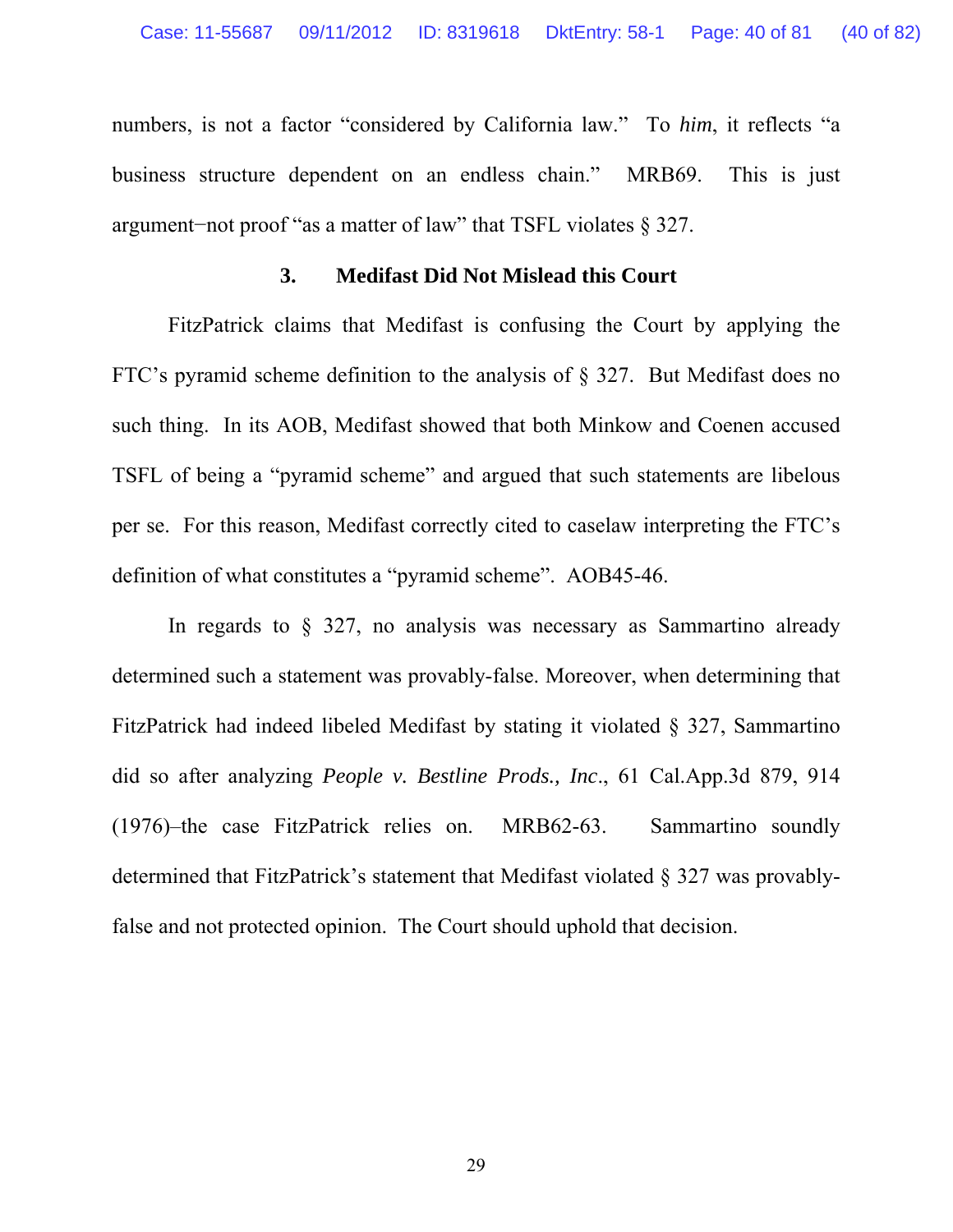**4. Even if FitzPatrick's Appeal is Granted on his § 327 Statement, FitzPatrick Drafted Minkow's Madoff Comparison and his Reports were Riddled with Statements Directly or by Implication Accusing Medifast of Crimes** 

FitzPatrick claims that Sammartino ruled his § 327 statement was "the only one a reasonable fact finder could conclude was a provably false statement of fact." MRB61. From this false premise FitzPatrick argues that if he is able to succeed on this one issue on appeal, the entire case against him must be dismissed. In *Oasis West Realty*, 51 Cal.4th at 820, the California Supreme Court adopted *Mann's* holding that "once a plaintiff shows a probability of prevailing on any part of its claim, the plaintiff *has established* that its cause of action has some merit and the entire cause of action stands." *Id.* Relying on *Mann*, 120 Cal.App.4<sup>th</sup> at 106, Sammartino correctly held that "because Medifast has shown a probability of prevailing on its libel per se claim regarding the statement that TSFL is an endless chain…the entire libel per se claim against FitzPatrick stands." ER19fn.15(citations omitted). Once Sammartino found that just this one statement constituted libel *per se*, she *did not need* to analyze any of FitzPatrick's other libelous statements. And, there were multiple other libelous statements.

For example, although never disclosed to readers, FitzPatrick was the author of the defamatory post "Points of Similarity Between Madoff and Medifast". ER932-34. FitzPatrick and Minkow decided to update FitzPatrick's original report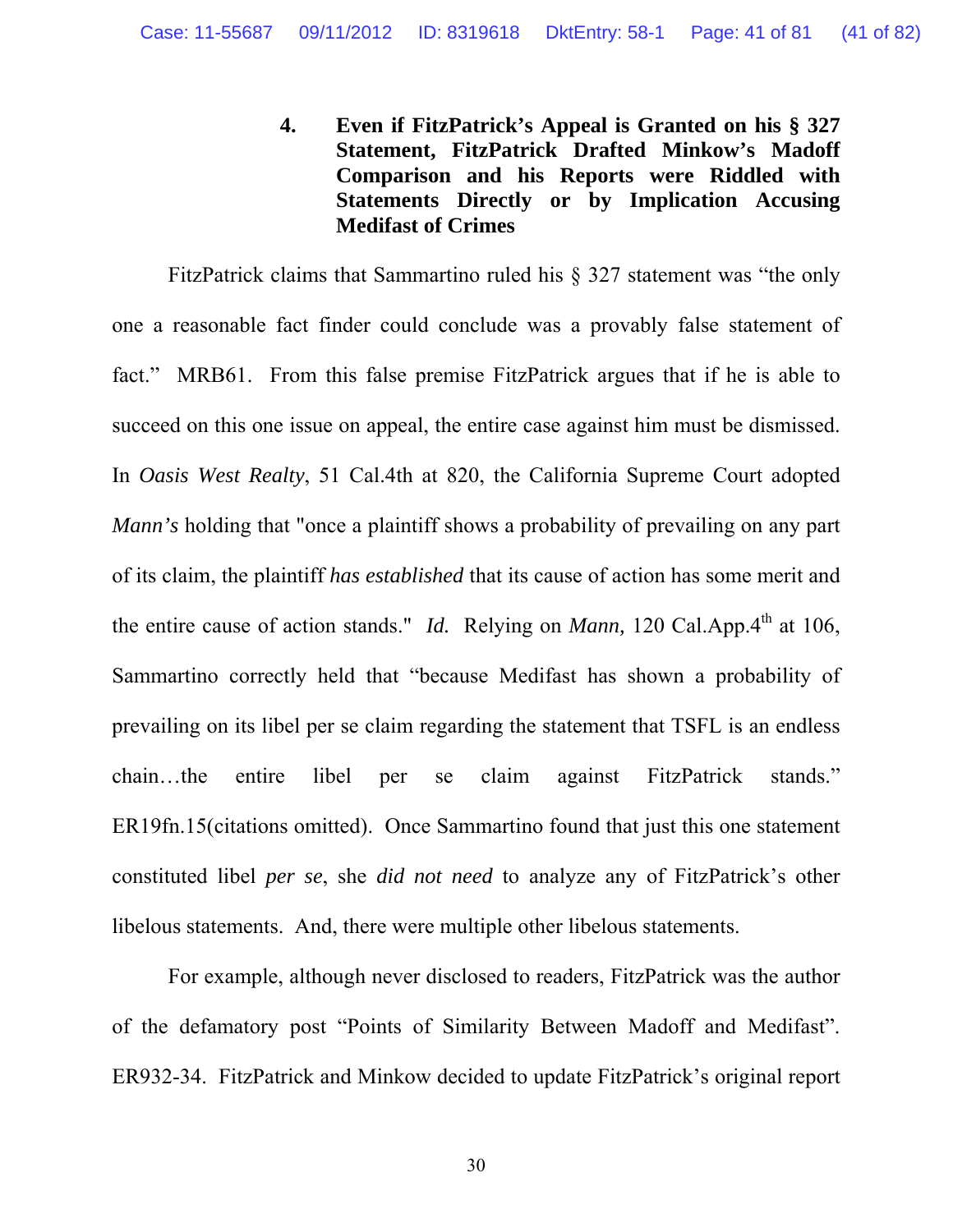following Madoff's arrest in December 2008, and include comparisons to Madoff's Ponzi scheme before releasing it on February 17, 2009. ER929-31; ER1100line24- 1103line15; Compare 1032-38(update)&1039(original). FitzPatrick continued his comparison in his January 2010 report. ER166-67.

FitzPatrick also falsely accused Medifast of running a pyramid scheme. In fact, FitzPatrick was the original source for Minkow and Coenen's libelous statements on this topic.ER83-86,107,125-26,152-53,177-78185-193. FitzPatrick wrote:

- "My view is that Take Shape For Life does operate as an endless chain or pyramid scheme." ER1039;
- "Medifast's Pyramid Pay Plan", ER1052;
- "in my view, TSFL's income opportunity fits this definition [of a pyramid scheme]. Its products, inducements, promises, claims, and rewards are inextricably tied, though sometimes disguised, to the endless chain recruitment-and-reward model described by Dr. Vandernat." ER1040;
- "In structure and pay plan, TSFL is similar to the multi-level marketing scheme, Your Travel Biz.com…The California Attorney General is currently prosecuting YTB under [] § 327 and has publicly called it a 'gigantic pyramid scheme.'" ER1040-41;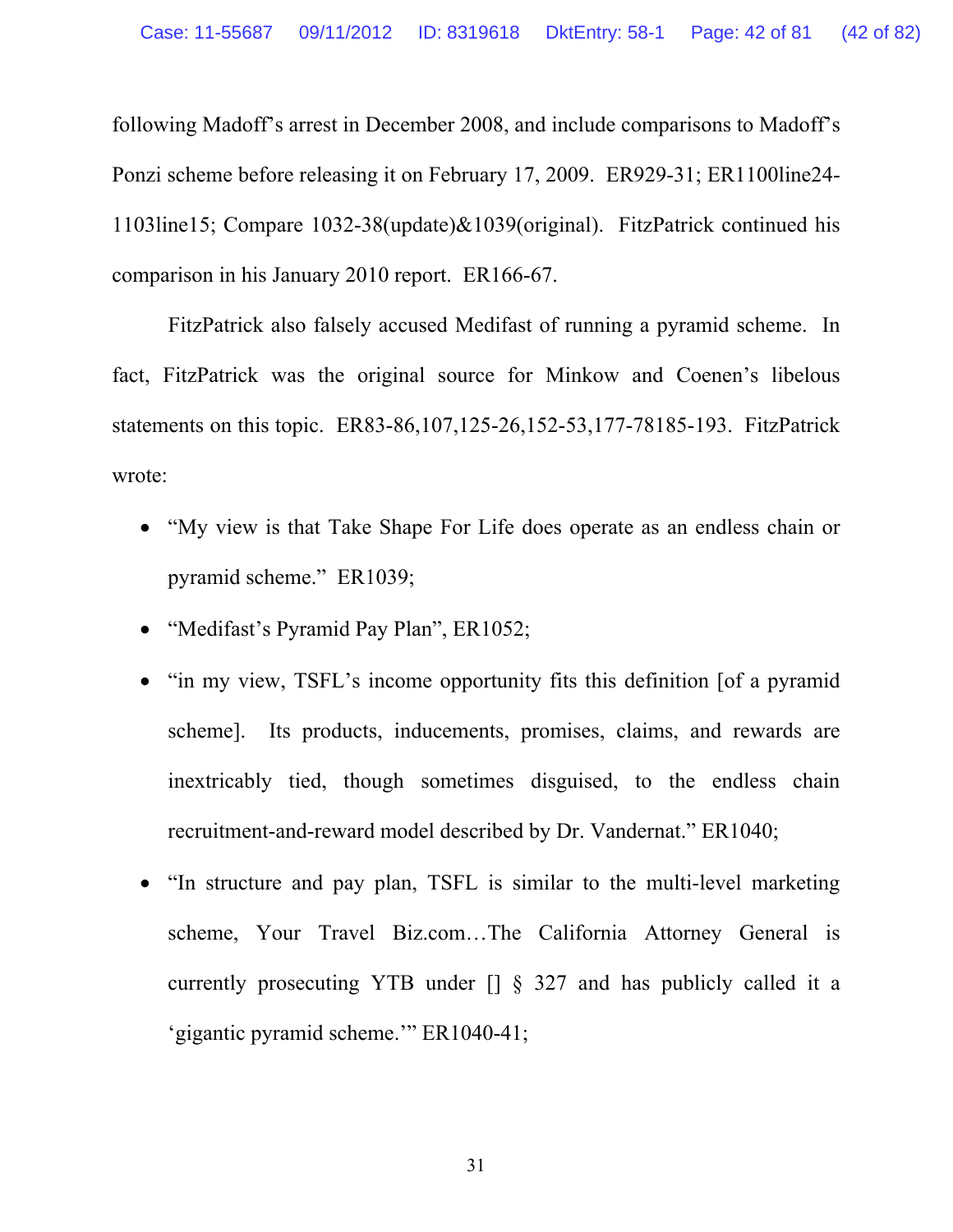"Medifast's business model manifestly meets the pyramid definition", ER1299.

FitzPatrick also made statements asserting Medifast was misleading shareholders and Wall Street by convincing them "the endless chain income scheme of its [TSFL] division is truly 'limitless.'" ER1300. In his 2010 report, FitzPatrick states: "This updated report moves the analyses forward from Medifast's endless chain "business opportunity" to the inflation of Medifast's stock. Effectively, the pyramid selling scheme…is being leveraged into the securities market." ER1296. Not only is TSFL a pyramid, but also a pump-anddump scheme–ER 1300("Pyramid Meets Pump-and-Dump"). *See* ER1305("Here is where the reality metastasizes into a fateful delusion. A belief arises that the money transfer system can continue indefinitely, without regard to the limits of available investors. This is the delusion that Medifast has cultivated on Wall Street.").

None of these provably-false statements of fact needed to be addressed by Sammartino–she left them for a jury to analyze. These statements either directly, or at the very least impliedly, accuse Medifast of a crime, and "[false] [s]tatements that could reasonably be understood as imputing specific criminal…acts are not entitled to constitutional protection[.]" *Standing Comm. v. Yagman,* 55 F.3d 1430, 1440 (9th Cir. 1995). Even if the Court reverses on FitzPatrick's § 327 statement,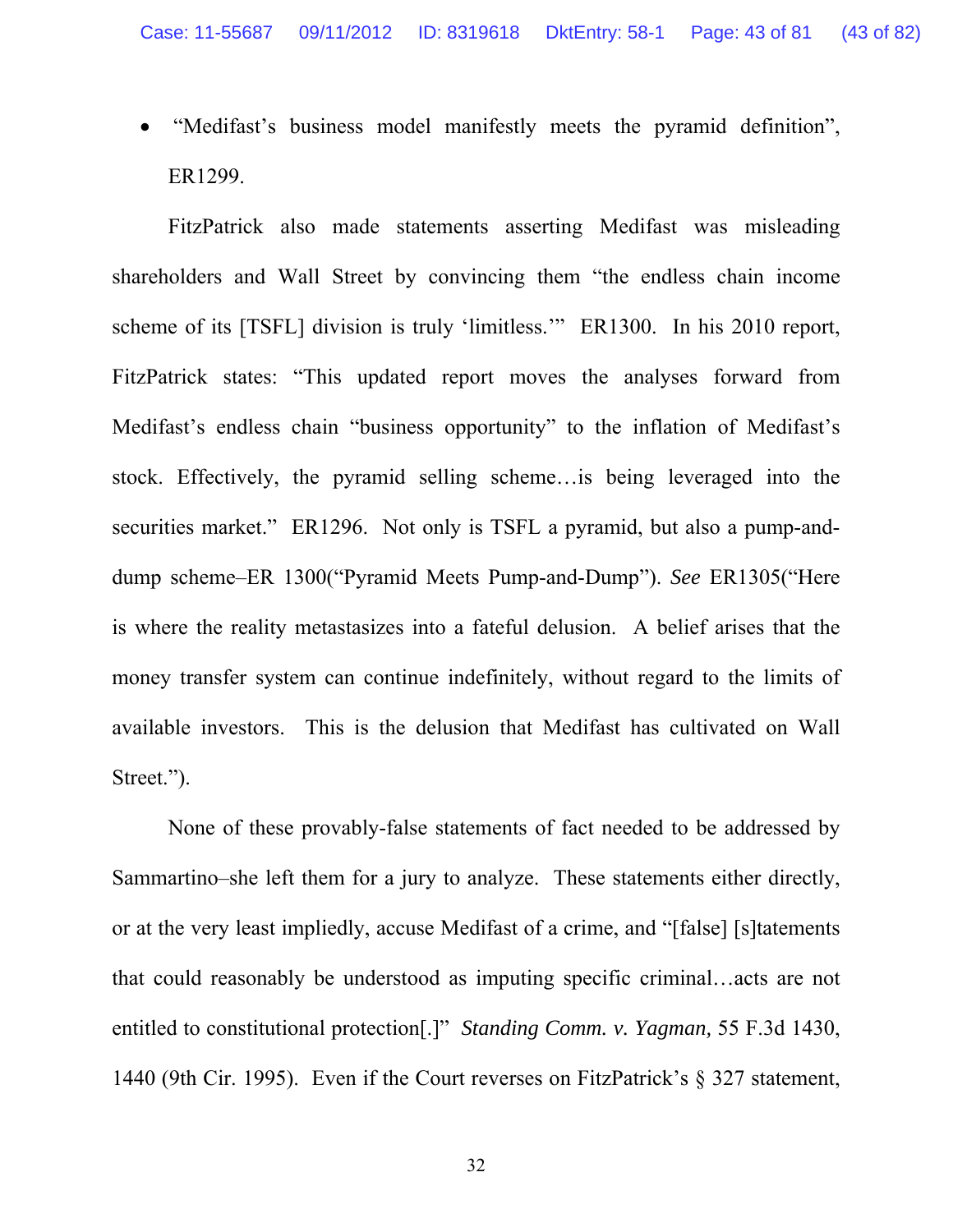his statements (i) accusing Medifast of being a Ponzi and/or pyramid scheme, (ii) claiming that Medifast is a pump-and-dump scheme, and (iii) asserting that Medifast is deceiving its stockholders and Wall Street, are individually (or collectively) ample bases for denying his motion to strike. ER34-36&39;ER52- 81;ER118-126;ER161-175.

#### **b. Under the Totality of Circumstances Coenen's Statements are Still Libel** *Per Se***:**

Medifast showed in its AOB that Coenen's statements were *direct* libel. To this argument, Coenen provides little response, other than to downplay her attacks, claiming she simply "touches upon 'the allegations of being a pyramid scheme'" using "the Medifast controversy as a case study to further the discussions of the potential dangers that multilevel marketing programs pose to consumers." CRB31. This is not what Coenen did.

There was no controversy for her to use as a case study–her post *helped create* the "controversy" by attacking Medifast and stating unequivocally that "everything points to the real deal [about TSFL] being endless chain recruitment into a pyramid scheme." This is far from a discussion of potential dangers to consumers. Without more, Medifast met its burden.

Coenen now argues her statements must be analyzed under the Ninth Circuit's totality of circumstances test. This test is utilized to determine whether "a statement *implies* an assertion of fact." *Nicosia v. De Rooy*, 72 F.Supp.2d 1093,

33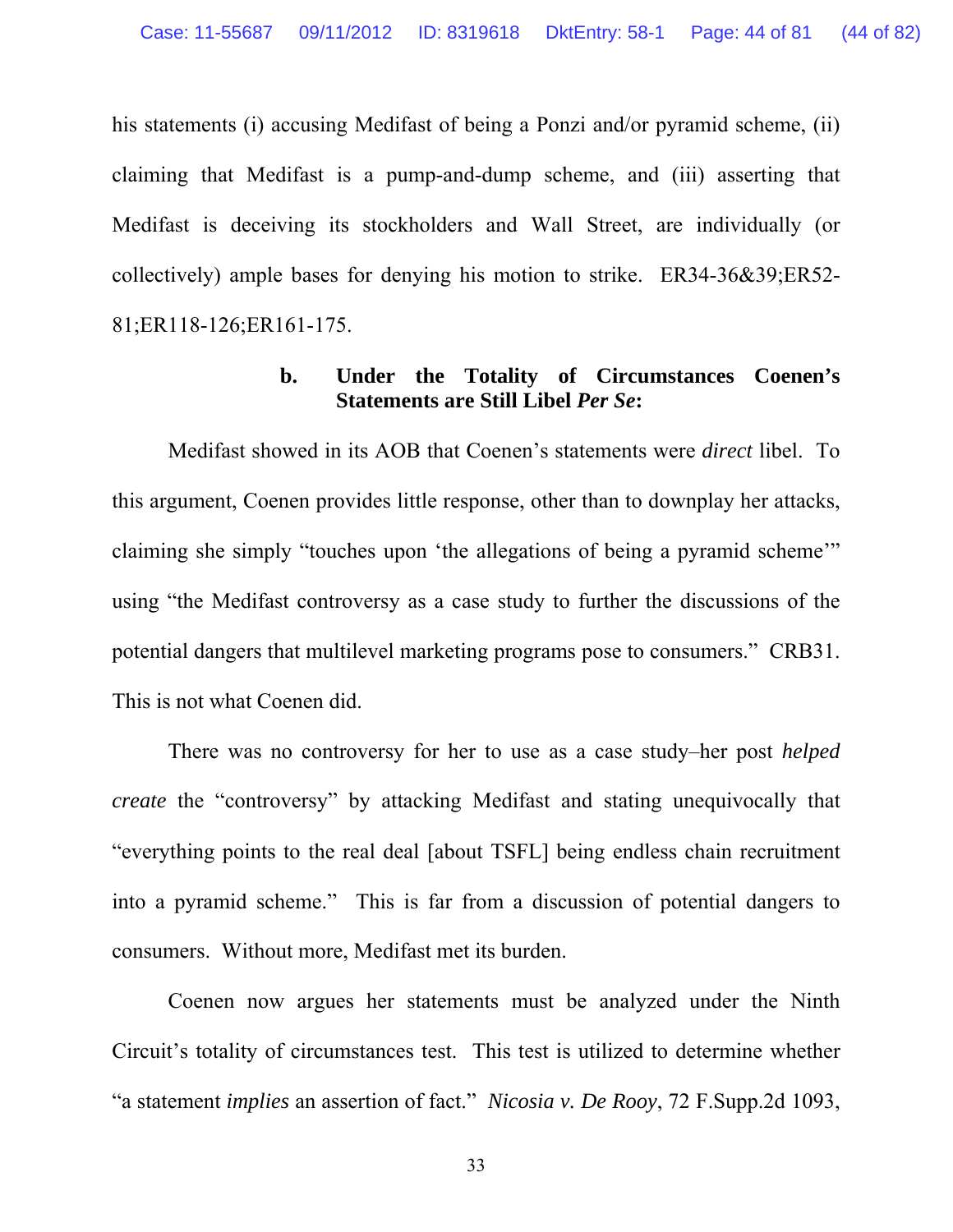1101 (N.D. Cal. 1999)(emphasis added). In making this determination, the Court uses a three-part test: (1) whether the general tenor of the entire work negates the impression that the defendant is asserting an objective fact, (2) whether the defendant used figurative or hyperbolic language that negates that impression, and (3) whether the statement in question is susceptible of being proved true or false. *Partington v. Bugliosi*, 56 F.3d 1147, 1153-60 (9th Cir.1995).

Even if the author discloses facts upon which he bases his opinion, "if those facts are either incorrect, incomplete, or if his assessment of them is erroneous, the statement may still imply a false assertion of fact." *Overstock.com,* 151 Cal.App. $4<sup>th</sup>$  at 701. In other words, "[a] defendant is liable for what is insinuated, as well as for what is stated explicitly." *Wong v. Jing,* 189 Cal.App.4th at 1372. The First Amendment only protects "statements that cannot 'reasonably [be] interpreted as stating actual facts' about an individual." *Art of Living Found. v. Does 1-10,* 2011 WL 2441898, \*5, \*7 (N.D. Cal. 2011)*.* "[I]f [the statement] contains a charge *by implication* from the language employed by the speaker and a listener could understand the defamatory meaning without the necessity of knowing extrinsic explanatory matter", it is libel *per se*. *Wong,* at 1369(emphasis added).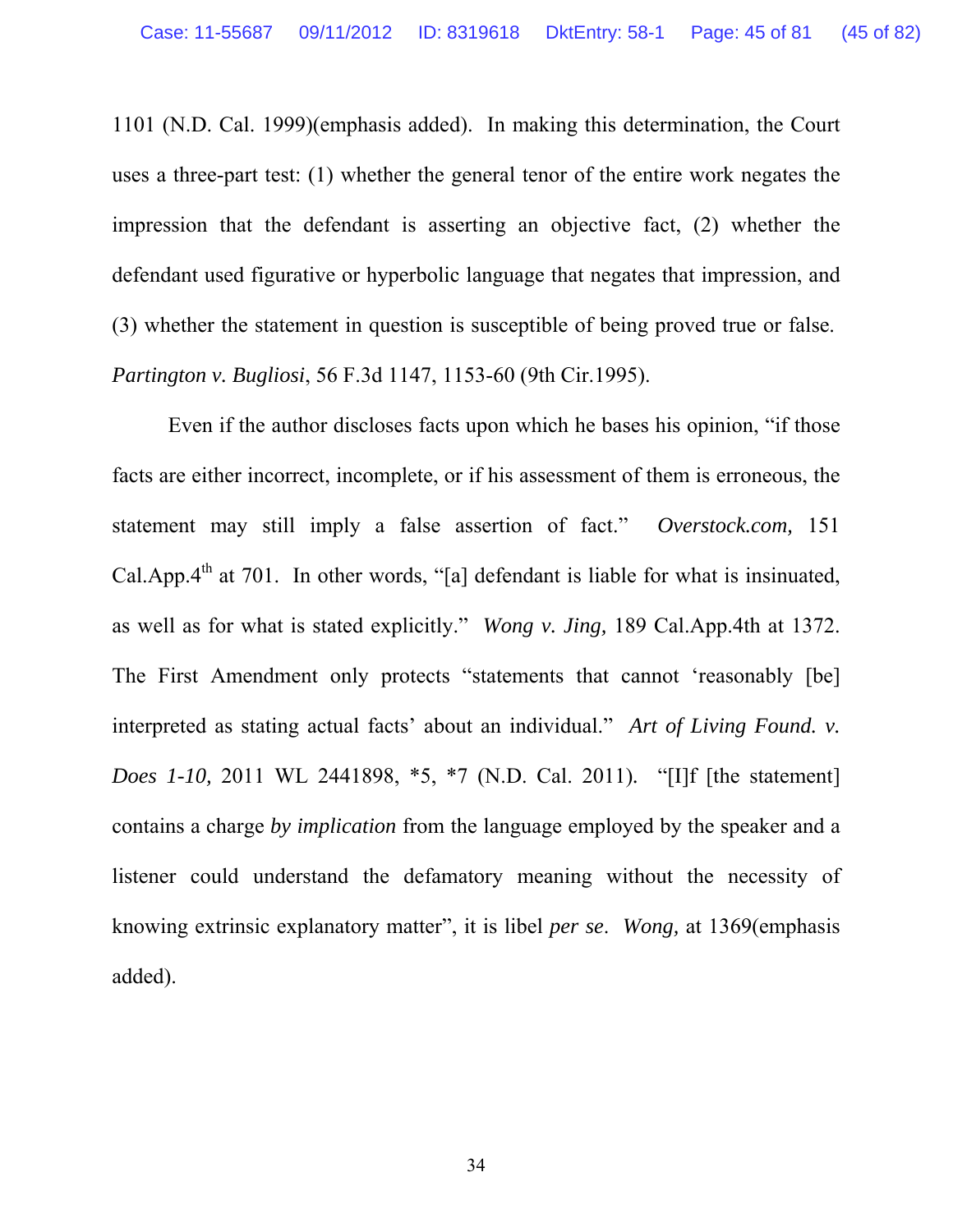# **1. The General Tenor of Coenen's Entire Work Weighs In Favor of Denying First Amendment Protection**

"An accusation that, if made by a layperson, might constitute opinion may be understood as being based on fact if made by someone with specialized knowledge of the industry." *Wilbanks*, 121 Cal.App.4th at 904. *See Overstock.com*, at 705-706 (defendants' businesses built around developing reader confidence to rely on their opinions as reflecting truth about companies investigated). Coenen asserts her statements should not be analyzed like FitzPatrick's, CRB36, downplaying her role as an expert. But Coenen *markets herself as a forensic accounting expert-for-hire.* CRB3-4; CSER2-3&737; ER642line1-643line21. It is within this context that her statements must be analyzed.

Coenen relies heavily on her website's content to support this element.<sup>[11](#page-45-0)</sup> Her site promotes her services with the following heading: "Forensic Accounting, Investigations, and Expert Services." Next to that heading, it reads: "Read the Fraud Files Blog…daily commentary on fraud, scandals, scams, court cases." By clicking, a reader is directed to the blog, but the heading remains. Additionally, this statement always appears:

> Tracy Coenen is a forensic accountant and fraud examiner in Chicago and Milwaukee who investigates white collar crimes, including cases of financial

<span id="page-45-0"></span> $11$  [www.sequenceinc.com](http://www.sequenceinc.com/)(last visited August 24, 2012).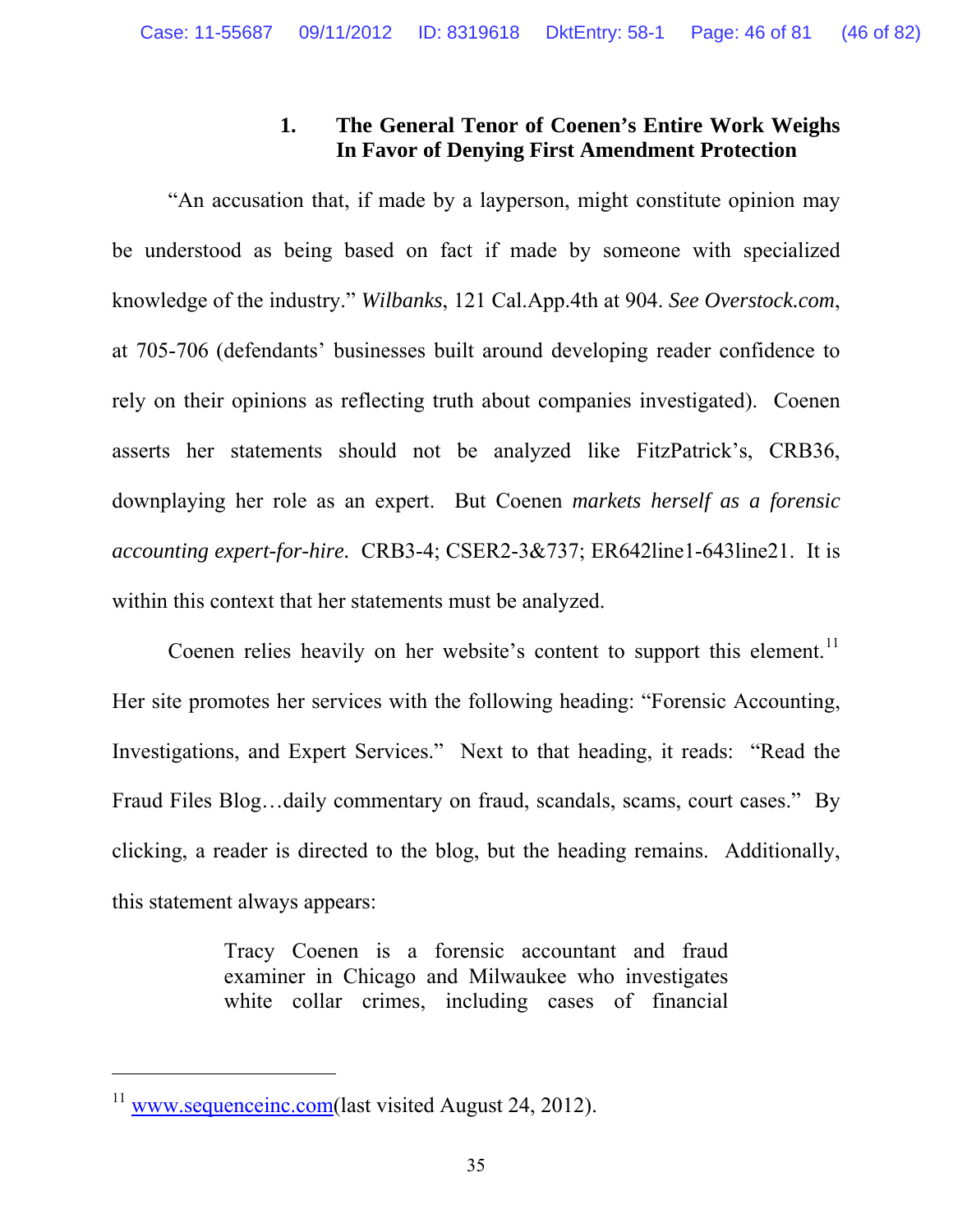statement fraud, embezzlement, tax fraud, and insurance fraud.

Coenen also provides links so visitors can purchase her books on fraud investigation.

There is no indication that what Coenen is writing on her blog should not be taken seriously–the average reader would assume they were reading the statements of an expert providing objective facts, not subjective opinion or "observations". CRB36. Coenen presents herself as someone with authority. Readers will give deference to her claimed expertise, and assume she speaks the truth. *See Wilbanks*, 121 Cal.App. $4^{th}$  at 904.

## **2. The Fact that Coenen Used Colloquial Language When Accusing Medifast of Criminality is Irrelevant**

Recognizing the fallacy of denying her expertise, Coenen argues that because the posts were on her blog, which is generally filled with "hyperbole, invective, short-hand phrases and language not generally found in fact-based documents such as corporate press releases, SEC findings, or expert reports" her posts about Medifast could not be seen as anything but opinion. CRB38. However, Coenen's false statements do not gain First Amendment protection simply by placing them on a blog. Her accusations of criminal activity *are* provably false assertions of fact. There is nothing "loose, figurative or hyperbolic" about language accusing an individual of committing a crime, and the fact that they

36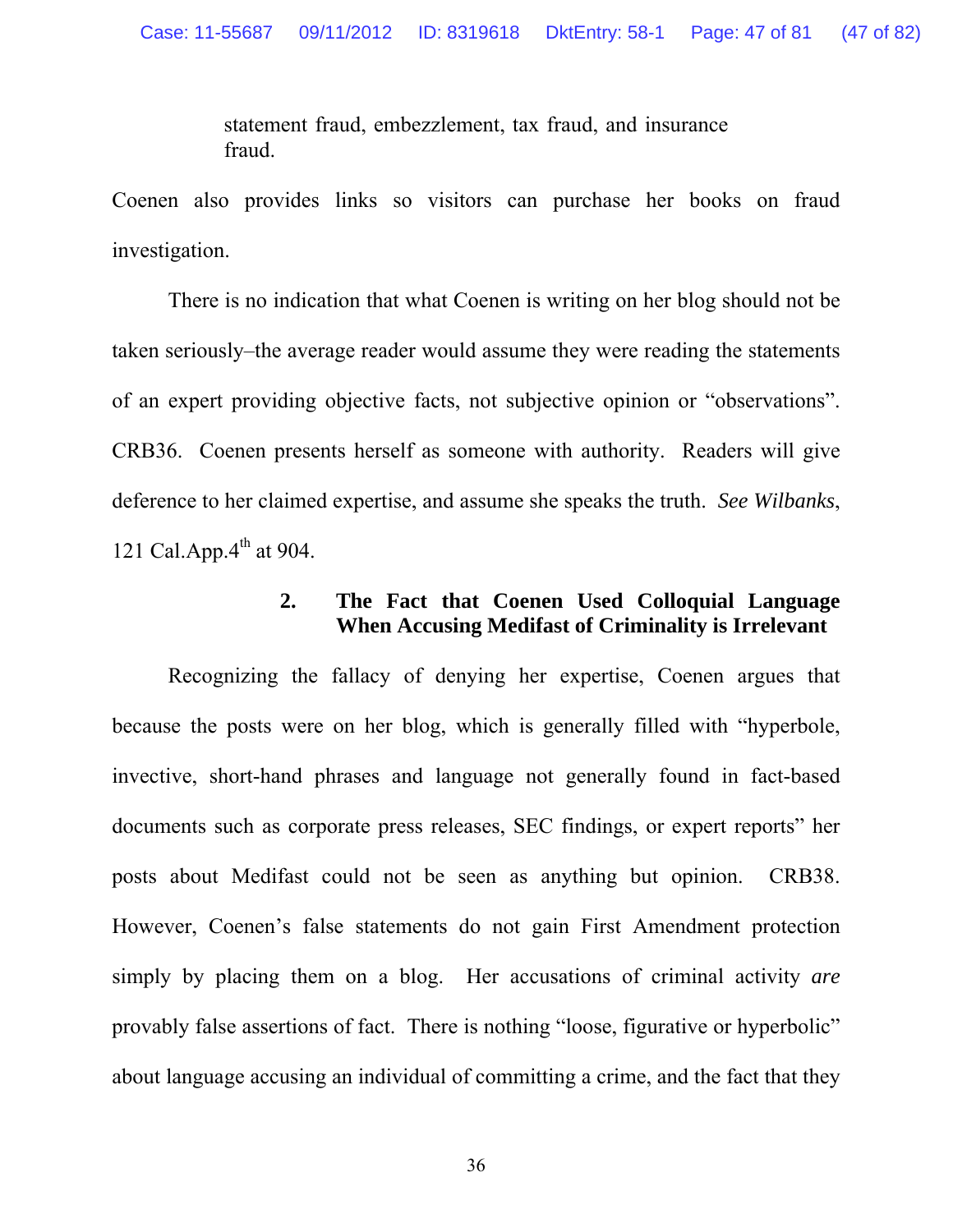appeared on a blog does not "'negate the impression that the writer was seriously maintaining that [the individual] committed the crime[.]'" *Gardner v. Martino,* 563 F.3d 981, 990 (9th Cir. 2009)(*quoting Milkovich,* 497 U.S. at 21). *Compare*, *Baker v. Los Angeles Herald Examiner,* 42 Cal.3d 254 (1986)(op-ed piece by television reviewer was opinion–"the point of any review is to convey the reviewer's opinion and professional evaluation of the thing being reviewed."); *Cochran v. NPY Holdings, Inc.* 58 F.Supp.2d 1113 (1998) *aff'd*, 210 F.3d 1036 (2000)(article found in Opinion section of newspaper, written by well-known, opinionated, regular columnist, about highly controversial topic–protected opinion).

Contrary to her assertions, Coenen's statements were not made in the context of a "heated debate", *Nicosia v. De Rooy*, 72 F.Supp.2d 1093, 1103 (N.D. Cal. 1999), and do not involve "emphatic language on both sides." *Underwager v. Channel 9 Australia*, 69 F.3d 361, 366 (9<sup>th</sup> Cir. 1995). This was a one-way attack precipitated by an individual who brags about her expertise at every turn, and attempts to hide behind her use of common colloquial language.

### **3. In Order to Avoid Bell's Substantial Evidence of Falsity, Coenen Attempts to Alter the Burden of Proof**

The third element of the test is whether the statement in question is susceptible of being proven true or false. *Cochran*, at 1125. The allegation that TSFL is a pyramid scheme is either true or false–it is an objective, provable fact.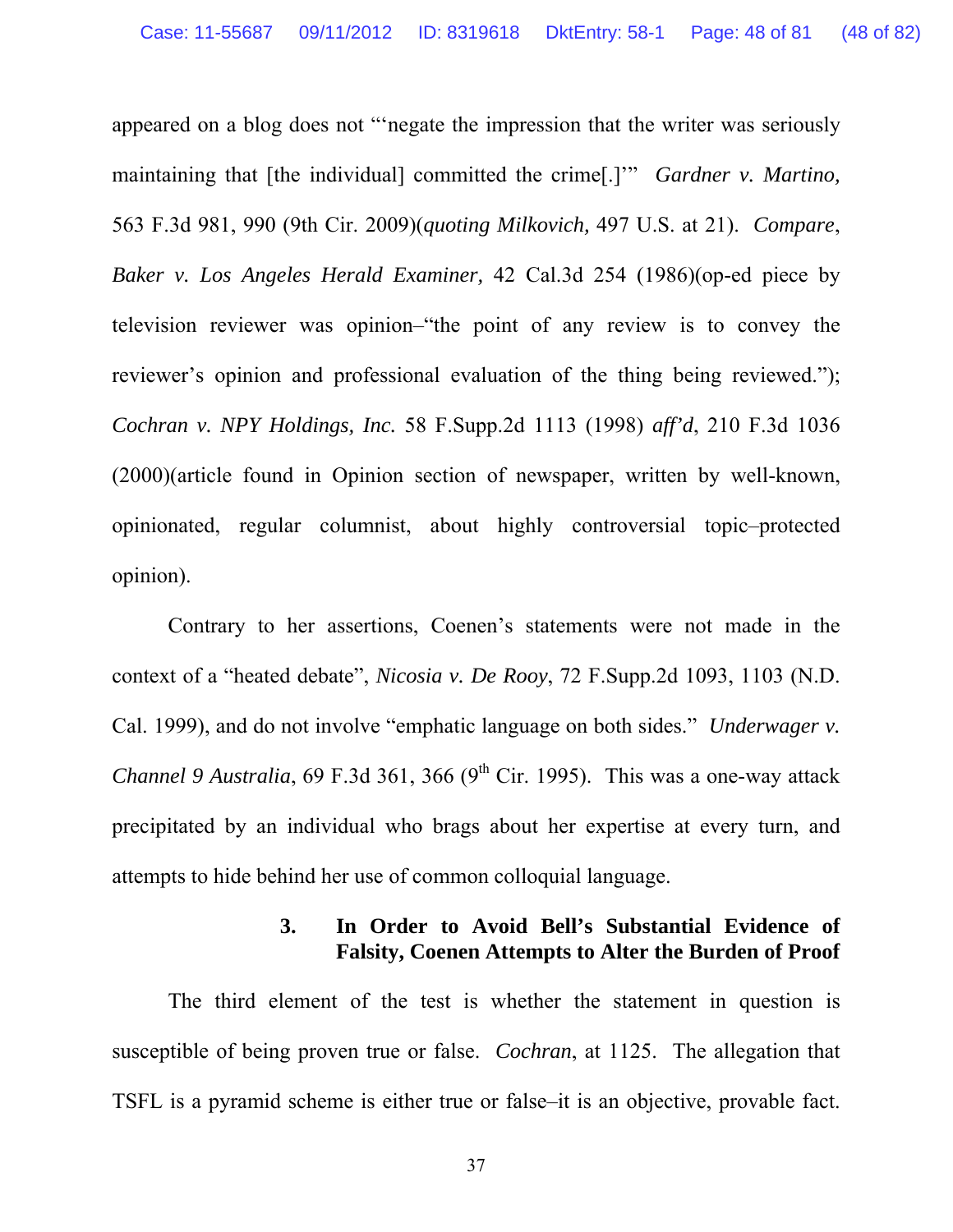*Gardner,* 563 F.3d at 990. Coenen ignores this simple premise and instead takes a kitchen-sink approach to avoid the significance of Medifast's evidence.

First, Coenen argues Medifast has not established that her statements were false. CRB39. By doing so, she places a higher burden on Medifast than is required. "A plaintiff is not required to *prove* the specified claim", *Mann*, 120 Cal.App. $4<sup>th</sup>$  at 105 (quotation omitted), all that is required is "a minimal level of sufficiency and triability" to defeat a motion to strike. *Mindys*, 611 F.3d at 598. Bell's declaration more than satisfies this low burden.

Coenen next argues, for the first time on appeal, that because the *gist* of her statements was "substantially true", Medifast cannot establish that her "opinion, that TSFL is a pyramid scheme" is false.  $CRB41<sup>12</sup>$  $CRB41<sup>12</sup>$  $CRB41<sup>12</sup>$  Coenen cherry-picks facts to support her claim that Medifast substantially meets Black's Dictionary's definition of a "pyramid scheme". Coenen further claims that by "pyramid scheme" she actually meant "to describe multilevel marketing programs", and Medifast meets *this* definition, based again, on her cherry-picked facts. Thus, her statements were "substantially true." CRB41-42. Coenen cites to *Masson v. New Yorker Magazine*, 501 U.S. 496. *Masson* answered the question of "whether publication of a quotation with knowledge that it does not contain the words the public figure used demonstrates actual malice." *Id.*, at 514. The Court determined that where a

<span id="page-48-0"></span> $12$  FitzPatrick unsuccessfully throws in this same argument. MRB64-65.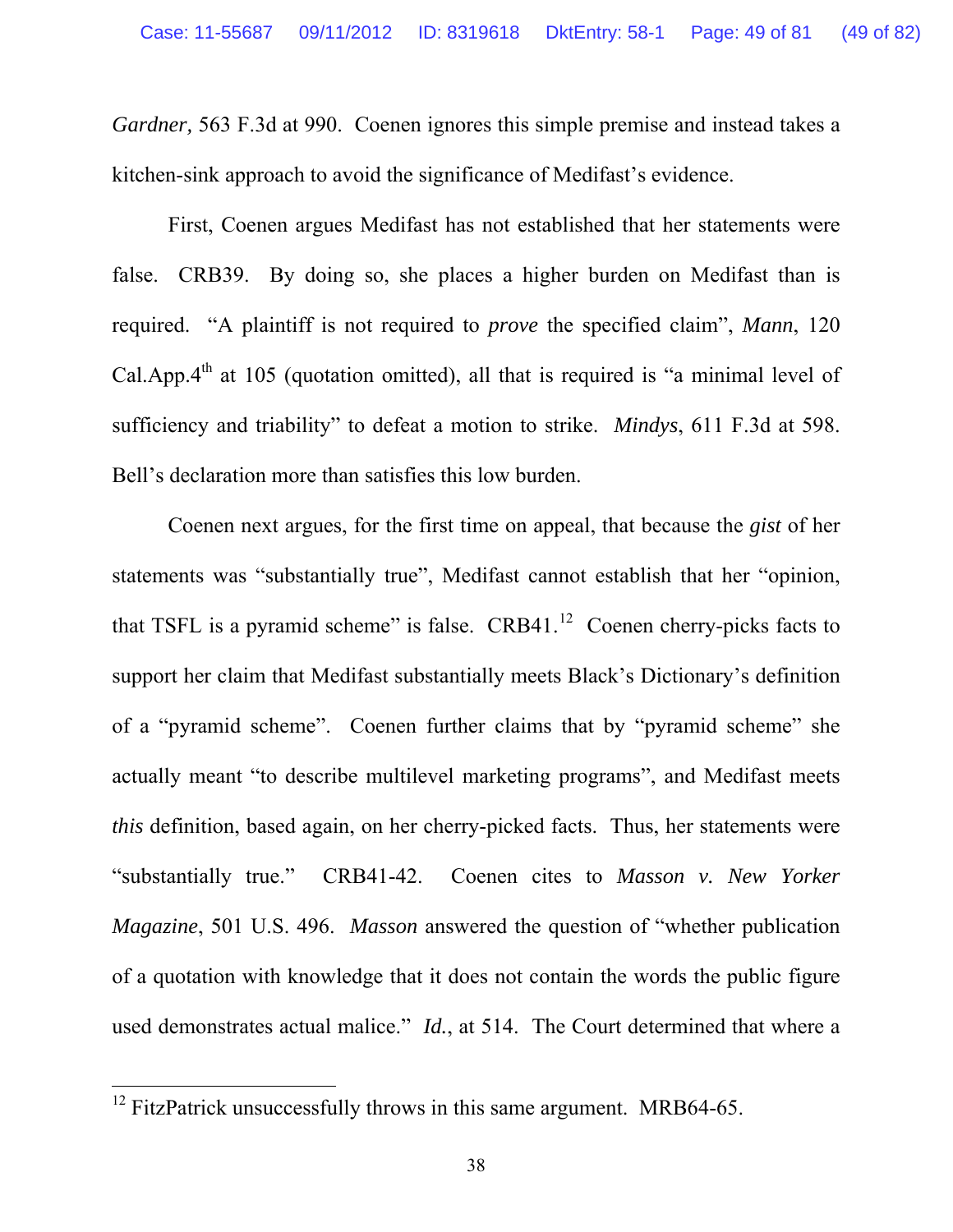journalist attributes statements from an interview to the article's subject without quoting him *verbatim*, if they are substantially true, they were not made with malice "unless the alteration results in a material change in the meaning conveyed by the statement." *Id.*, at 517.

Coenen's new argument (like FitzPatrick) seeks to change the burden of proof. Coenen is in effect claiming that because *her* interpretation of the facts substantially supports her statements, that she has overcome Medifast's evidence to the contrary. But in order to overcome Medifast's evidence–Dan Bell's declaration–Coenen must do so with her own evidence that would defeat it "as a matter of law." *Flatley v. Mauro*, 39 Cal.4<sup>th</sup> 299, 326 (2000)(quotation omitted). As with FitzPatrick, her biased interpretation of those facts is insufficient. *Mindys,* 611 F.3d at 599 (court must not weigh credibility or comparative probative strength of competing evidence).<sup>[13](#page-49-0)</sup> Moreover, the *Overstock.com* court rejected this very type of argument. *See Overstock.com*, 151 Cal.App. $4<sup>th</sup>$  at 709 (voluminous allegations against company did not "constitute a single straying from the main story line, nor are they minor factual errors" but were "part and parcel of Gradient's ongoing negative coverage and assessment of the company.").

<span id="page-49-0"></span><sup>&</sup>lt;sup>13</sup> Coenen also claims her statements were "substantially true" because Medifast relied upon proprietary data. CRB40-41. Not only does this argument make little sense, it lacks merit. *See Overstock.com*, 151 Cal. App. 4th, at 705, n.15 (nonpublic information admissible to prove falsity of defendants' statements).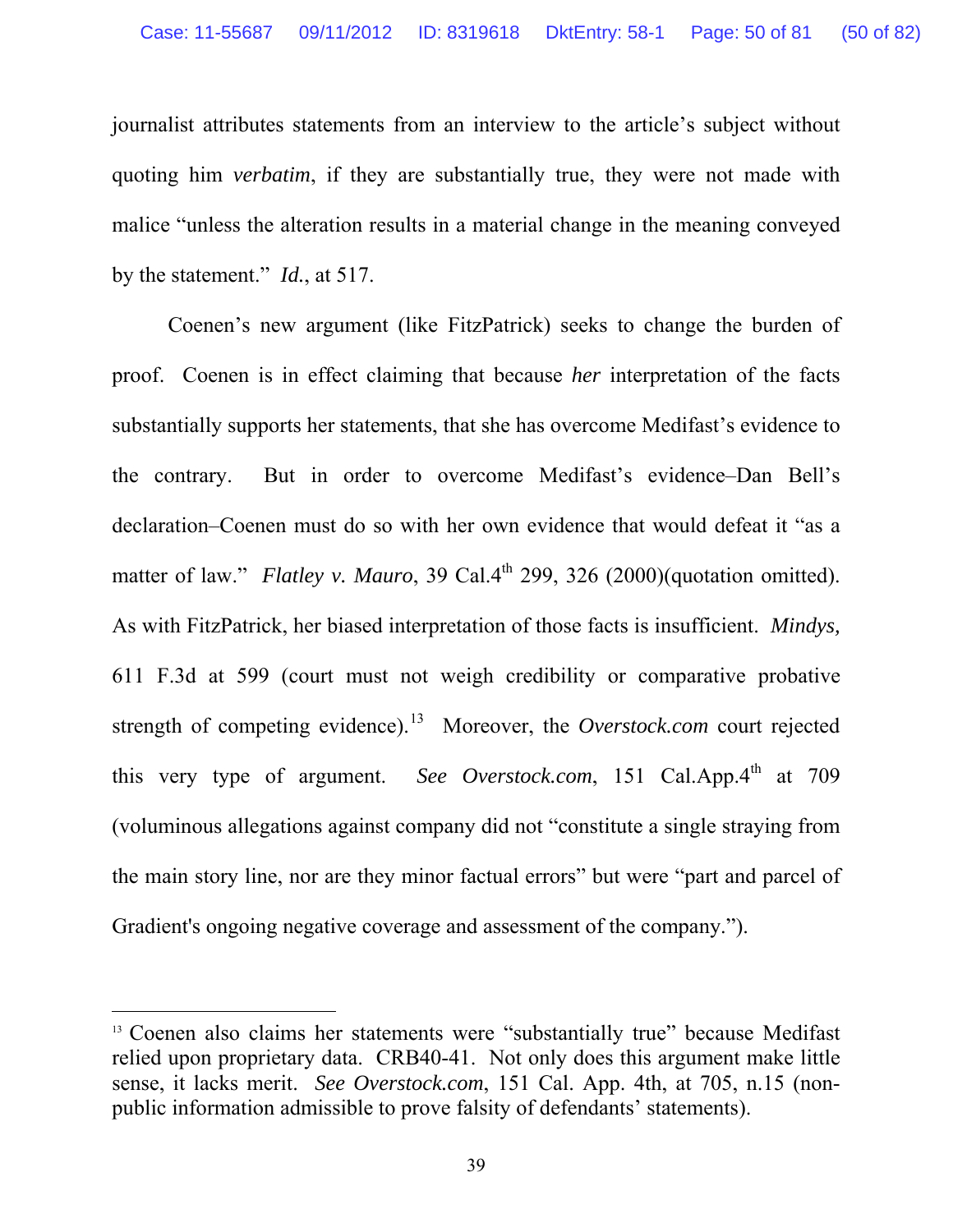Unable to refute Bell, Coenen claims that Bell's declaration only addressed *FitzPatrick's* statements and so it cannot establish the falsity of *her* statements; and it is inadmissible anyway. CRB40. This is just absurd. Coenen called TSFL a pyramid scheme. Bell's declaration goes into great detail as to how TSFL is *not* a pyramid scheme. And, Bell's declaration *is* admissible, just as Bell's live testimony will be at trial. *See Overstock.com*, 151 Cal.App.4th at 707-708 (declaration of company representative with personal knowledge sufficient to meet burden opposing motion to strike); *Makaeff v. Trump Univ., LLC*, 2010 U.S. Dist. LEXIS 87112, \*20 (S.D. Cal 2010)(same); Fed. R. Evid. 602, 603. Bell's declaration refutes Coenen's allegations, and sufficiently establishes under the *applicable* standard that TSFL is not a pyramid scheme.

Even giving Coenen the benefit of the "totality of circumstances" test, her rhetorical question asking whether TSFL is a pyramid scheme, and then providing her 'evidence' as to why the answer can only be "yes," shows that Coenen clearly implied a provably-false statement of fact.

## **4. Coenen's Use of the Term "Endless Chain" was Intended to Form Her Readers' Beliefs that Medifast Violated a Criminal Statute**

Coenen repeatedly claims Medifast "makes a far stretch when it tries to link Coenen's statements to FitzPatrick's in order to hold Coenen liable." CRB31. More specifically, she claims that she "never accused Medifast of violating Penal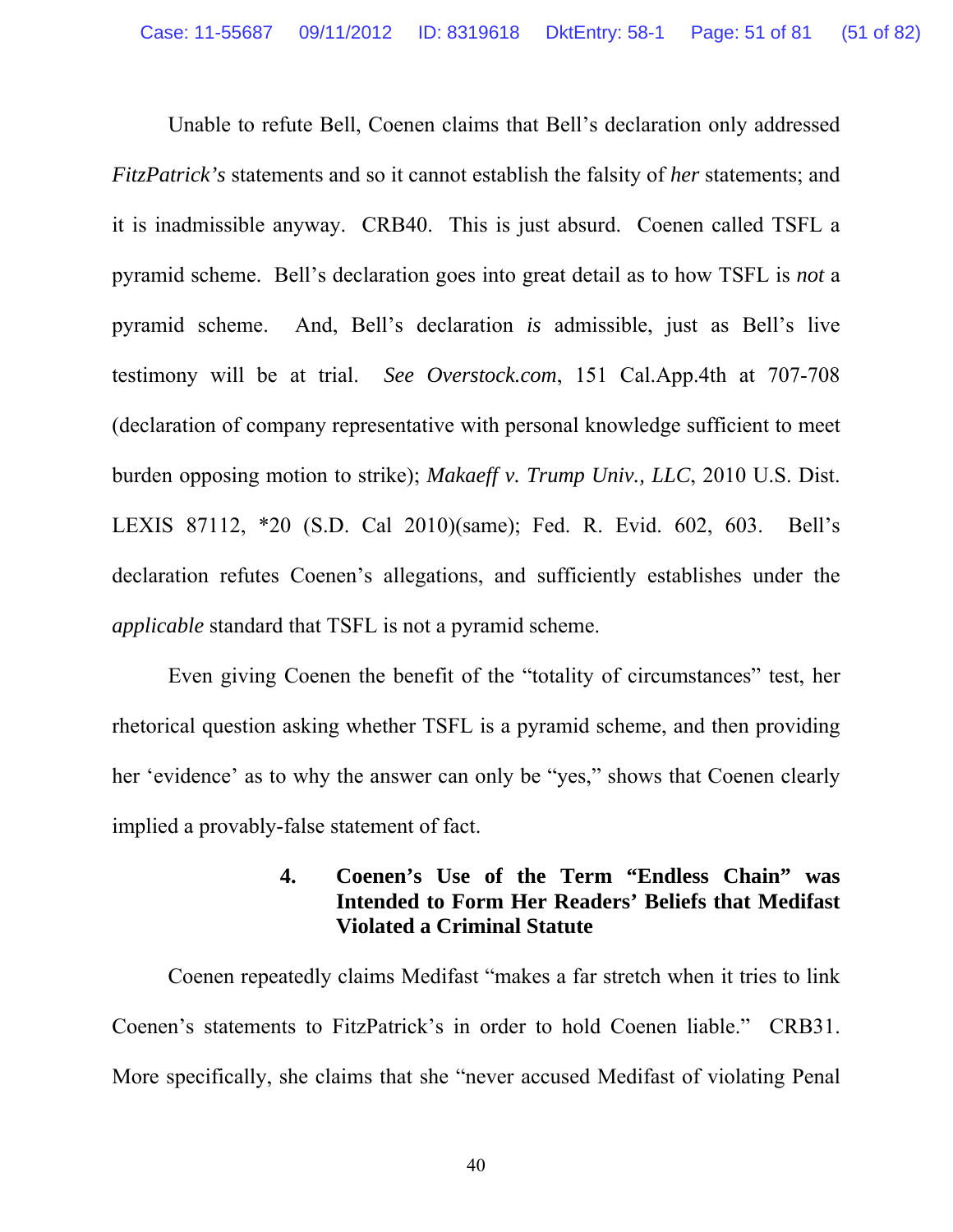Code § 327 and has never stated that Medifast operates as a criminal enterprise."

CRB33. Both of these statements are demonstrably-false.

To support her statement that she never accused Medifast of violating § 327, she claims that her post, which contained the statement "everything points to the real deal being endless chain recruitment into a pyramid scheme" ER967-968, could only be interpreted as libel per quod, since, in order to understand this statement as one accusing Medifast of violating § 327, the reader must have read FitzPatrick's report. Coenen then asserts that she never republished Fitzpatrick's report "and her readers would not have known of FitzPatrick's statement to attribute a defamatory meaning to Coenen's statement." CRB32.

However, just three pages later, CRB35, Coenen admits that in this same post, she included a link to FitzPatrick's report, which as shown above, accused Medifast of violating § 327. Coenen pointed her readers to FitzPatrick's report so they would understand precisely what criminal conduct she claimed Medifast was carrying on, but now she would like this Court to believe her readers would never have understood her use of the term "endless chain" to refer to any such criminal behavior.

Moreover, by supporting her "opinion" with FitzPatrick's statement, which has already been determined to be sufficiently provably-false, ER16, Coenen loses any protection of her claim being non-actionable opinion. *See Condit v. Dunne*,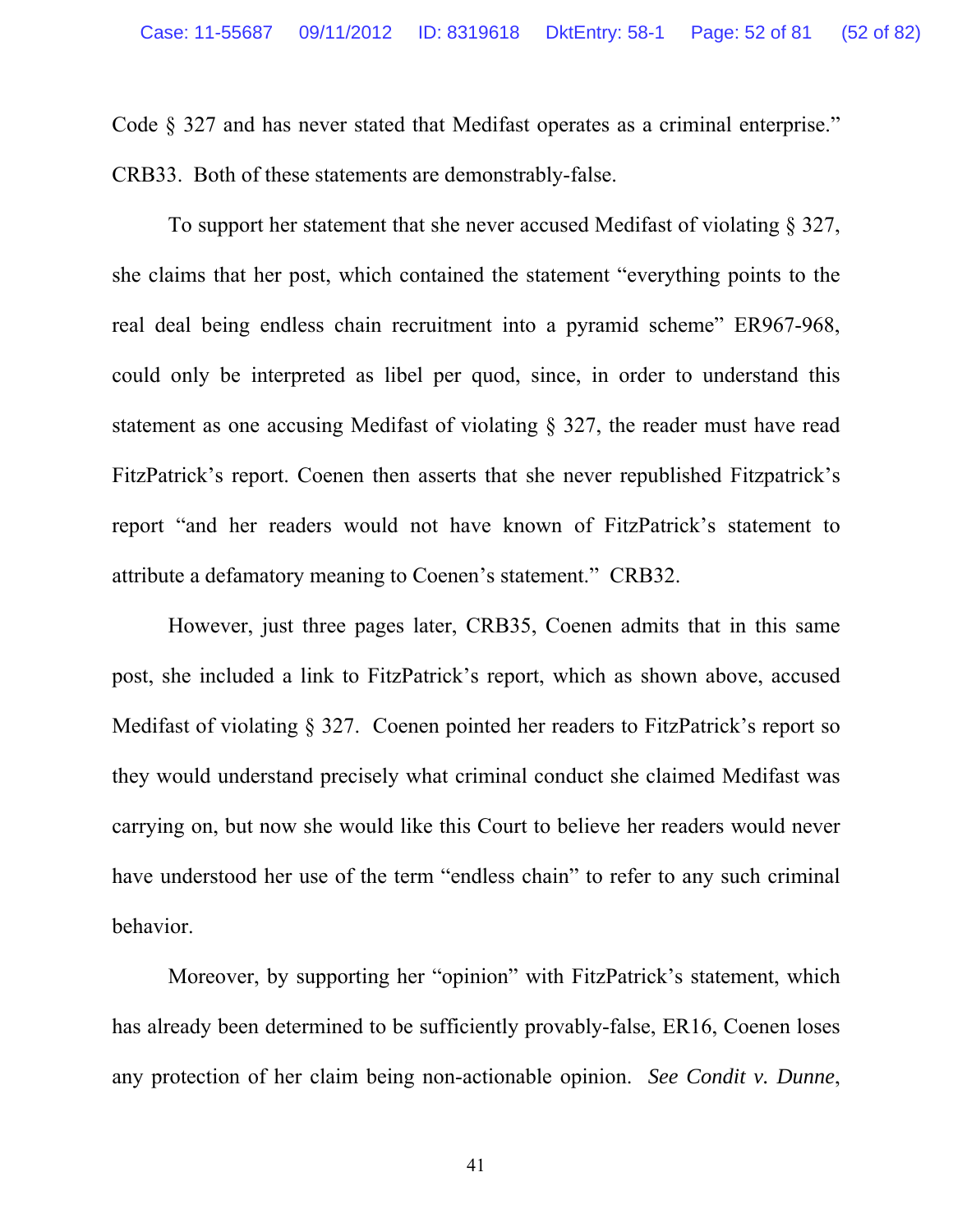317 F.Supp.2d 344, 364-66 (S.D.N.Y. 2004) (defendant based opinion on fullydisclosed, false allegations–not protected opinion under settled California law). Indeed, her assertion that she cannot be held responsible for libeling Medifast because she has fully-disclosed the facts upon which she relied must fail for this reason–Coenen's source for each of the statements at issue was *FitzPatrick*, and FitzPatrick's motion to strike was denied.

Coenen's statement that she never accused Medifast of operating as a criminal enterprise is also easily disproven. *Coenen* wrote Medifast is "an endless chain pyramid scheme." *She* entitled her post "Medifast's Take Shape For Life: weight loss pyramid scheme?" ER967-68. A pyramid scheme is an *illegal* business structure, *Webster,* 79 F.3d at 782, *ergo*, according to Coenen, TSFL operates like a criminal enterprise.

## **c. Minkow's Failure to Acknowledge His Accusations of Criminal Activity is Fatal to His Argument Against Reversal:**

Almost the entirety of Minkow's argument against reversal is based on his assertion that Medifast is improperly attempting to use exhibits to provide missing elements of its claim. However, as established in Section I above, this argument fails. Minkow thus attempts to divert the Court's attention from this failed argument by falsely claiming Medifast never alleged he called TSFL a pyramid scheme or endless chain, MRB54; falsely claiming Medifast continues to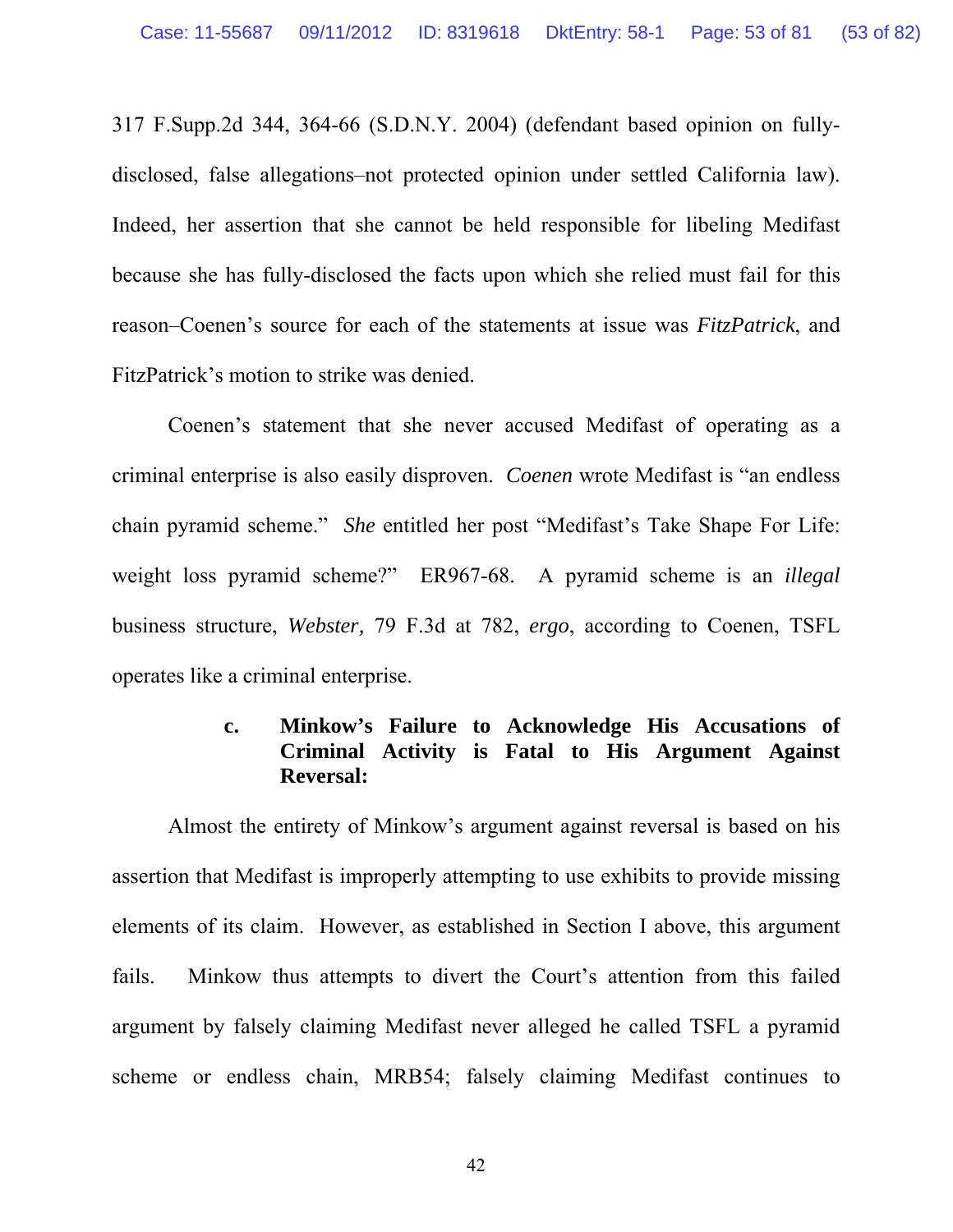mischaracterize his words, MRB55; and ignoring his actual statements directly comparing Medifast to "the Bernie Madoff massive Ponzi scheme", ER85. MRB55-56. Rather than address Medifast's arguments on appeal, Minkow simply parrots Sammartino's decision.

### **1. Contrary to Minkow's Assertion, Medifast Did Put His Pyramid Scheme and Endless Chain Allegations at Issue Below**

Minkow repeatedly used the terms "endless chain" and "pyramid scheme" in referring to Medifast in multiple postings over his 18-month long attack. ER83, ER107, ER178&ER182. These are direct statements accusing Medifast of a crime and do not require any explanation for the reader to understand them as such. And Medifast's claims against Minkow have always included his false statements calling TSFL a pyramid scheme, ER36, ER45, ER398, ER408, ER421, ER423, ER425, ER428-29. Unable to proffer any substantive argument as to why these statements are not libel per se, Minkow is left to draw meaningless distinctions. MRB56-58.

Minkow argues that the FTC definition of a pyramid scheme found in *Webster* does not apply to this case because Medifast somehow only complained about his "defamation concerning the existence of an endless chain under California law." MRB57. Minkow claims Medifast is attempting to avoid the definition of an "endless chain" because a pyramid scheme is defined more

43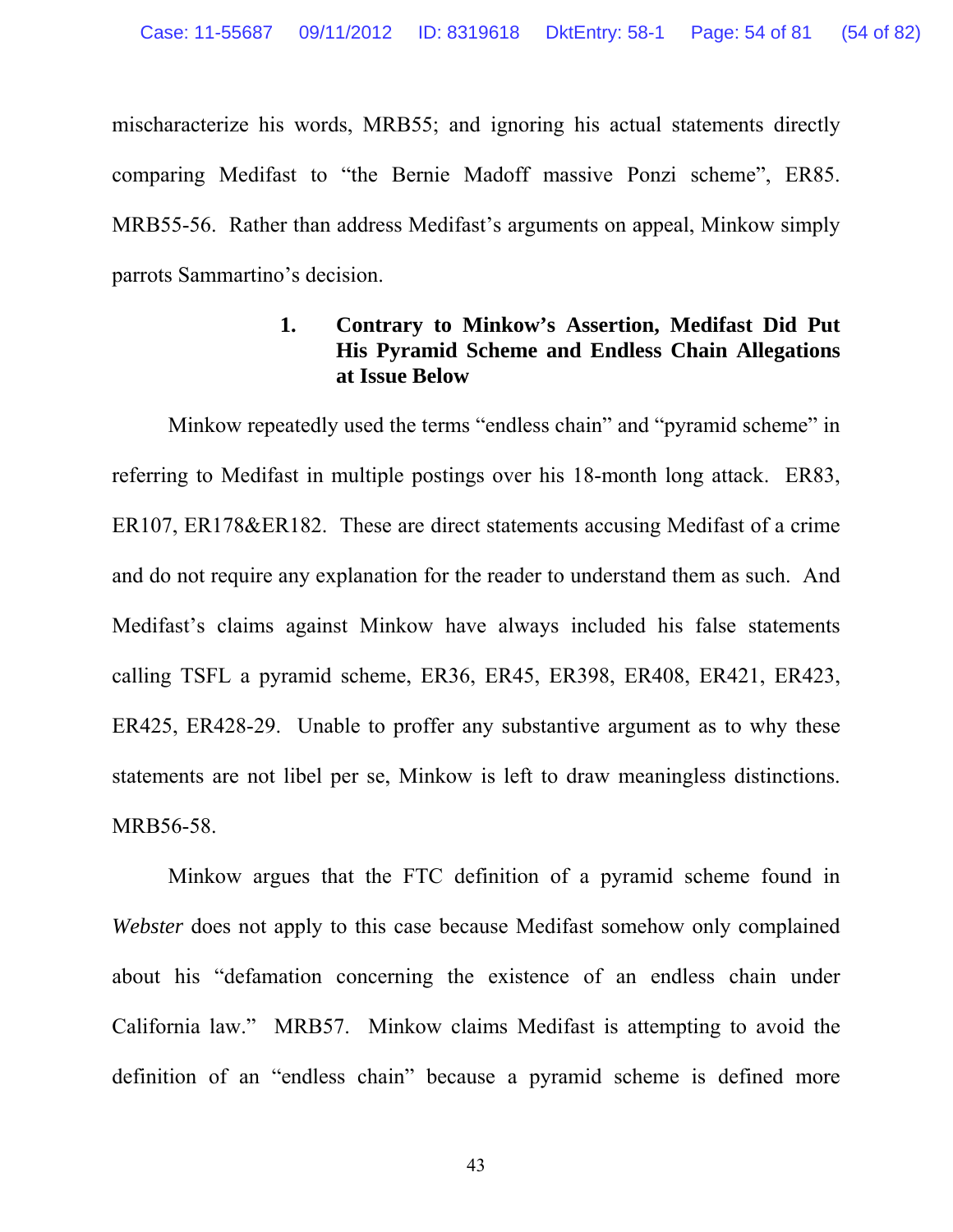broadly, and according to his interpretation of the facts, TSFL meets the definition of an endless chain under California law.

This argument ignores three points: first, although unnecessary to its arguments, Medifast provided the Court with the definition of an endless chain, AOB22; second, Medifast has sufficiently established that TSFL does not violate  $\delta$ 327, *see* Sec. III.a. *supra*; and third, accusing Medifast of violating § 327 is a *different* false statement than accusing Medifast of running a pyramid scheme, and *both* are equally actionable as false allegations of criminal conduct. *See Webster*, 79 F.3d at 782.

### **2. Minkow Ignores the Plain Meaning of His Ponzi Scheme Statements**

Minkow's assertion that his "Points of Similarity Between Madoff and Medifast" post,  $ER1110(0r88)^{14}$  $ER1110(0r88)^{14}$  $ER1110(0r88)^{14}$ , "simply does not accuse Medifast of a crime" completely ignores the contents of that post. He claims the document does not say that Medifast "transferred money to new investors to pay earlier ones". MRB55. However, the *full* statement referring to Madoff was: "So money was transferred from new financial investors to pay off older ones within a closed system." When comparing this to Medifast, Minkow writes: "investments are gained from 'coaches', who must then recruit other coaches into the closed system to recoup

<span id="page-54-0"></span><sup>&</sup>lt;sup>14</sup> Minkow claims Medifast is not referring to the same document attached to the FAC. But ER1110 *is* the same document as ER88.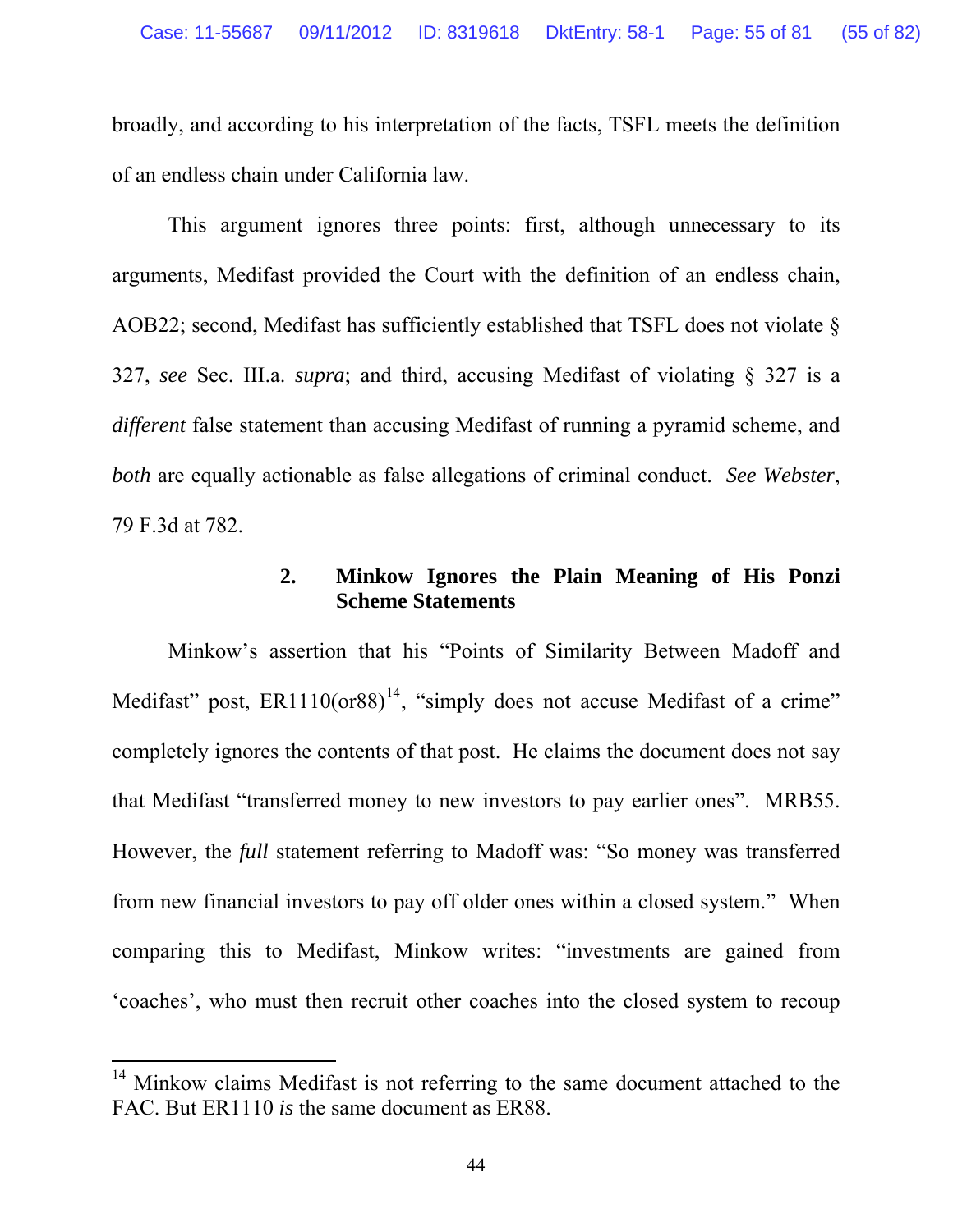their investments." Minkow also compares the "insufficient trading profits" of Madoff to the "insufficient retail sales" of Medifast, which both occur within a "closed system". ER88.

Minkow attempts to divert the Court from the obvious–that each time he states how Madoff stole from his investors, he matches that conduct with false allegations that Medifast is guilty of the same conduct with its health coaches. That Minkow may have used slightly different words when comparing Medifast's business to Madoff's are distinctions without difference–his "points of similarity" between Medifast and Madoff's criminal activity are the key.

Minkow appears to believe that if he parses out his statements until they lose all meaning, the Court will not be able to see that the entire post, taken as a whole, directly and expressly accuses Medifast of running what he himself referred to as a "Bernie Madoff massive Ponzi scheme." ER85. [15](#page-55-0)

<span id="page-55-0"></span><sup>&</sup>lt;sup>15</sup> The exact quote, taken from Minkow's February 17, 2009 press release is: "The site also unveils critical points of similarity between the Bernie Madoff massive Ponzi scheme and the recruitment-based multi-level marketing compensation plan of Medifast, Inc." ER85. Minkow claims that once again, Medifast is "mischaracterizing an exhibit for maximum impact", MAB55, but this statement *was specifically made by Minkow*.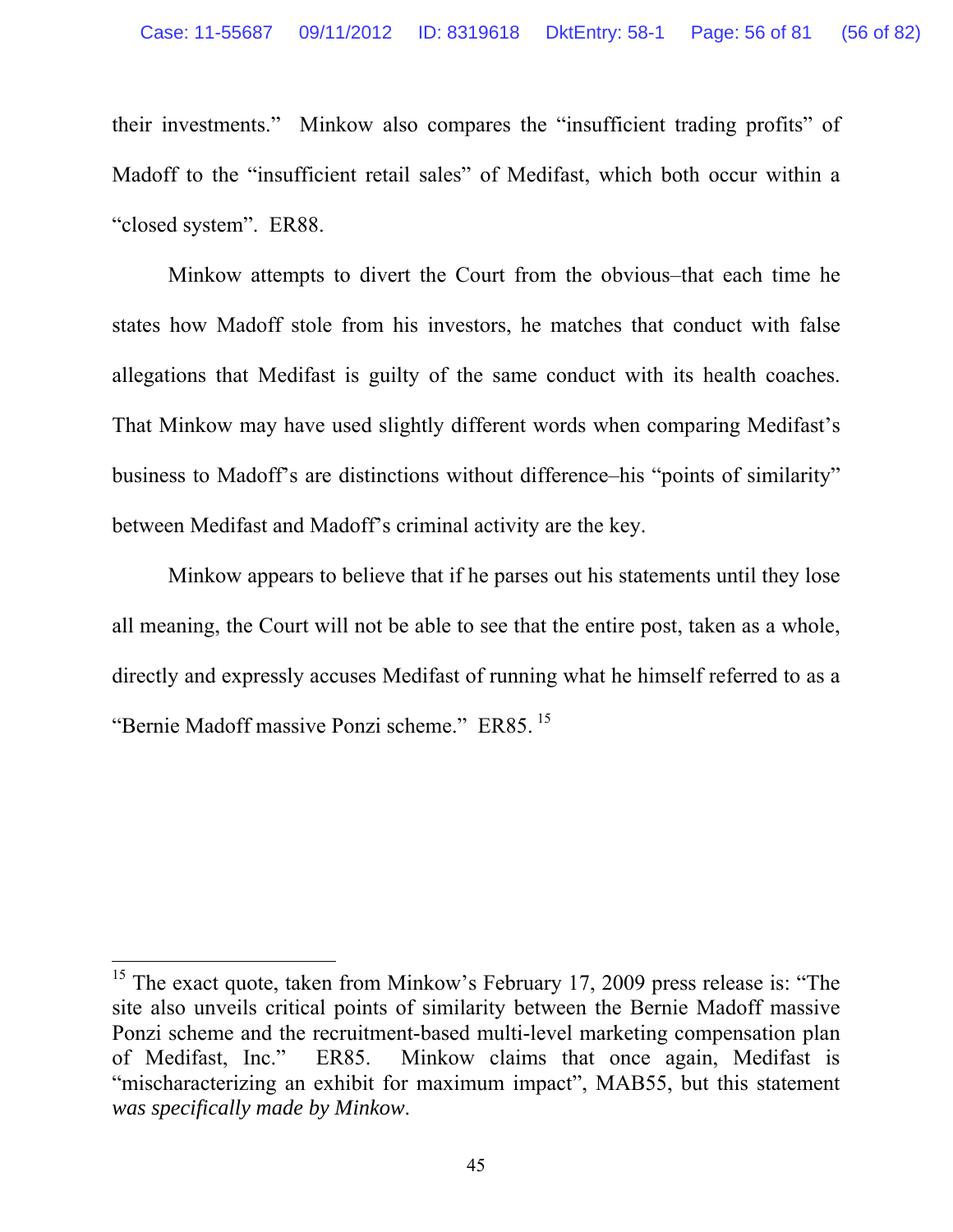## **3. Under the Totality of Circumstances Test, Minkow's Statements are Implied Libel** *Per Se*

Like Coenen, Minkow makes mention of the totality of circumstances test, but he does not bother to undertake the analysis. MRB53. Even under this test, Minkow's statements are *not* protected opinion.

Minkow's attack on Medifast was mounted through FDI's website. The general tenor of the website–as a source for truth amidst a sea of corporate fraud, and Minkow's claimed unique expertise in unearthing the culprits, MRB13-14– was such that the average reader would believe Minkow was asserting objective facts, and not his subjective opinion. The FDI website was not a venue for editorializing or speculation–it was touted as a source for conclusions based on fully-investigated facts. MRB13-15; ER960.

Everything about the FDI website and Minkow's own assertions would lead an average reader to take Minkow at his word–that Minkow, the expert fraudbuster with nothing to gain and everything to lose if proven wrong. With respect to Medifast, the FDI site heralded that the report was the objective result of a sixmonth investigation, and not merely Minkow's uneducated, subjective opinion. ER. *See Overstock.com,* at 705-706 (tone and content of publications was serious; typical reader would take materials seriously, thus implying statements of fact).

 Nor was any of the language chosen by Minkow the type of language a reasonable reader would interpret as rhetorical hyperbole, or some type of vigorous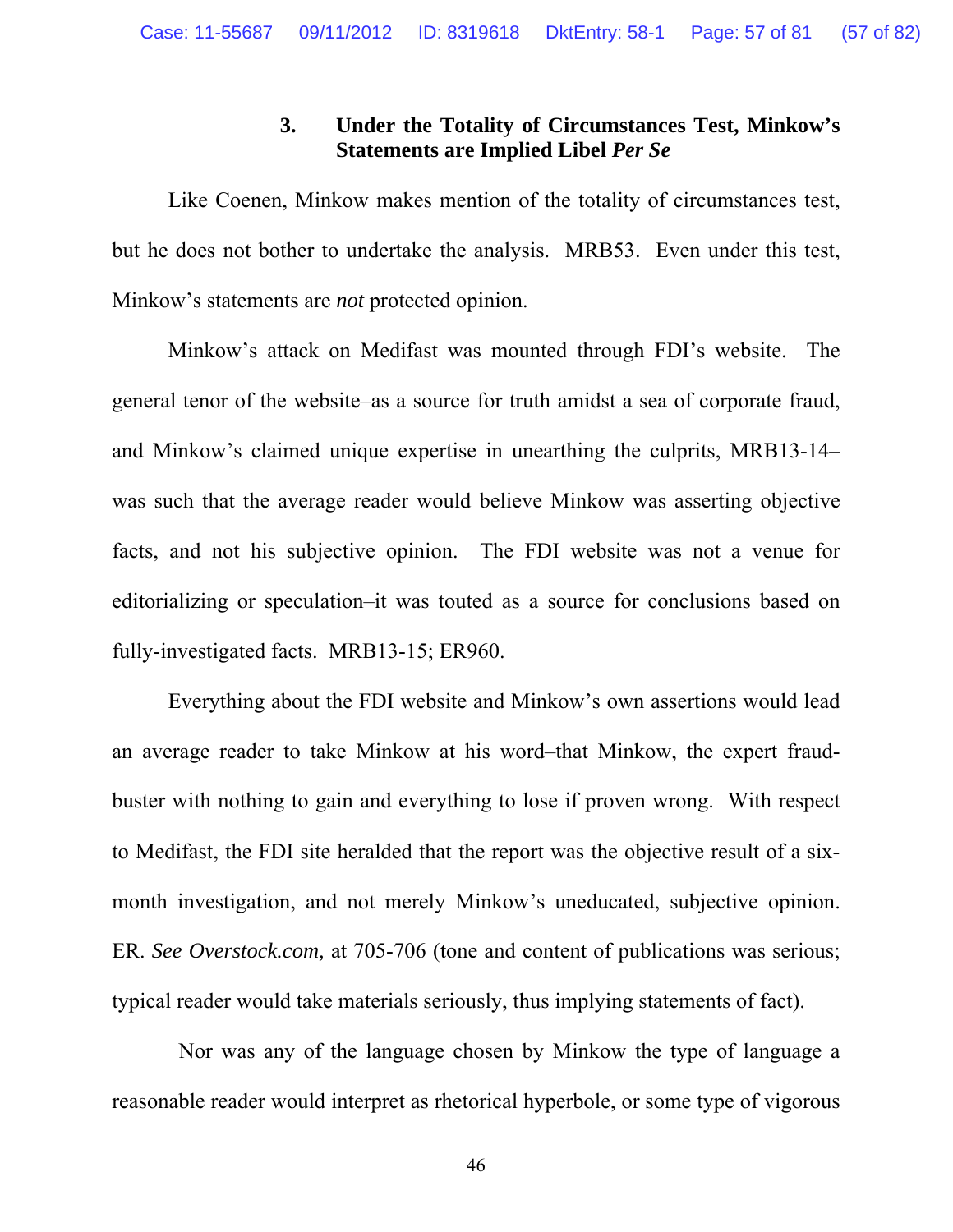epithet. Minkow's statements were not made in the midst of a heated debate between rivals, *Nicosia*, 72 F.Supp.2d at 1103. Minkow used deliberate language and outlined exactly how it was that Medifast was committing a crime–this is not just innocent name-calling or mud-slinging during a heated debate, *Underwager*, 69 F.3d at 366.

Finally, claiming that TSFL is a Ponzi or pyramid scheme, or that it violates § 327 are statements that *are* objectively, provably false. *Cochran*, 58 F.Supp.2d at 1125. These are not nebulous statements such as "things at Medifast are not what they seem." ER20.

#### **4. Minkow's Arguments Must Fail Because His Opinion was Based on FitzPatrick's Statements**

Minkow argues that because he was stating his opinion and identified the underlying facts, he cannot be held liable. But Minkow's identified underlying facts were those found in FitzPatrick's Reports. ER83; ER85; ER107-8; SER3line10-4line10. FitzPatrick's motion to strike was denied as to Medifast's entire libel claim. By relying entirely on FitzPatrick's statements as his source for his "opinion" that TSFL violates § 327, Minkow relied on a statement *already established* as a provably-false statement of fact. At a minimum, Minkow's endless chain allegations cannot be deemed protected opinion for this reason, s*ee Condit*, 317 F.Supp.2d at 364-66, and Medifast's entire claim should survive his motion to strike. *Oasis West Realty*, 51 Cal.4<sup>th</sup> at 820.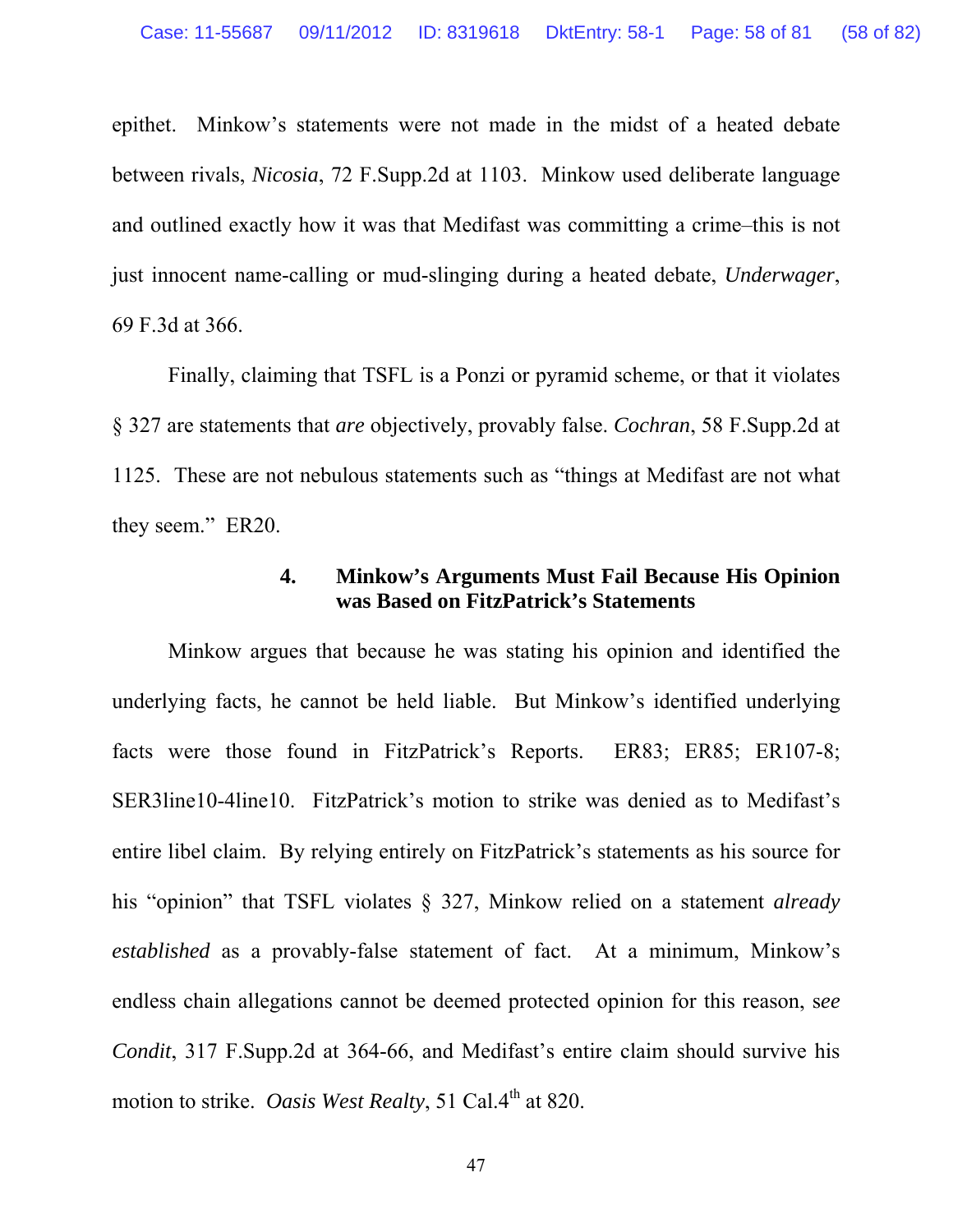# **V. The District Court Correctly Held that Medifast Is Not a Limited-Purpose Public Figure:**

Limited-purpose public figures are those who "invite attention and comment" by "thrust[ing] themselves to the forefront of particular public controversies in order to influence the resolution of the issues involved." *Gertz v. Robert Welch, Inc.*, 418 U.S. 323, 345 (1974) (rejecting "public interest" test for "public controversy" test). If a plaintiff is a limited-purpose public figure, they must establish a probability that they can prove the allegedly defamatory statements were made with actual malice under *New York Times, Co. v. Sullivan*, 376 U.S. 254, 279-80 (1964). If a plaintiff is not a limited purpose public figure, then negligence will suffice. *Isuzu Motors Ltd. v. Consumers Union of United States, Inc.*, 66 F.Supp.2d 1117, 1122 (C.D. Cal. 1999).

Publicly traded companies are not automatically considered limited-purpose public figures. *Vegod Corp. v. Am. Broadcasting Cos., Inc.*, 25 Cal. 3d 763, 770 (1979). In order to characterize Medifast as a limited-purpose public figure, Defendants must establish: (1) there was a public controversy which was debated publicly and had foreseeable and substantial ramifications for nonparticipants; (2) Medifast had undertaken some *voluntary* act through which it sought to influence resolution of that controversy; and (3) the defamation is germane to Medifast's participation. *Ampex, Corp. v. Cargle*, 128 Cal. App.  $4<sup>th</sup>$  1569 1577 (1st Dist. 2005).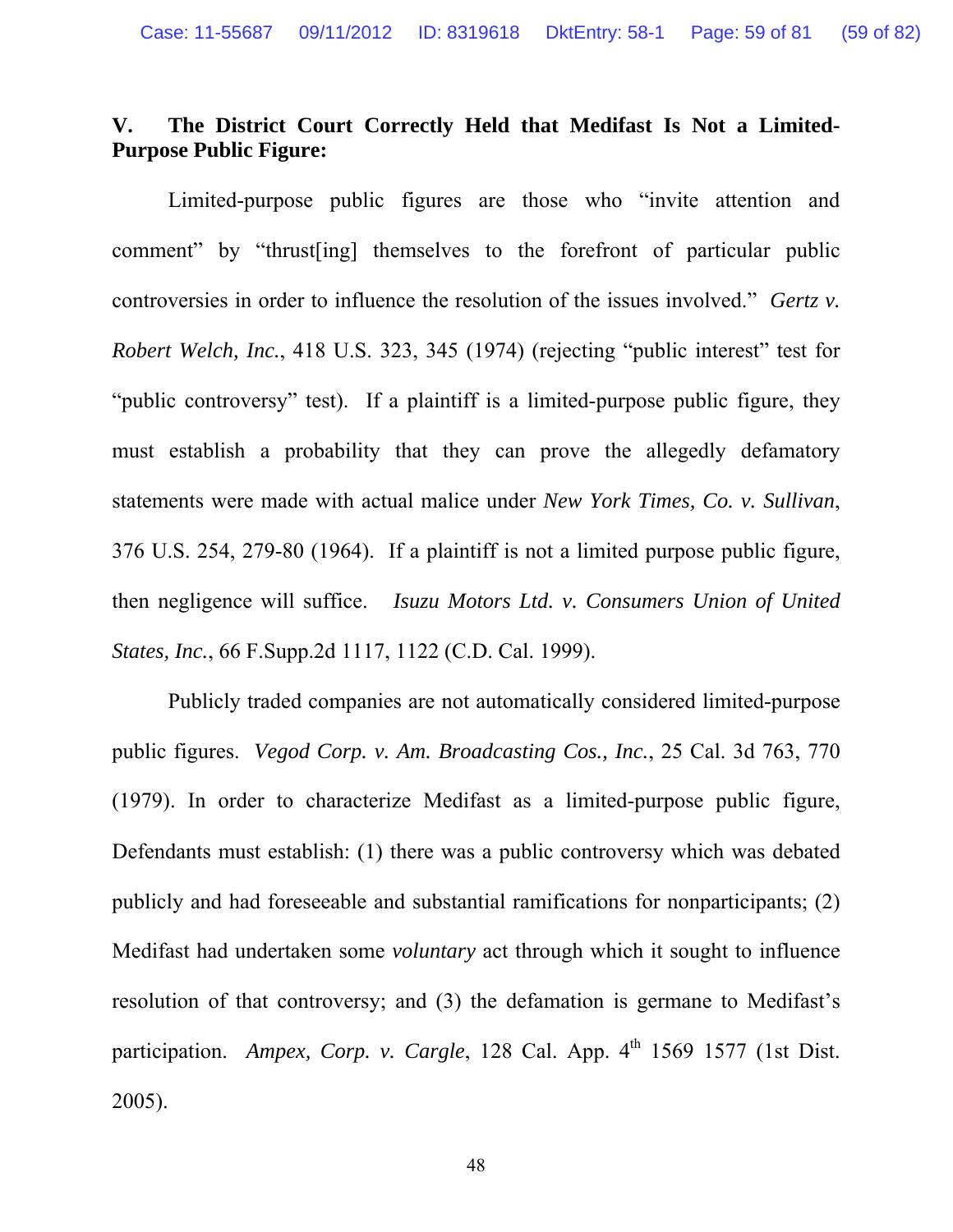Defendants argue Sammartino erred when she determined that Medifast was *not* a limited-purpose public figure. As they did below, Defendants have the burden of proof on this issue. *Dawe v. Corr. United States*, 2010 U.S. Dist. LEXIS 16454, \*34 (E.D. Cal. 2010). They still fail to meet that burden.

#### **a. Any Public Controversy was Created by Defendants on February 17, 2009**

Minkow and FitzPatrick cite to a quote from *Waldbaum v. Fairchild Publ'ns, Inc.*, 627 F.2d 1278, 1296 (D.C. Cir. 1980) for the definition of a "public controversy." But they quote only half the definition, leaving out a critical element: "A public controversy is not simply a matter of interest to the public; it must be a real dispute, the outcome of which affects the general public or some segment of it in an appreciable way." *Id.* As Sammartino correctly stated, "a controversy clearly requires, at least, the presence of two sides holding conflicting views on a particular issue or set of issues." ER9lines13-14.

### **1. Under California Law, A Public Controversy Must Pre-Exist the Defamatory Statements**

As a threshold issue, it is axiomatic that a party cannot thrust himself into the center of a public controversy until a controversy exists. Indeed, there is a long line of California decisions following *Gertz* that require the existence of a public controversy *prior to the defamatory statements at issue,* before limited-purpose public figure status can be found. *See Annette F. v. Sharon S.*, 119 Cal. App. 4th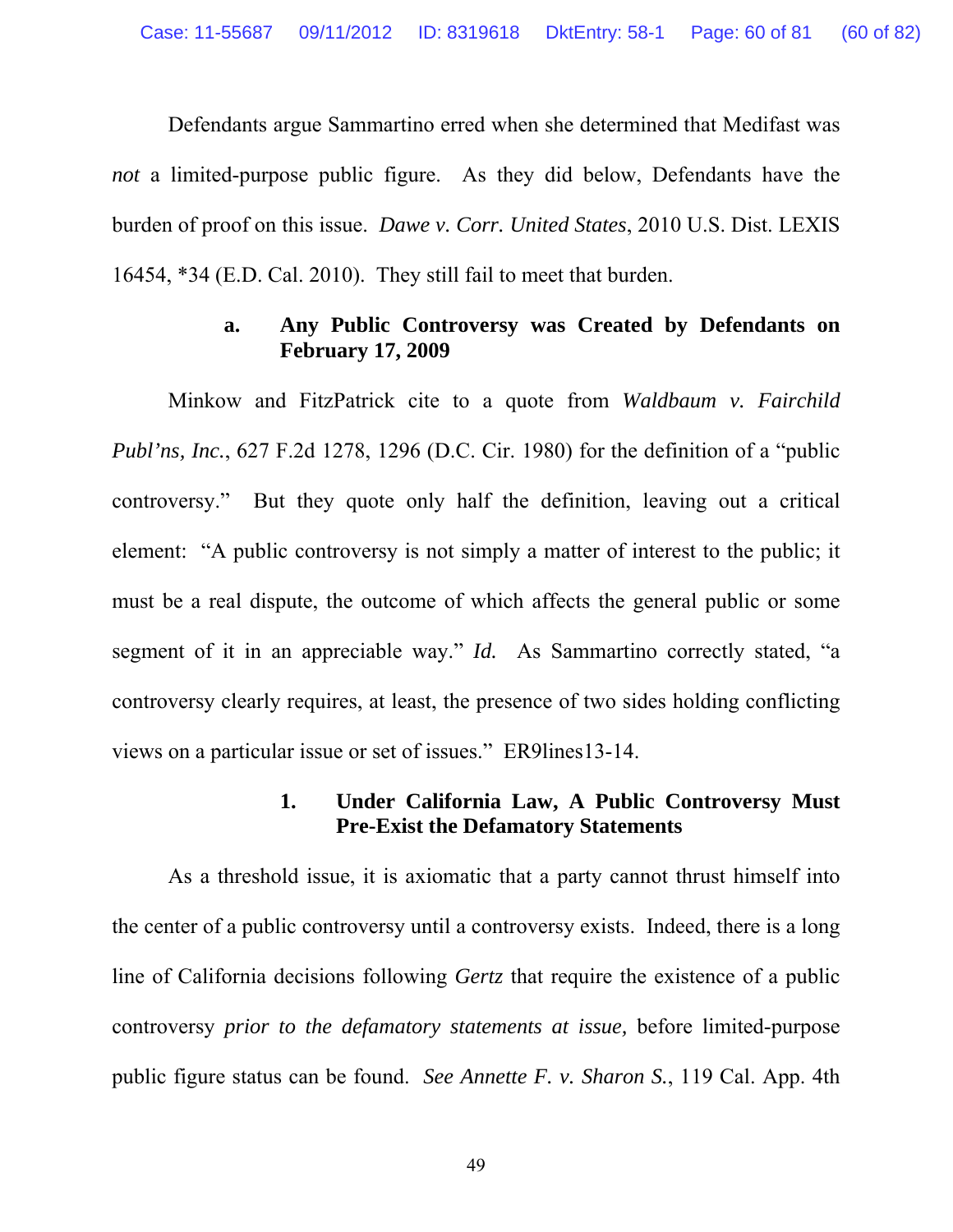1146, 1164 (4th Dist. 2004)(validity of second-parent adoptions was matter of public controversy in which plaintiff had already injected herself at time defendant made allegedly defamatory statements); *Ampex*, at 1577-78 (defendant's defamatory Internet postings came only in response to already-existing public outcry over sudden and unexplained discontinuance of previously-touted business division); *Vegod,* 25 Cal.3d at 770 (plaintiff must "become part of an existing public controversy" to be considered limited purpose public figure).

In *Moesian*, 233 Cal. App. 1685, the Court analyzed a list of California decisions where the plaintiffs had thrust themselves into a public controversy *prior* to the defamatory statements. It then concluded that Moesian had "at every opportunity" thrust himself into the debate in order to influence the outcome of a public dispute about his application for a horse racing license prior to the alleged defamatory statements. The same analysis was applied in *Reader's Digest Ass'n v. Superior Court*, 37 Cal. 3d 244 (1984). There again, the defendant's allegedly defamatory statements concerning the plaintiff's drug treatment services came *after* another news entity was awarded the Pulitzer Prize for its exposé on the same issue that created the controversy. In each of these cases, the timing of the public debate was a key factor in determining that the plaintiff was a limited-purpose public figure.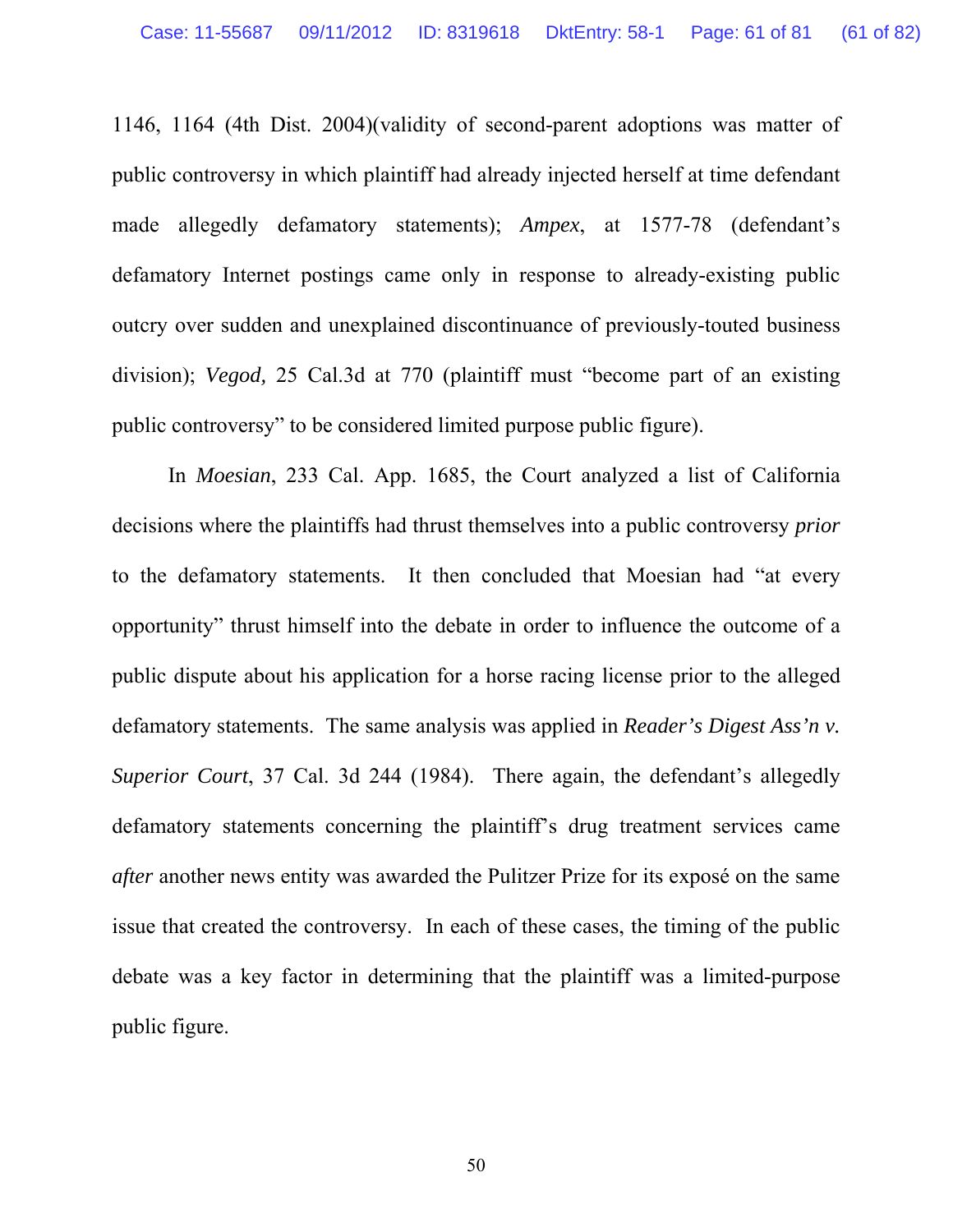*See also, Carver v. Bonds*, 135 Cal. App. 4th 328, 354 (1st Dist. 2005) (distinguishing another list of cases, *specifically* because they all involved an *existing* public controversy); *Gilbert v. Sikes*, 147 Cal.App.4<sup>th</sup> 13, 25-26 (3d Dist. 2007) (determining plaintiff's private conduct need not *generate* public controversy and recognizing that "defamation decisions finding the complainants to be [limited-purpose] public figures have typically involved persons who claimed they were defamed for private conduct *after* they injected themselves into matters of general public discussion or controversy."); *Foretich v. Capital Cities/ABC*, 37 F.3d 1541, 1553 (4th Cir. 1994) ("In the course of deciding *Gertz*, *Firestone*, *Hutchinson*, and *Wolston*, the Court developed a two-part inquiry for determining whether a defamation plaintiff is a limited-purpose public figure. First, was there a particular 'public controversy' *that gave rise to* the alleged defamation?")(emphasis added).

Without a pre-existing controversy into which Medifast voluntarily injected itself, Defendants cannot establish that Medifast was a limited-purpose public figure. Recognizing this, Defendants attempt to broaden the definition of the public controversy beyond anything remotely related to the defamation at issue.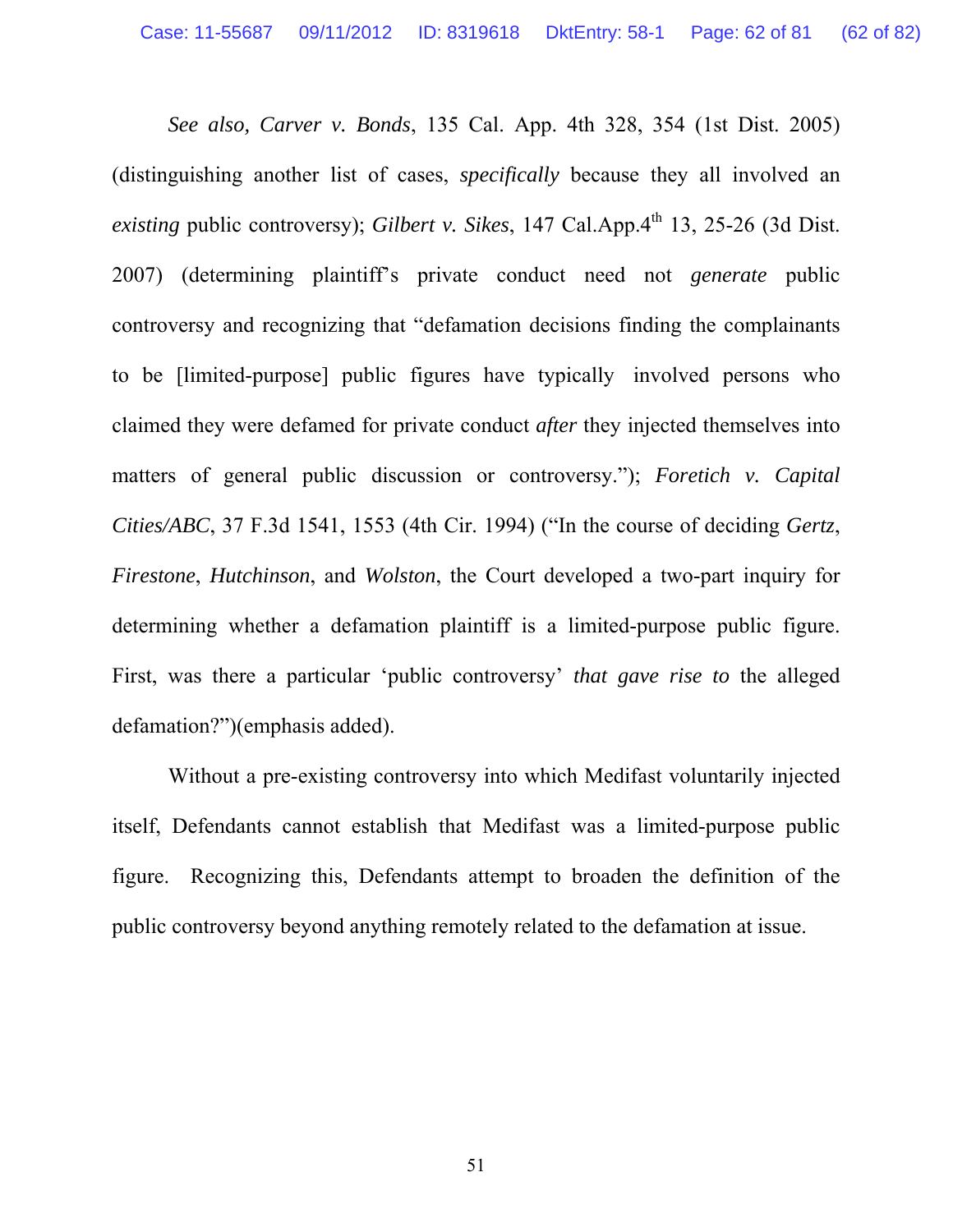# **2. The Public Controversy Created by Defendants Was Their Assertions About the Legitimacy of the TSFL Business Model–Nothing More**

Before Sammartino, Coenen and FitzPatrick defined the alleged controversy as "the country's obesity epidemic and the personal finances crisis", ER9lines5- 8,<sup>[16](#page-62-0)</sup> and Minkow defined it as "the safety of [Medifast's] products and the viability of its business practices", ER10lines15-16. Sammartino flatly rejected any claim that the obesity epidemic, personal finance crisis or safety of Medifast's products are public controversies. ER10lines7-13; ER11lines6-7.

Sammartino similarly rejected the argument that the viability of Medifast's business practices was a public controversy "extant when Defendants published their first statements". ER11lines18-20. Sammartino correctly determined that "[i]f any public controversy existed in February 2009," it had to do with TSFL's business model and Medifast's allegedly deceptive business practices, and Defendants initiated it." ER11line27-12line9.

Feeding off dicta in Sammartino's decision that "perhaps how to solve [the obesity problem] is an issue of legitimate dispute", Defendants all seek to enlarge their definition of the controversy–*now* the alleged controversy encompasses not only the viability of the TSFL business model, but also Medifast's attempt "to

<span id="page-62-0"></span><sup>&</sup>lt;sup>16</sup> Regarding FitzPatrick, Sammartino noted that he attempted to hold Medifast to a lower standard, by voluntarily injecting itself into the "*public arena"*–not the requisite public controversy. ER9fn.8. Minkow and FitzPatrick try again here. MRB30.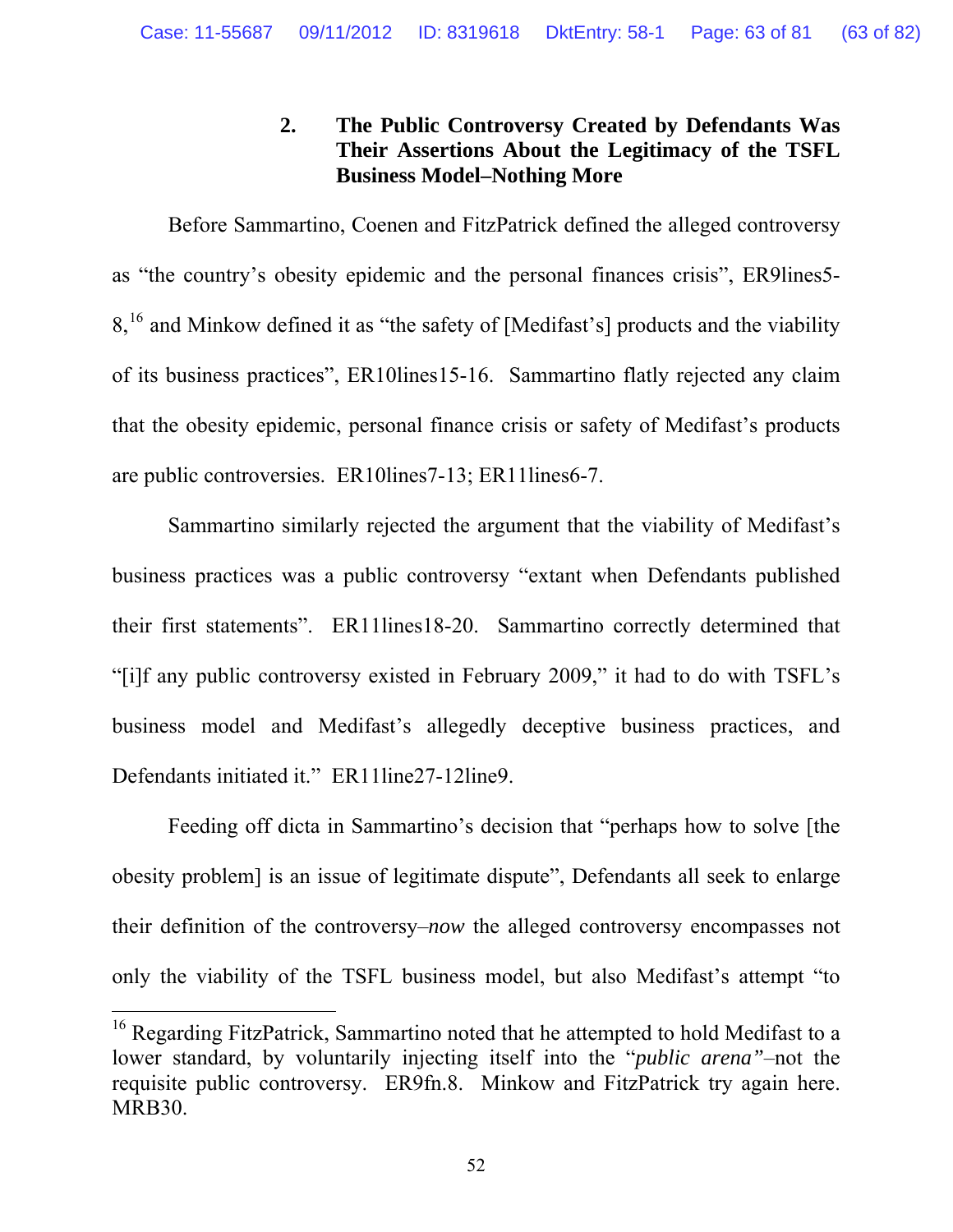influence public opinion regarding the legitimacy of weight-loss products" through "implementing mass nation-wide advertising", MRB 48, and "promoting TSFL as a solution [to the obesity epidemic]." CRB46.

As an initial matter, Defendants' attempts to import the obesity epidemic into their attacks do nothing to establish any pre-existing controversy. As Sammartino correctly determined, the obesity epidemic in America is hardly controversial ER10line7-13 (a Google search of "obesity in America" retrieves over sixty million hits). One would be hard-pressed to find a responsible individual in the U.S. who disagreed with the proposition that America is overweight. This is not a two-sided debate. *See e.g.*, *Wolston v. Reader's Digest Ass'n, Inc*., 443 U.S. 157, 167, fn. 8 (1979)("there was no public controversy or debate in 1958 about the desirability of permitting Soviet espionage in the United States; all responsible United States citizens understandably were and are opposed to it.").

More importantly, Defendants' defamatory attacks had nothing to do with the obesity epidemic in America, or finding a cure for it. Their attacks were focused on TSFL's alleged illegal business structure. *See generally*, ER52- 88&104-203. Medifast could have been marketing *anything* under the TSFL business model and Defendants would have attacked it. They admitted as much–it was the business model that got their attention–the "low-hanging fruit" of multi-

53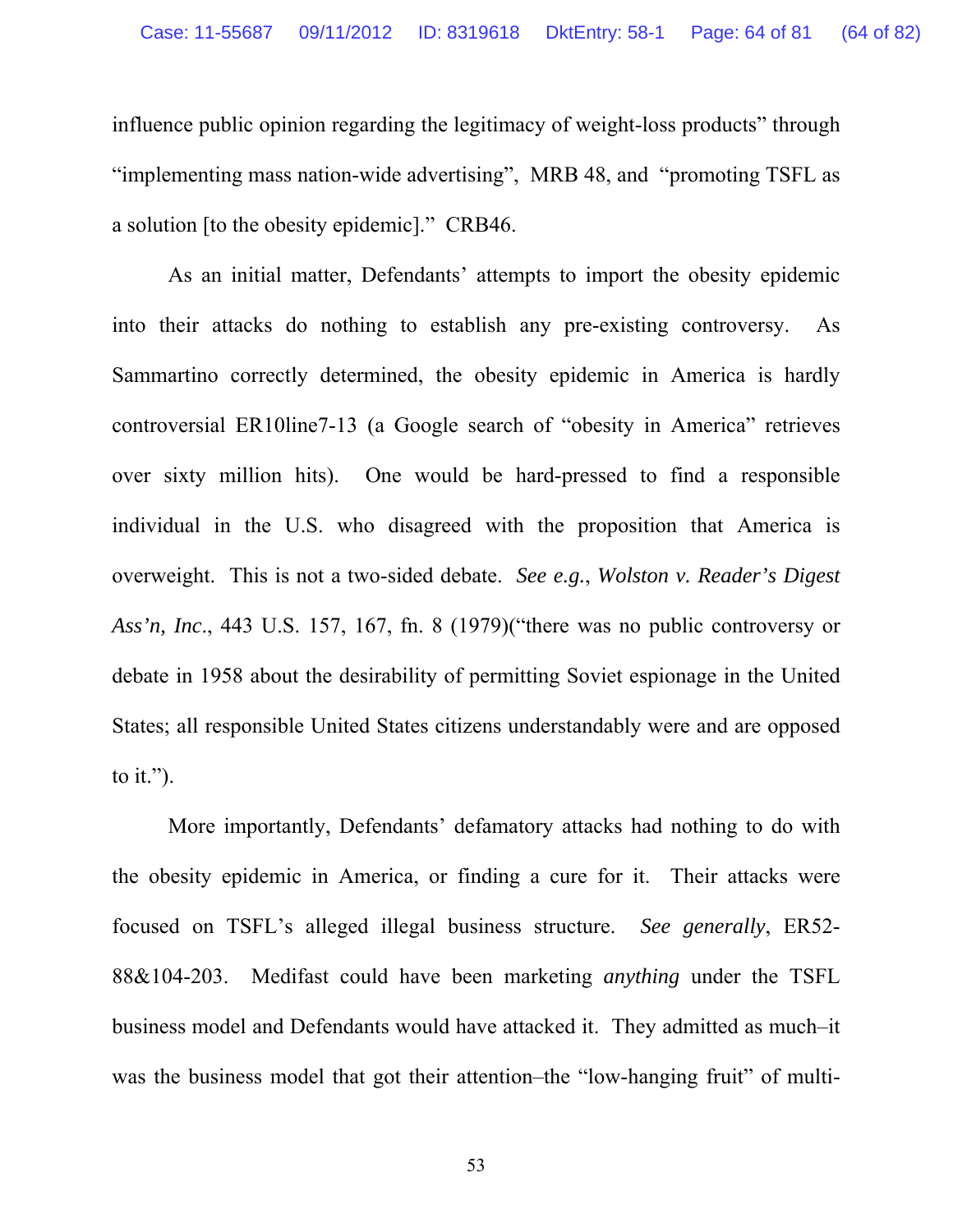level marketing that turned their collective spotlight on TSFL and Medifast, an uncontroversial company neither Minkow nor Coenen had even heard of before Minkow was hired to attack it. ER519line1-520line20;537lines9-12; ER790lines4- 18; ER1028. There was nothing controversial about TSFL until Defendants *created* the controversy.

In sum, the only actual controversy involved in this litigation, and which was the subject of Defendants' public attacks on Medifast was over TSFL, which *they* admittedly created on February 17, 2009, with the launch of medifraud.net. ER313line23-314line4; ER376fn.4; ER1028. Coenen concedes as much– "Medifast's growth and business model, including TSFL's, were investigated by a number of people, including [Minkow], FitzPatrick, and Phillips. That *begun*[sic] not only a controversy regarding the obesity epidemic, but one about Medifast's model as well." CRB47(emphasis added).

#### **b. Medifast Did Not** *Voluntarily* **Enter the Controversy**

The limited-purpose public figure test also requires the defamation plaintiff to actively and voluntarily inject himself into the controversy in a systematic and protracted manner. *See e.g. Reader's Digest,* 37 Cal.3d at 252-55 (prior to defendants' comments, plaintiff created publicity machine to sway public opinion); *Moesian,* 233 Cal.App. at 1689-1694 (plaintiff made public statements, voiced opinions at numerous public meetings, commented to press on several occasions,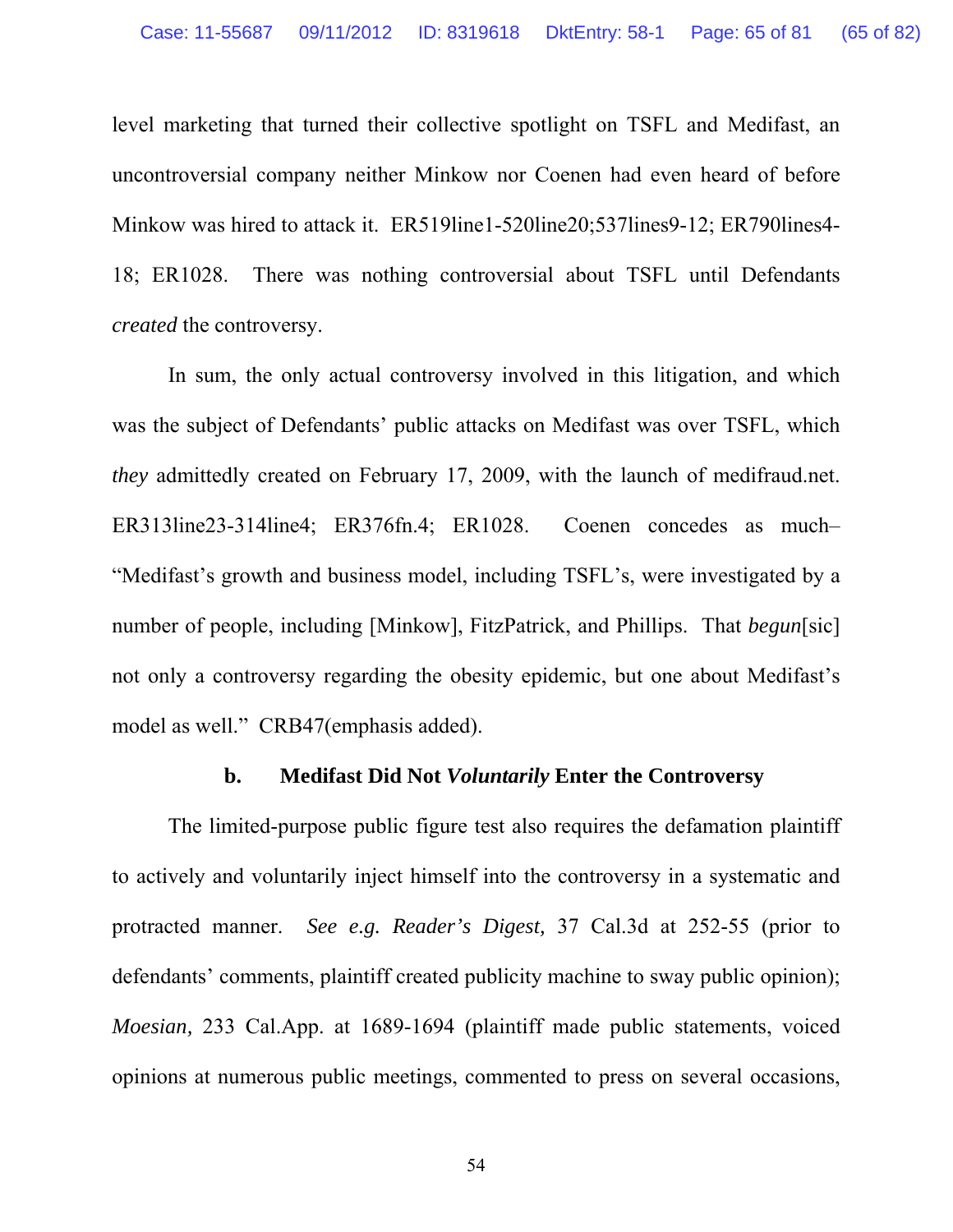and called two press conferences). The *New York Times* protections apply only where the plaintiff "*voluntarily* expose<sup>[5]</sup> himself to an increased risk of injury" by treading deliberately into public waters. *Reader's Digest*, at 256*.* One who is "dragged unwillingly into the controversy" is not a limited-purpose public figure. *Wolston,* 443 U.S. at 166-67.

To determine if Medifast *voluntarily* injected itself into the controversy, the Court must focus on the "nature and extent of [its] participation in the particular controversy giving rise to the defamation." *Id.,* at 167, citing *Gertz*, 418 U.S. at 352. During defendants' eighteen-month attack, Medifast published three short press releases responding to Defendants, MSER620, 629&634; CSER95-96, 104- 105&109-110; and filed this lawsuit. A lawsuit filed to defend a company's business and protect its shareholders cannot be considered voluntary. "Those charged with defamation cannot, by their own conduct, create their own defense by making the claimant a public figure." *Khawar v. Globe Internat.*, 19 Cal. 4th 254, 266 (1998) citing *Hutchinson v. Proxmire*, 443 U.S. 111, 135 (1979). *Compare*, *Isuzu Motors Ltd.*, 66 F. Supp. 2d at 1123 (Isuzu had already injected itself into public controversy concerning rollover standards and vigorously participated in public debate about Trooper's safety and efficacy of CU's testing procedures for almost a year before suing.)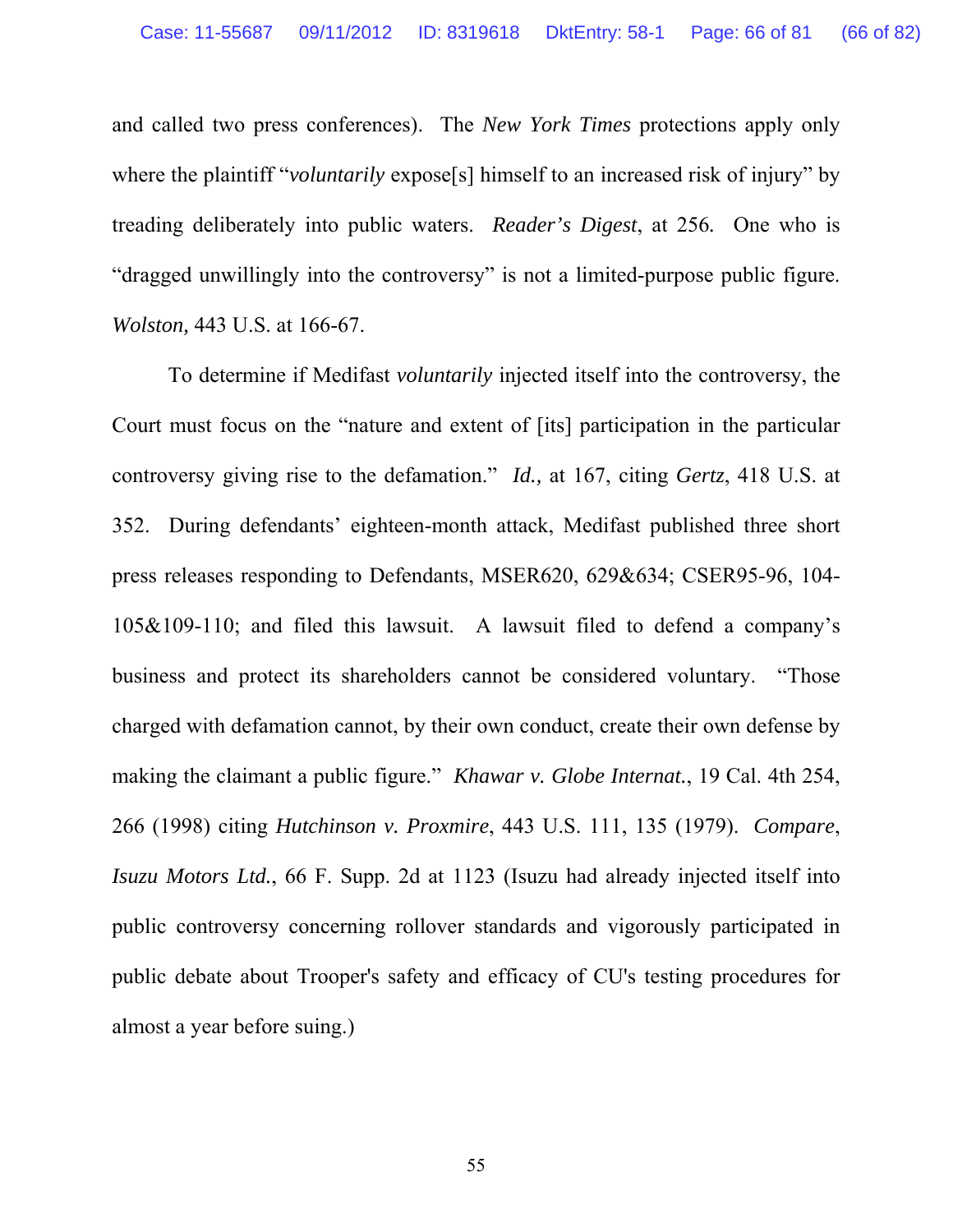Similarly, Medifast's three press releases *defending* the company cannot be considered *voluntary* action. A "plaintiff does not become a public figure simply by responding to defamatory statements." *Mosesian*, 233 Cal.App at 1702 (citing *Time, Inc. v. Firestone*, 424 U.S. 448, 454-455 n.3 (1976)). "Under the common law, the publication of a defamatory attack constitutes an 'occasion' triggering the conditional privilege of reply". *Foretich,* 37 F.3d at 1559-1561. This privilege is only lost if it is "abused." *Id*. [17](#page-66-0)

In all, Defendants published twenty-eight attacks on Medifast. Coenen continued her attacks, publishing at least fifteen more after Medifast filed suit, to which Medifast has *never* responded.<sup>[18](#page-66-1)</sup> Medifast did not abuse the privilege-it responded relevantly, proportionately, and narrowly. *See Foretich,* 37 F.3d at

<span id="page-66-0"></span> $17$  This leaves the three press releases announcing the company's earnings, none of which reference the controversy. MSER593-597;602-606;614-615; CSER68-70;77-81;699-704. They do not join in the fray; they do not respond to any of Defendants' attacks–they merely report the company's financial results. But even if these press releases *can* be considered voluntary injection, there were only three of them, over a year and a half.

Minkow and FitzPatrick also rely upon Medifast's Amended 10-K/A for 2009 filed in January 2011. MSER992-1103. This was not only filed a year after the litigation commenced, but was a document filed pursuant to government regulations–it was not *voluntarily* published in response to Defendants' allegations. Coenen cites two press releases regarding Medifast's participation in conferences in July 2010 and January 2011, CSER811-812, but provides no explanation how these could be relevant.

<span id="page-66-1"></span><sup>&</sup>lt;sup>18</sup> [www.sequenceinc.com/fraudfiles](http://www.sequenceinc.com/fraudfiles)(last visited August 24, 2012).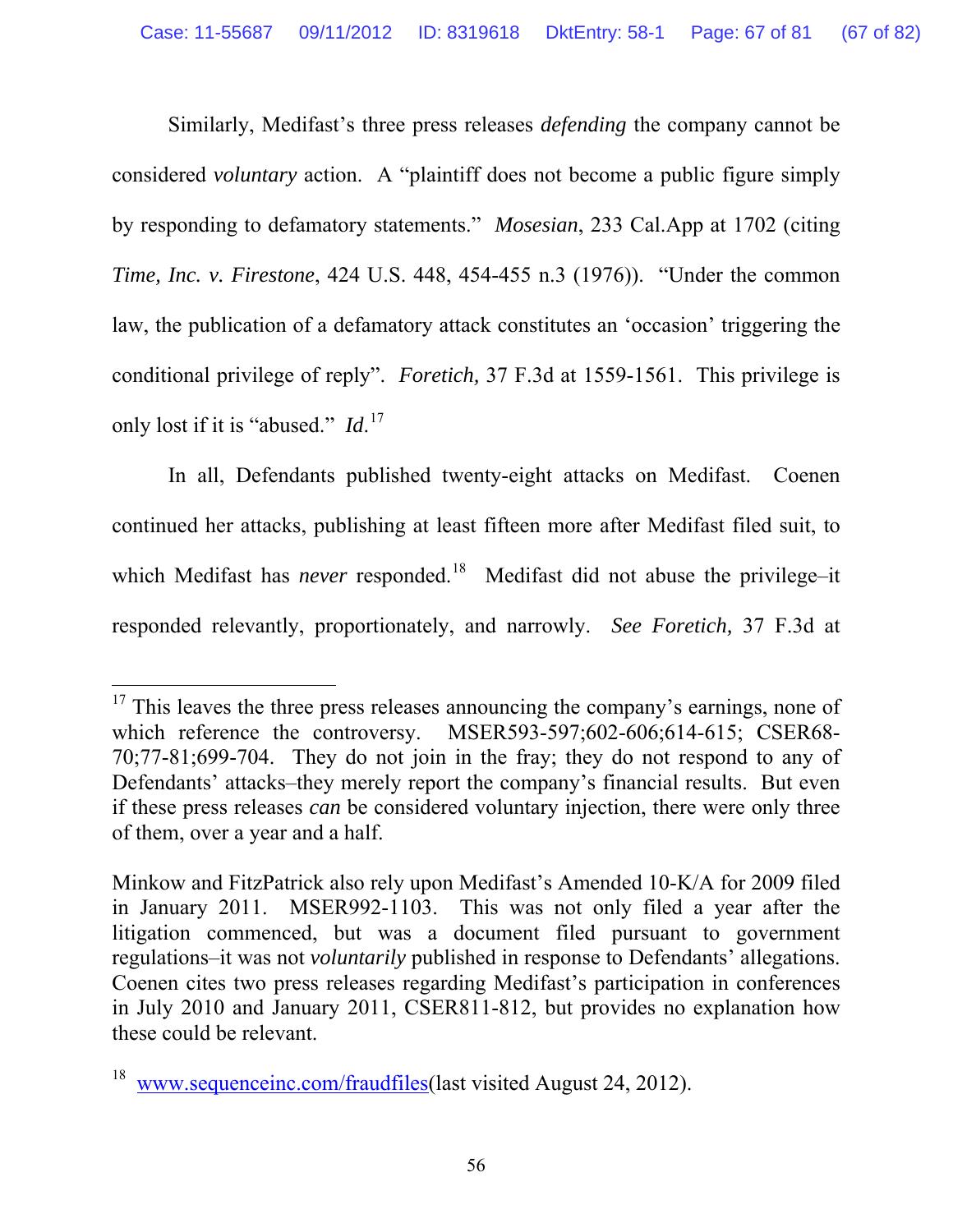1560. *Compare Reader's Digest*, 37 Cal.3d at 256 ("media blitz" included 960 letters to national media, which "argued [plaintiffs'] case and intentionally attracting further attention to its cause.").

Desperate to broaden the controversy, Defendants point to Medifast's advertising, claiming that "Medifast went beyond advertising its merchandise. It instigated public debate about the obesity crisis through its resort to a controversial business model", CRB47. Defendants argue that the Court should consider all of this advertising when analyzing the nature and extent of Medifast's participation in the controversy.  $19$ 

However, the California Supreme Court rejected this precise argument in *Vegod*. In determining that a business was not a limited-purpose public figure because the defamatory statements at issue were directed at the company's advertising, the Court stated:

> Criticism of commercial conduct does not deserve the special protection of the actual malice test. Balancing one individual's limited First Amendment interest against another's reputation interest, we conclude that a person in

<span id="page-67-0"></span><sup>&</sup>lt;sup>19</sup> MSER701-727 includes print-outs from the Medifast website, as well as nondated material without any source. MSER1017 is a page from Medifast's 2009 10- K/A describing its marketing strategy. The link medifastdiet.com/pressreleases cited on MRB30, fn.15 is not an existing webpage. However, Medifast does provide its press releases online. They include product announcements such as "Medifast Introduces New 5-Calorie Pre-Measured Sugar-Free Syrup". [http://ir.medifastdiet.com/releases.cfm\(](http://ir.medifastdiet.com/releases.cfm)last visited August 2, 2012). CSER 74-75 is a July 2007 press release announcing Medifast's new ad campaign.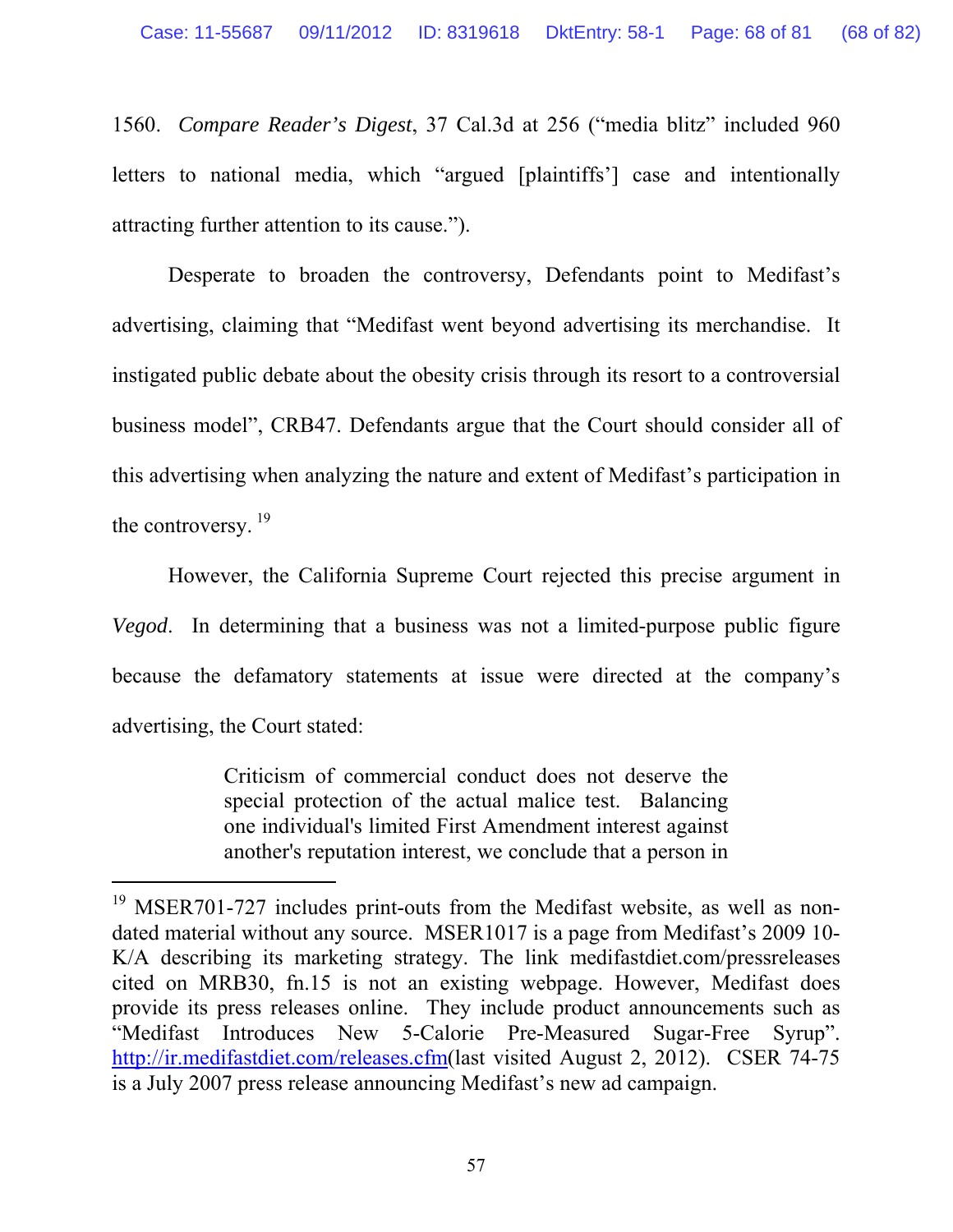the business world advertising his wares does not necessarily become part of an existing public controversy. It follows those assuming the role of business practice critic do not acquire the First Amendment privilege to denigrate such entrepreneur.

*Vegod*, 25 Cal. 3d at 770 (citations omitted). Because the obesity epidemic is not a public controversy, Medifast cannot be held to have voluntarily injected itself into any controversy merely by advertising its weight-loss products. Indeed, none of Medifast's advertising is directed at refuting the allegations made by Defendants. And, following *Vegod's* reasoning, Sammartino rejected Defendants' argument. "A corporation is not voluntarily injected into a public controversy when others publicly refute claims made by the corporation's advertising." ER13lines9-13.<sup>[20](#page-68-0)</sup>

Tellingly, Coenen does not mention *Vegod*, or cite *any* caselaw when she argues Medifast's advertising "went beyond advertising its merchandise." CRB47. And, although Minkow and FitzPatrick recognize *Vegod's* existence, they fail to distinguish it, merely making the similarly conclusory statement that "Medifast went far beyond advertising its wares", MRB48. Once again, Defendants fail to meet their burden. *Dawe*, 2010 U.S. Dist. LEXIS 16454, \*34.

<span id="page-68-0"></span><sup>20</sup> In contrast, in *Isuzu Motors*, 66 F. Supp. 2d at 1124, Isuzu was declared a limited-purpose public figure based on factors which *included* its use of advertising to make claims about the safety and performance of the Trooper, and refuting its tendency to roll over–the public controversy. Isuzu used its advertising to directly participate in the controversy surrounding the safety of its vehicle.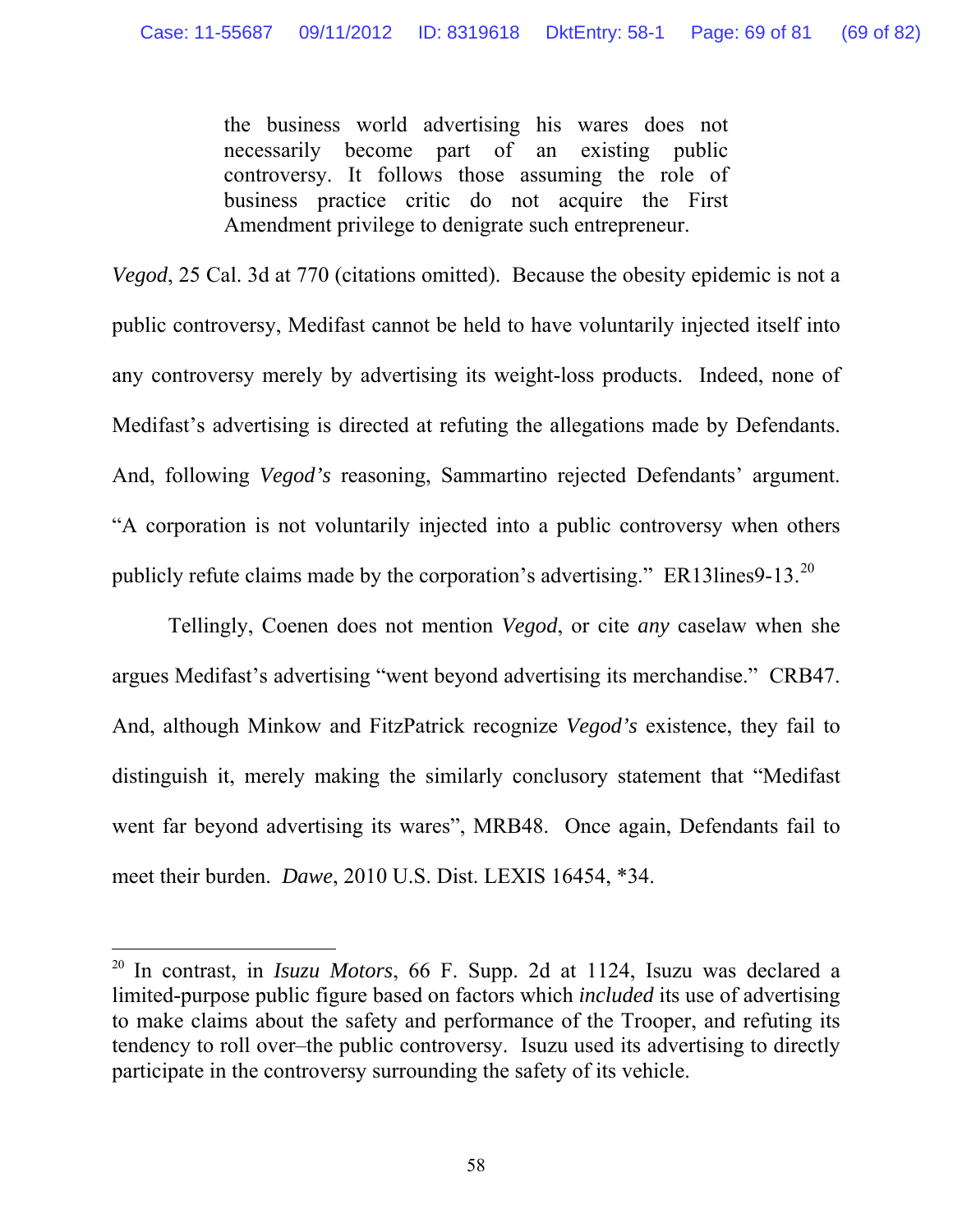# **c. Defendants' Attacks are Not Germane to Medifast's Participation in the Controversy**

As Medifast did not voluntarily participate in the controversy Defendants created, Defendants defamatory statements cannot be germane to any participation. This third element has no application to this case.

In sum, there was no error on this issue. Sammartino was correct in determining Medifast was not a limited-purpose public figure.

## **d. Medifast Presented More Than Sufficient Evidence to Establish Malice**

Assuming, *arguendo,* the Court determines Medifast *is* a limited-purpose public figure, Medifast presented more than sufficient evidence of malice to Sammartino to overcome its burden. Actual malice may be proven by circumstantial *or* direct evidence. *Annette F.,* 119 Cal.App.4th at 1167. Citing to *Readers' Digest*, 37 Cal.3d at 257-258, the *Overstock.com* Court explained:

> evidence of negligence, of motive and of intent may be adduced for the purpose of establishing, by cumulation and by appropriate inferences, the fact of a defendant's recklessness or of his knowledge of falsity.' *A failure to investigate*, anger and hostility toward the plaintiff, *reliance upon sources known to be unreliable*, or *known to be biased against the plaintiff*–such factors may, in an appropriate case, indicate that the publisher himself had serious doubts regarding the truth of his publication.

*Overstock.com*, 151 Cal.App.4th at 709-710(emphasis added). Medifast presented evidence that established at a minimum, Defendants' bias, their failure to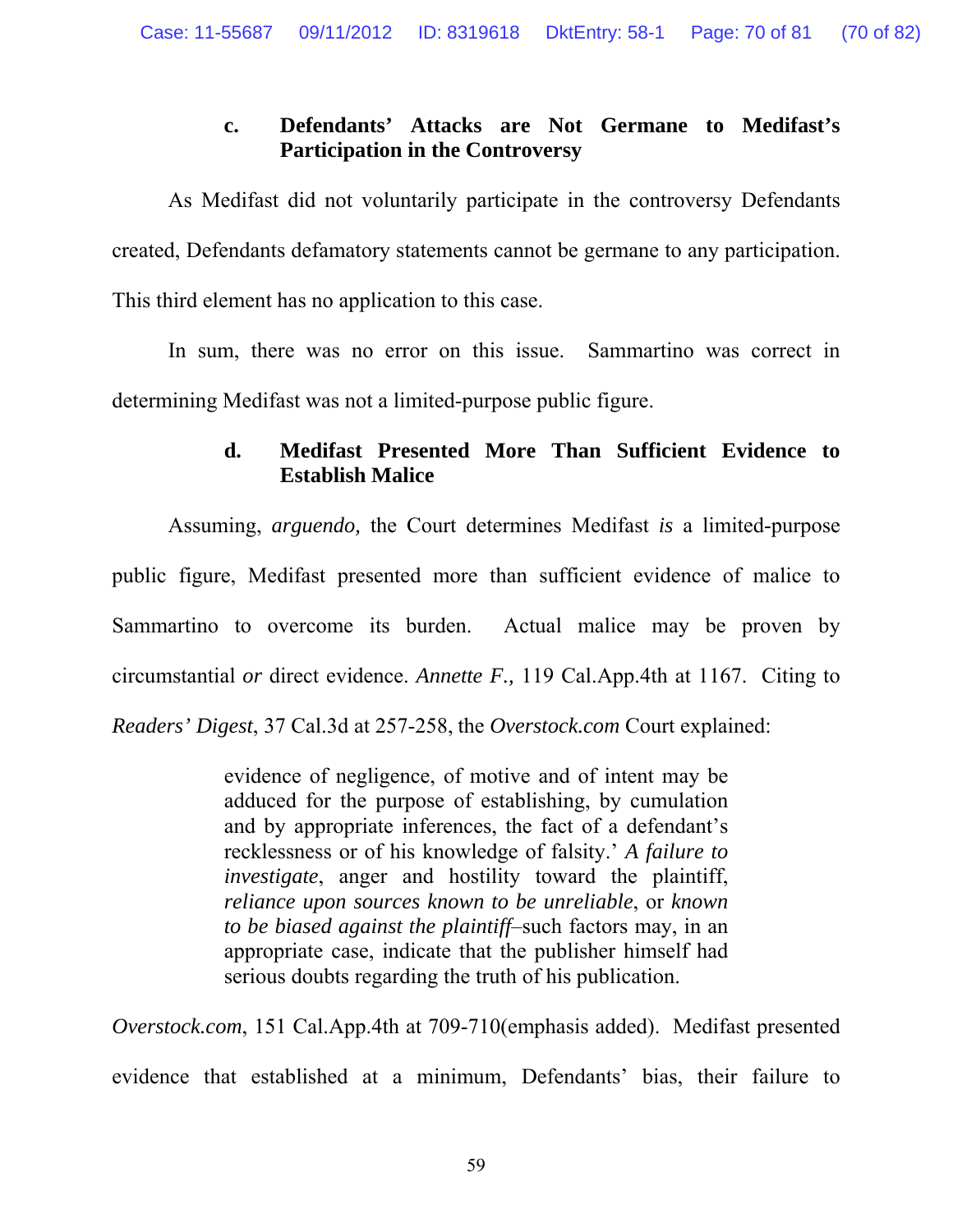undertake any real investigation, and their reliance on sources known to be unreliable. Each one of them turned a blind eye to the truth and instead published their attacks for their own pecuniary gain.

#### **1. FitzPatrick:**

FitzPatrick's bias, his failure to properly investigate prior to publishing, shutting his eyes to a contradictory legal opinion, and his ultimate admission that he does not believe Medifast is committing any crime more than sufficiently evidence his "reckless disregard of whether [his statements were] false or not." *N.Y. Times*, 376 U.S. at 279-80.

FitzPatrick is biased. He claims to be a multi-level marketing expert and testified that all such companies are pyramid schemes. ER787line15-788line13. Because FitzPatrick was biased, Minkow repeatedly used him in his short-selling schemes attacking other public companies. ER532line21-534line23;538line7-540line13; ER879line2-25; ER622. Because he was biased, FitzPatrick failed to properly investigate Medifast before writing his damning report. FitzPatrick testified that he never spoke to anyone at Medifast. ER800line11-24. He looked at *one* health coach website and concluded that *all* health coach websites were the same. He recalled *one* short, pretext call to *one* health coach, asking her how much it cost to advertise to generate sales. He did not ask how much she earned with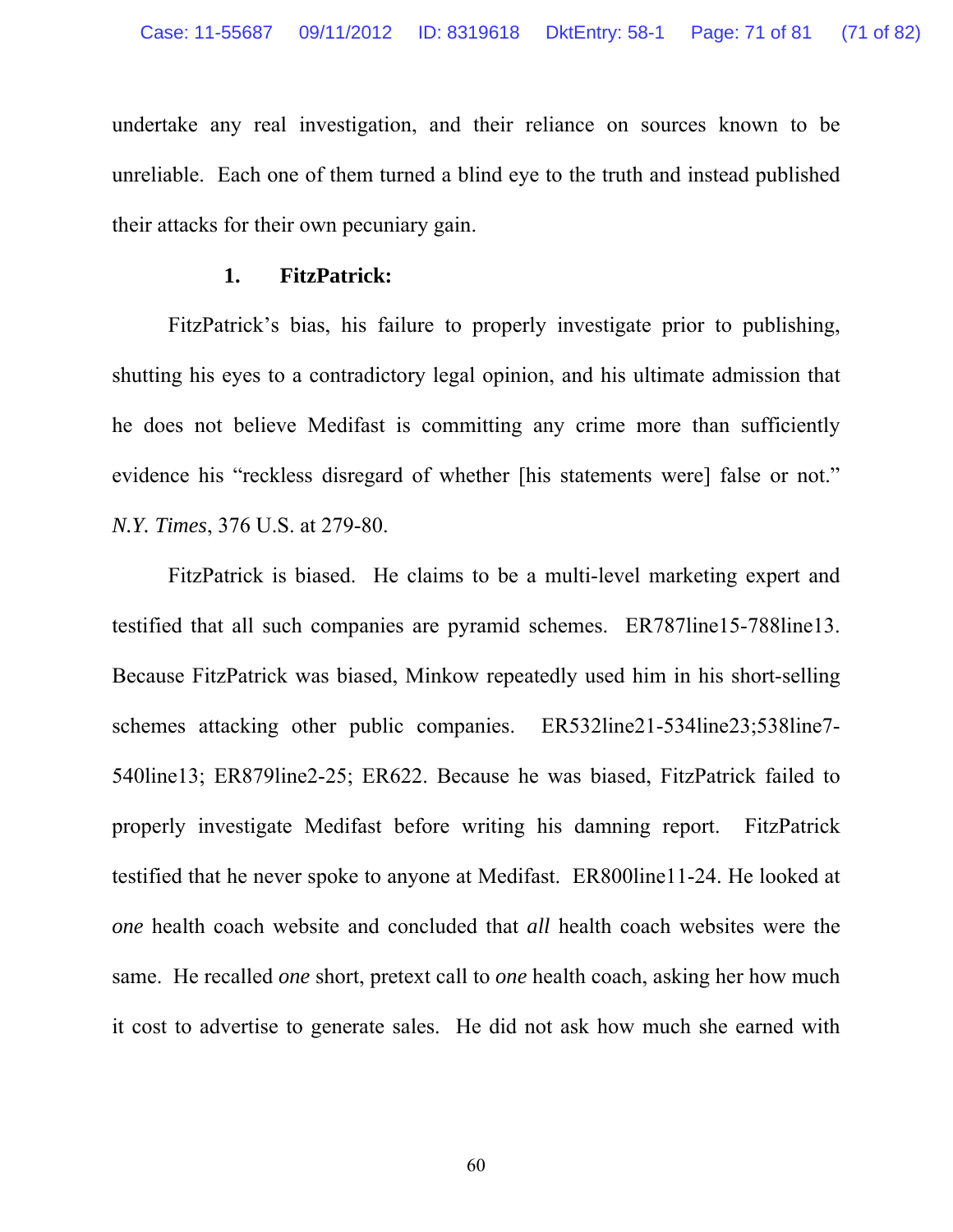TSFL, if she had any complaints about TSFL, or even her name. ER800line7- 805line:25;825line5-835line5.

But based on that one short, pretext call, FitzPatrick concluded that the costs associated with being a health coach were so enormous, no one could be profitable with TSFL by just selling products. ER800line7-805line:25;825line5-835line5. His preordained (and libelous) conclusion−that the only way to make money was by recruiting other health coaches−was proven false by Bell's Declaration. ER999- 1027. FitzPatrick's bias stopped him from conducting an objective investigation of TSFL (as he testified he did in other investigations, where he actually spoke to numerous people working the programs). ER821line23-822line5.

Additionally, FitzPatrick's testimony establishes that he has no understanding of how the TSFL Compensation Plan–the very basis for his accusations–even works. At deposition, FitzPatrick had to admit that (i) a health coach could move up the "chain" by either structure *or* volume, a concept he relegated to a footnote; (ii) all forms of compensation paid under the compensation plan, whether commissions or bonuses, were paid based upon the sale of actual products; and (iii) not a penny was ever paid purely for recruiting a health coach into the organization. ER839line21-840line1;843line24-844line23;846line2- 873line7. If FitzPatrick had any actual understanding of how the TSFL compensation plan worked, he could not have characterized TSFL as an "endless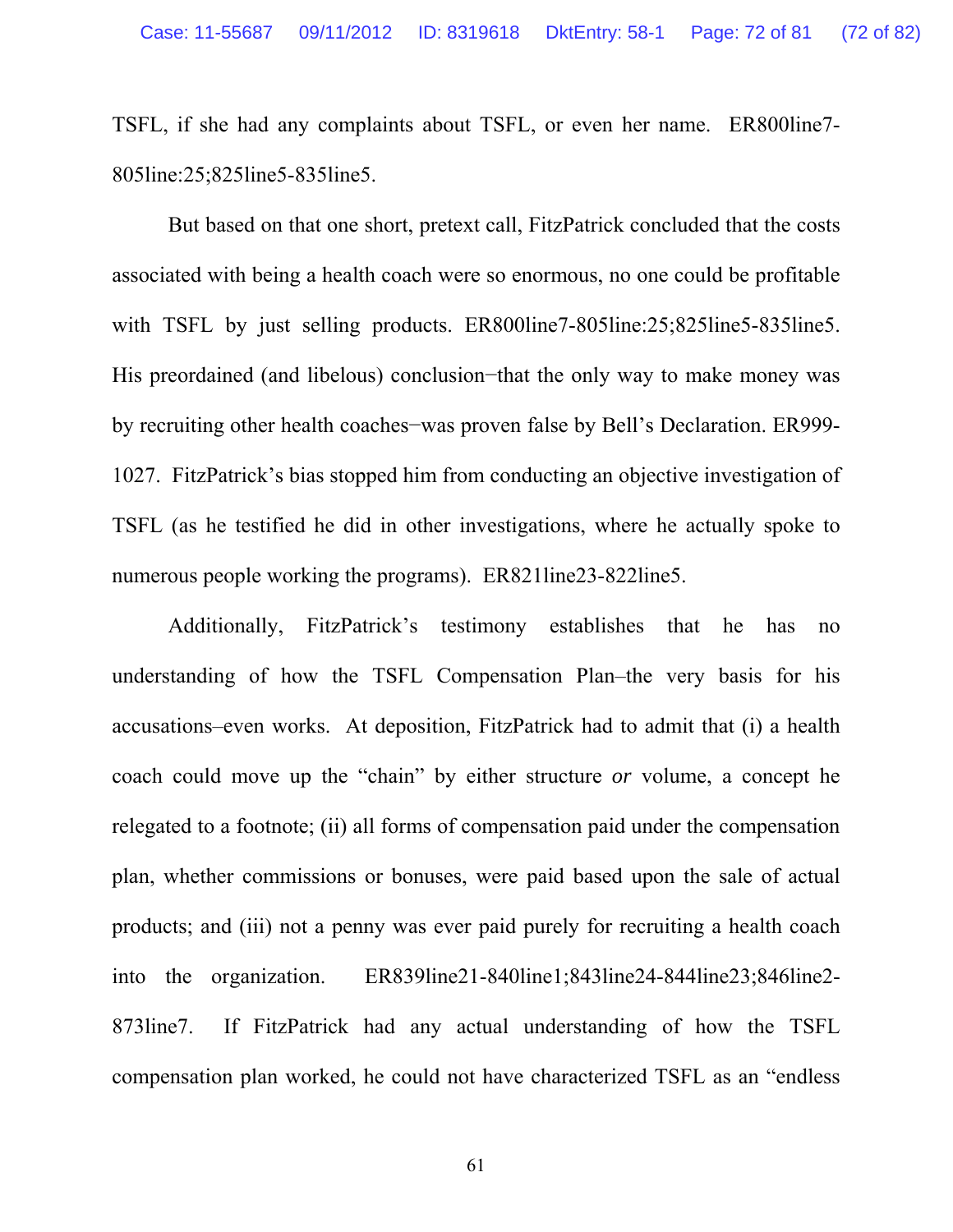chain" recruiting scheme. But rather than admit he did not understand, or even that certain data to reach his conclusion was missing, ER890line2-892line264, he created his own truth, and he gave it validity by touting his "expertise."

FitzPatrick's recklessness is underscored by the fact that he published his report on Medifast even after soliciting (and receiving) the opinion of a lawyer– one who specialized in prosecuting companies for violating § 327–indicating that his conclusions about Medifast were unsupported and possibly wrong. ER1061- 68; ER883lines2-10;889lines3-20. FitzPatrick even *admitted* he did not believe his own accusations. Numerous times, FitzPatrick compared Medifast to Bernie Madoff's criminal enterprise, accusing Medifast of stealing money from coaches, misleading its shareholders and perpetrating a massive Madoff-like fraud. At deposition, when asked whether he, in fact, believed that Medifast was a criminal enterprise, his response was "No." ER902line6-904line8.

#### **2. Coenen:**

Like FitzPatrick, Coenen was hired by Minkow because of her bias–she believes every multi-level marketing company is a pyramid scheme, and she blogs vehemently on the topic on two separate websites. She does television interviews about her views on multi-level marketing. ER535line14-536line6; ER642line1- 643line21; ER654line18-655line18. Any "expert opinion" Coenen gives regarding Medifast is skewed by this bias.

62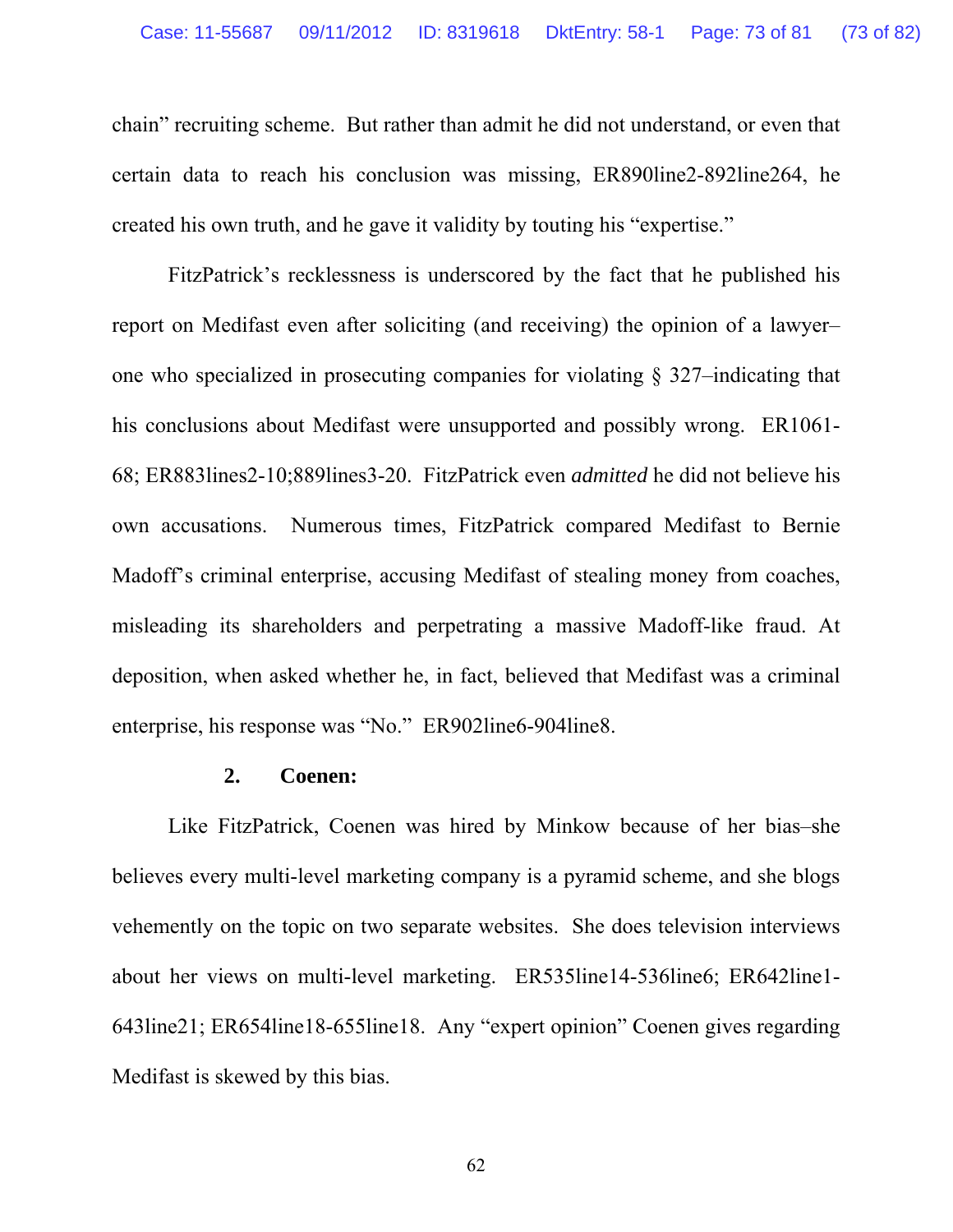Here, although adamant that Medifast is a pyramid scheme, Coenen *never* reviewed the one document central to such an analysis–the TSFL compensation plan. ER658line24-659line6;687line3-688line23. Coenen made *clear*, provablyfalse statements of fact about a compensation plan she knew nothing about. She relied solely on FitzPatrick's analysis, and as shown, FitzPatrick had no understanding of how it worked.

Similarly, Coenen re-posted allegations made by Minkow without factchecking. When writing her post on Medifast's outside auditor and stating definitively that a person who worked at the wealth management division of the auditor recommended Medifast stock to an "FDI operative", Coenen did not bother to find out either who the operative was, or if the statement was true–she relied solely on Minkow, the "ex-fraudster." ER699line18-700line11. Minkow's operative was a known felon on probation for conning people into paying for false information. ER1247. At deposition, Coenen testified she did not care who the operative was. ER711line11-713line13. Coenen's statements were made recklessly and with utter disregard for whether they were true.

Minkow also asked Coenen for her opinion on this same subject, i.e., whether a conflict of interest existed for Medifast's outside auditing firm if a person connected with the firm *had* recommended Medifast stock. In response, Coenen was adamant that no such conflict existed, and told Minkow she wanted no

63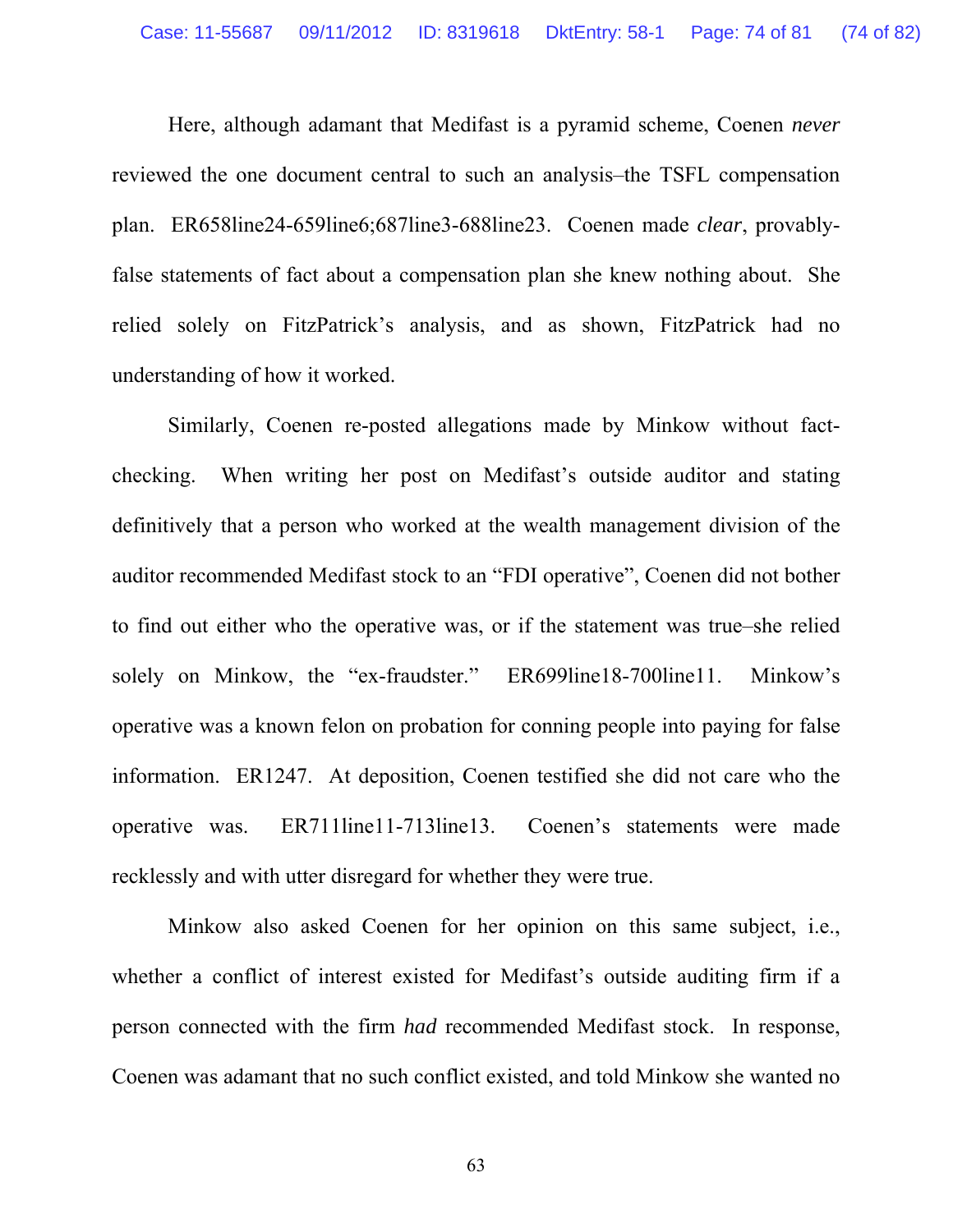part in his post. ER1284-1290. Nonetheless, two weeks later, Coenen blogged on this very topic, misleading the public into thinking there might be just such a conflict of interest for Medifast's auditors. ER146-47.

Additionally, Coenen's posts about Medifast continually included references to what she claimed was key information Medifast didn't disclose, leading her audience to believe that there was something nefarious or potentially illegal in Medifast's failure to make such disclosures. She even went so far as to compare Medifast's failure to disclose to that of YourTravelBiz.com, a company under investigation by the California Attorney General at the time. ER126;ER132-33; ER153;ER199. But at deposition, Coenen admitted that Medifast is not legally required to make *any* of those disclosures. ER685line6-686line6;705lines2- 13;709line5-710line18.

In sum, Coenen's disdain for the truth comes across loud and clear in her email correspondences with Minkow, in her failure to corroborate a single fact before posting statements she took from others, and her bias against Medifast. *See Overstock.com*, 151 Cal.App.4th at 709. Indeed, Coenen appears to take great pleasure in continuing to attack Medifast. And the company is not the only subject of her attacks–nothing is off limits for Coenen if it will bring her publicity.<sup>[21](#page-74-0)</sup>

 $\overline{a}$ 

<span id="page-74-0"></span><sup>&</sup>lt;sup>21</sup> E.g., [http://www.sequenceinc.com/fraudfiles/2010/09/the-fun-continues-in-the](http://www.sequenceinc.com/fraudfiles/2010/09/the-fun-continues-in-the-medifast-litigation)[medifast-litigation\(](http://www.sequenceinc.com/fraudfiles/2010/09/the-fun-continues-in-the-medifast-litigation)last visited August 24, 2012).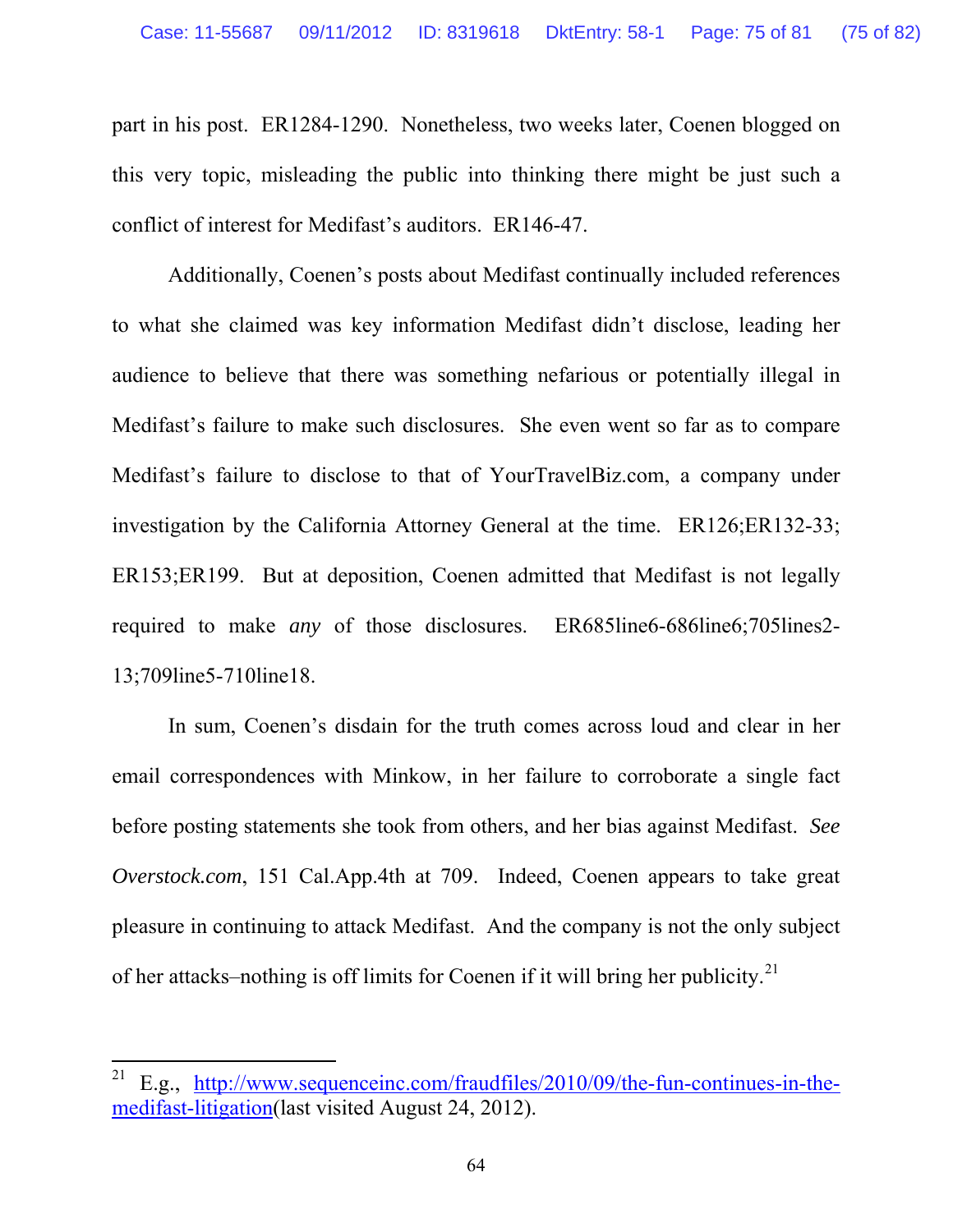### **3. Minkow:**

Minkow's actions in this case are the very epitome of malice. He selected experts he knew from prior use were biased and would be amenable to reach the conclusions he suggested they reach. ER489line22;529line18;534line23; 535line23-536line6;538line7-540line13. He personally conducted virtually no investigation, while publicly announcing he was releasing the results of "a sixmonth undercover investigation". ER528lines16-21;537lines19-25;540line14-542line24. He paid a known felon who was convicted *for selling false information to people* to find him negative information on Medifast's auditing firm, which he published without verification, against Medifast. ER1247; SER5line10-13line16; SER32lines8-21;34lines6-18. He had absolutely no understanding of how TSFL operated–every statement Minkow ever posted on Medifast was based on what FitzPatrick told him. ER556line2-589line3; SER3line10-4line10. And twice, when faced with disagreement with his proposed allegations by his retained experts, Minkow ignored them both and recklessly published anyway. ER546line6-547line15; ER1061-71&1284-1290; SER20line17-22line14;25lines7- 12;26lines25-27line21.

To two-time felon Minkow, it was always about money–neither truth nor controversy played a part in the equation. In search of profit, Minkow would find a public company to attack–multi-level marketing companies are "low hanging

65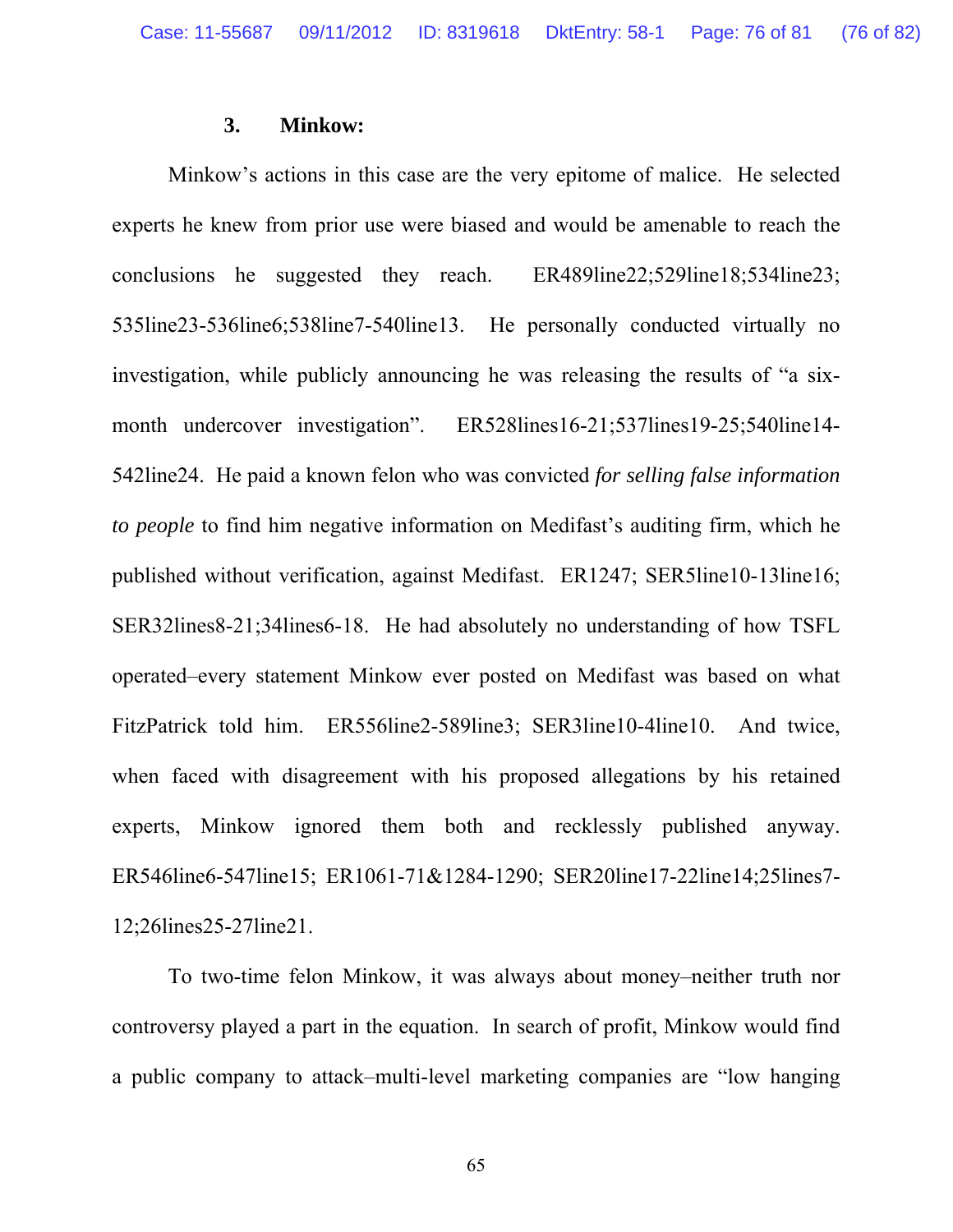fruit"–re-gather his team of experts and look for ways to drive the stock price down after shorting its stock. ER507line14-509lilne1;519line1-520line20. Nothing about Minkow's statements was meant for the good of the consumer–to "educat[e] the public about corporate and consumer fraud." MRB13.

Minkow saw an opportunity to make money by publishing false reports while shorting Medifast's stock. It had worked for him before, so he took it. Herbalife, USANA, PrePaid Legal, Lennar and Medifast. And now, Minkow is in prison for another five years for his shorting schemes.<sup>[22](#page-76-0)</sup> At every turn, Minkow acted with either knowledge of the falsity of his statements, or with a reckless disregard for whether they were false or not. *See Overstock.com*, 151 Cal.App.4th at 709-711 (evidence showed defendants colluded to publish reports that met negative expectations of Rocker in order to please Rocker and drive down the value of Overstock's stock).

 $\overline{a}$ 

<span id="page-76-0"></span><sup>&</sup>lt;sup>22</sup> Los Angeles Times, *Barry Minkow gets 5 years in prison in Lennar fraud,* [http://latimesblogs.latimes.com/money\\_co/2011/07/barry-minkow-sentenced-to](http://latimesblogs.latimes.com/money_co/2011/07/barry-minkow-sentenced-to-five-years-in-prison-in-lennar-fraud-case.html)[five-years-in-prison-in-lennar-fraud-case.html](http://latimesblogs.latimes.com/money_co/2011/07/barry-minkow-sentenced-to-five-years-in-prison-in-lennar-fraud-case.html)(last visited August 24, 2012).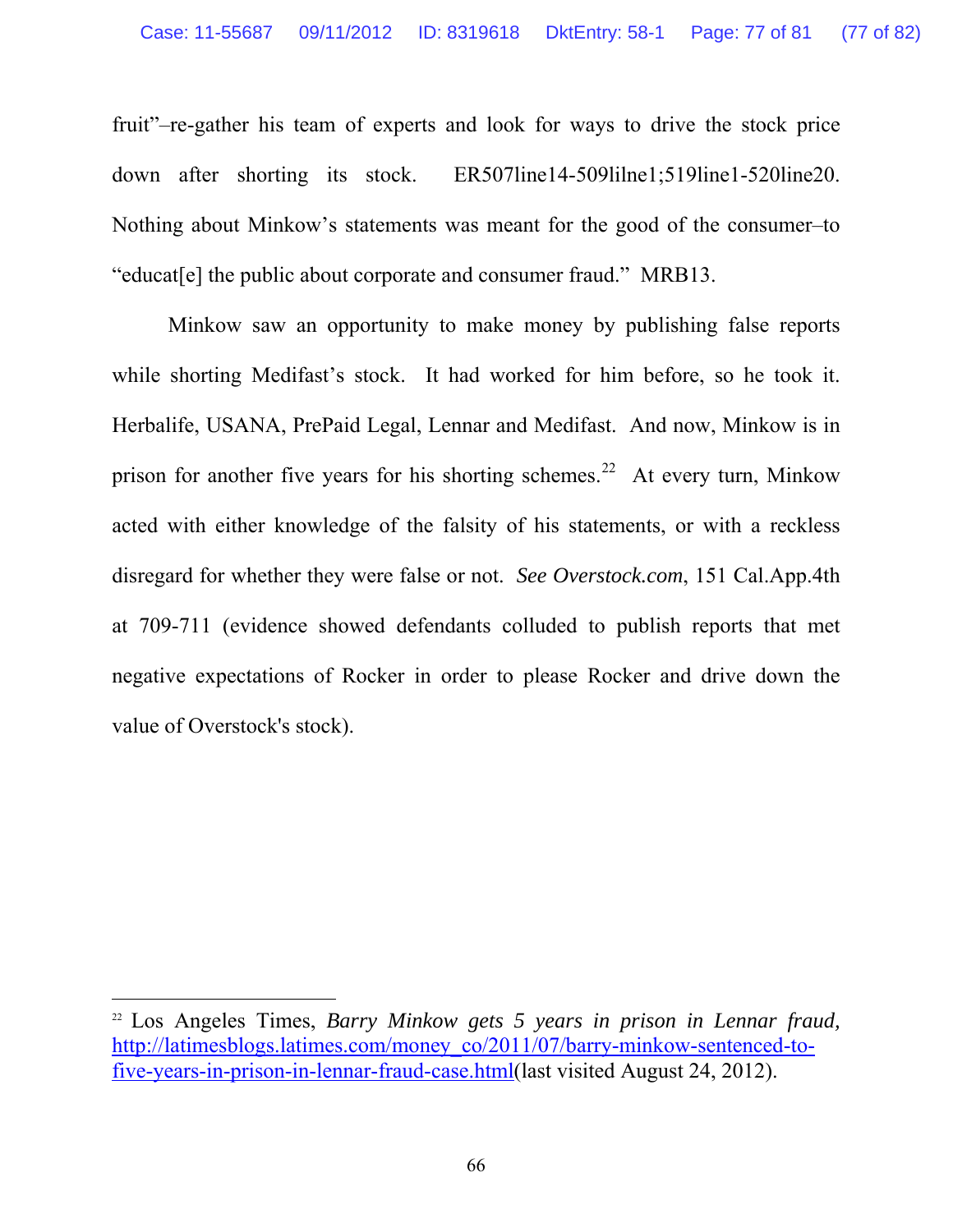# **VI. Every Statement Made About Medifast Reflected on MacDonald and Constitutes Libel Per Se for the Same Reasons–There is No Need for Remand**

Defendants' arguments in opposition to Medifast's appeal on this issue require little rebuttal.<sup>[23](#page-77-0)</sup> Coenen invokes *Barret*, 40 Cal.4<sup>th</sup> for the proposition that republishing is not sufficient to constitute libel *per se* by her against MacDonald. However, her citation, at p.39, is to the list of counsel representing the parties to the action. We are unaware of a statement in Barrett that would support her proposition–*Barrett* is not a standing case.

In any event, Coenen's argument on standing is that her readers don't actually read the source material she links to in her posts, and so according to her, they would have no idea the "executives" she referred to, ER989, included the only one referred to by name, MacDonald.<sup>[24](#page-77-1)</sup> CRB50. In fact, 'zeeyourself'-who questioned whether MacDonald would soon be "Rooming with Madoff???"

 $\overline{a}$ 

<span id="page-77-0"></span><sup>&</sup>lt;sup>23</sup> Mr. MacDonald passed away on April 4, 2012 [http://www.bizjournals.com/baltimore/news/2012/04/05/brad-macdonald-former](http://www.bizjournals.com/baltimore/news/2012/04/05/brad-macdonald-former-medifast.html)[medifast.html](http://www.bizjournals.com/baltimore/news/2012/04/05/brad-macdonald-former-medifast.html)(last visited August 24, 2012). Under Fed.R.App.Proc. 43, there is no set timeframe for moving for substitution of a deceased party. *See e.g., Nelson v. United States OPM*, 148 Fed. Appx. 617, 618-619 (9th Cir. 2005)(substitution post filing of Court's decision, and when death occurred five months prior, acceptable). The probate estate has recently been opened, and the estate representative appointed. Substitution will be made in the near future.

<span id="page-77-1"></span><sup>24</sup> If Coenen doesn't believe her audience read *that* source document, one can assume she doesn't expect her readers to read *any* of her source documents–they simply take her "expert" word for it. This contradicts her assertion that her readers would understand they are merely getting "her interpretation of the facts provided", and that they then draw their own conclusions, making her statements protected opinion. CRB35. *See* Sec. IV.b. *supra*.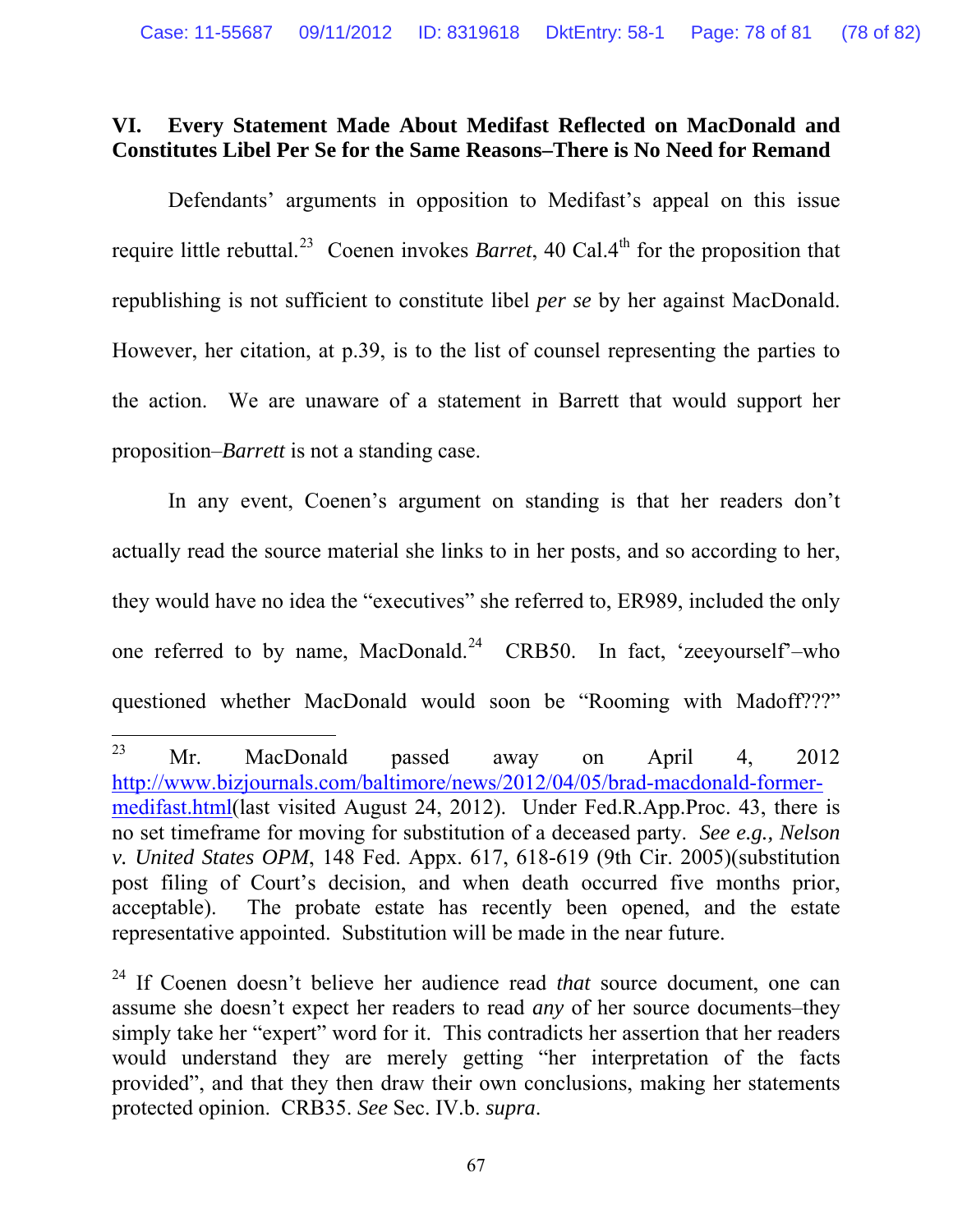ER245–posted a link to Coenen's attack on TSFL in his yahoo finance post. ER259-60. Coenen argues that it would be "rampant speculation" based on inadmissible evidence to determine this proves 'zeeyourself' knew she was referring to MacDonald. Her argument ignores the law. Through this circumstantial evidence, a reasonable person *could* conclude 'zeeyourself' understood her posts were "of and concerning" MacDonald. That is all that is required. *SDV/ACCI, Inc. v. AT&T Corp.*, 522 F.3d 955, 959-60 (9<sup>th</sup> Cir. 2008).

While Minkow and FitzPatrick argue that none of their attacks had anything to do with MacDonald, their Statement of Facts includes an entire section devoted to how "MacDonald Perpetuated Medifast's Murkiness". MRB9-11. Consistent with their public stance, they intended their statements to reflect on MacDonald and they did just that. TSFL is the Ponzi scheme. MacDonald was Madoff. What is unreasonable is to believe the yahoo finance bloggers came up with that analogy *all on their own*. ER213, ER217, ER219-21&245.

MacDonald has established that Defendants' statements about Medifast either impliedly accused MacDonald of involvement in Medifast's criminal conduct, or they were "of and concerning him." Their attacks on Medifast were attacks on MacDonald's reputation as well. Sammartino erred as a matter of law.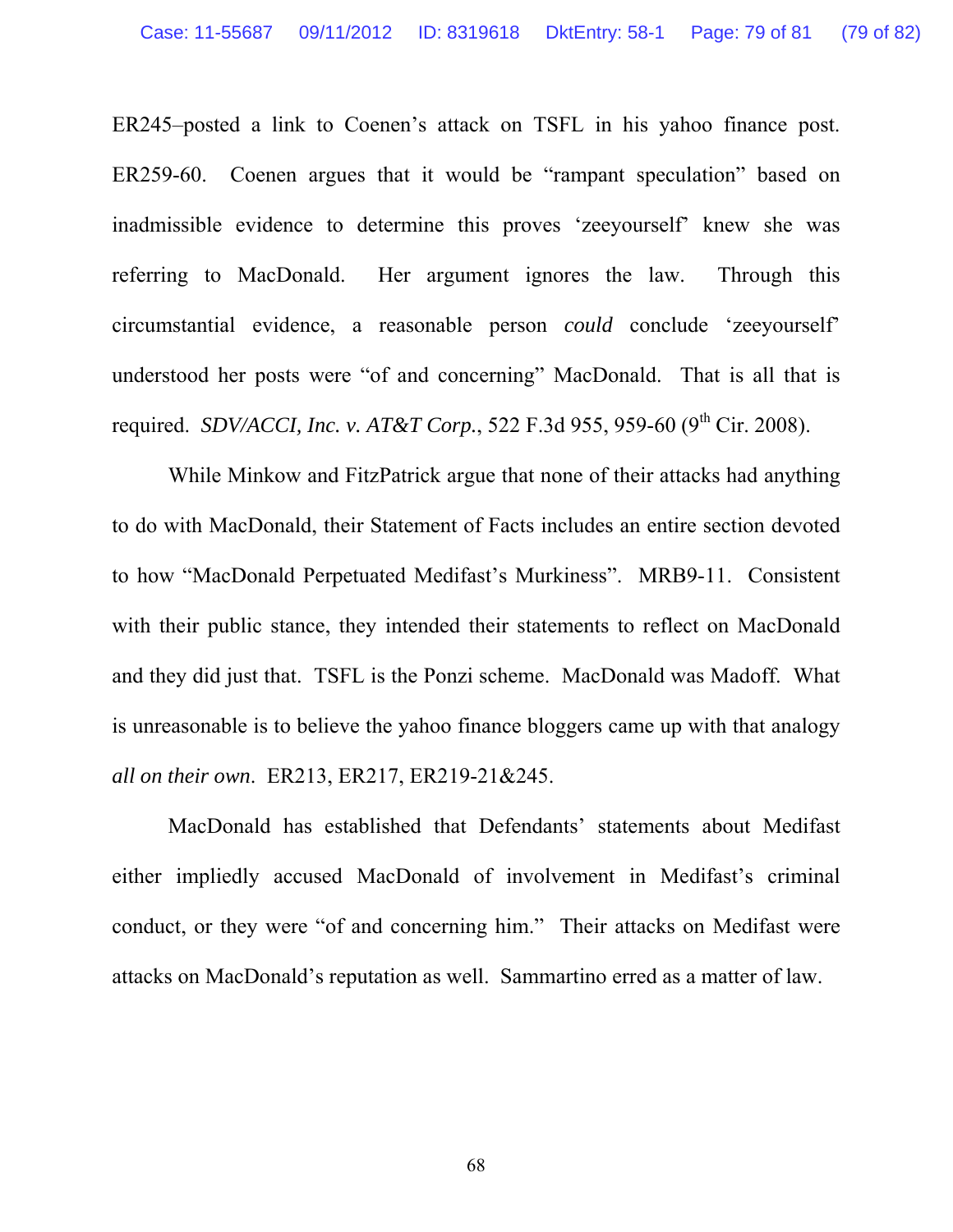### **CONCLUSION**

Medifast and MacDonald respectfully request that this Court affirm that portion of the District Court's Order determining that Medifast is not a Limited-Purpose Public Figure; affirm the District Court's decision denying FitzPatrick's anti-SLAPP motion; reverse the District Court's decision granting Minkow and Coenen's anti-SLAPP motions; and reverse the District Court's decision that MacDonald lacked standing to sue for Defendants' defamation.

Dated: September 11, 2012

Respectfully submitted,

LAZARE POTTER & GIACOVAS LLP Robert A. Giacovas Lainie E. Cohen

 By: /s/ Robert A. Giacovas Robert A. Giacovas

Attorneys for Plaintiff-Appellant-Cross-Appellee Medifast, Inc. and Plaintiff-Appellant Bradley MacDonald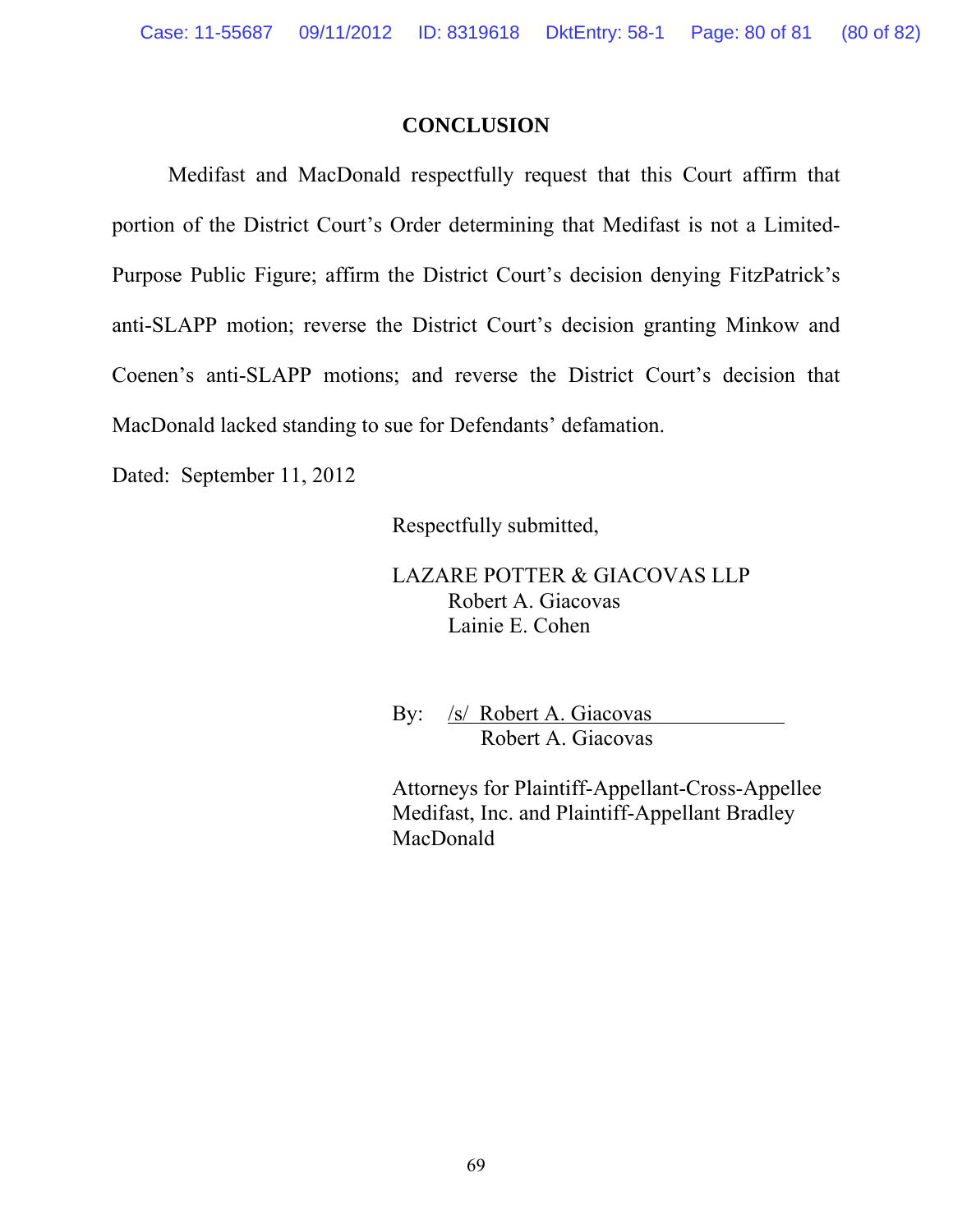## **CERTIFICATE OF COMPLIANCE**

Pursuant to Federal Rule of Appellate Procedure  $32(a)(7)(C)$  and Ninth Circuit Rule 32-1, I certify that this Appellants' Response/Reply Brief is proportionately spaced, has a typeface of 14 points or more, and contains 13,997 words excluding those parts of the brief exempted by Fed. R. App. P.  $32(a)(7)(B)(iii)$ .

Dated: September 11, 2012

Respectfully submitted,

LAZARE POTTER & GIACOVAS LLP Robert A. Giacovas Lainie E. Cohen

 By: /s/ Lainie E. Cohen Lainie E. Cohen

Attorneys for Plaintiff-Appellant-Cross-Appellee Medifast, Inc. and Plaintiff-Appellant Bradley MacDonald